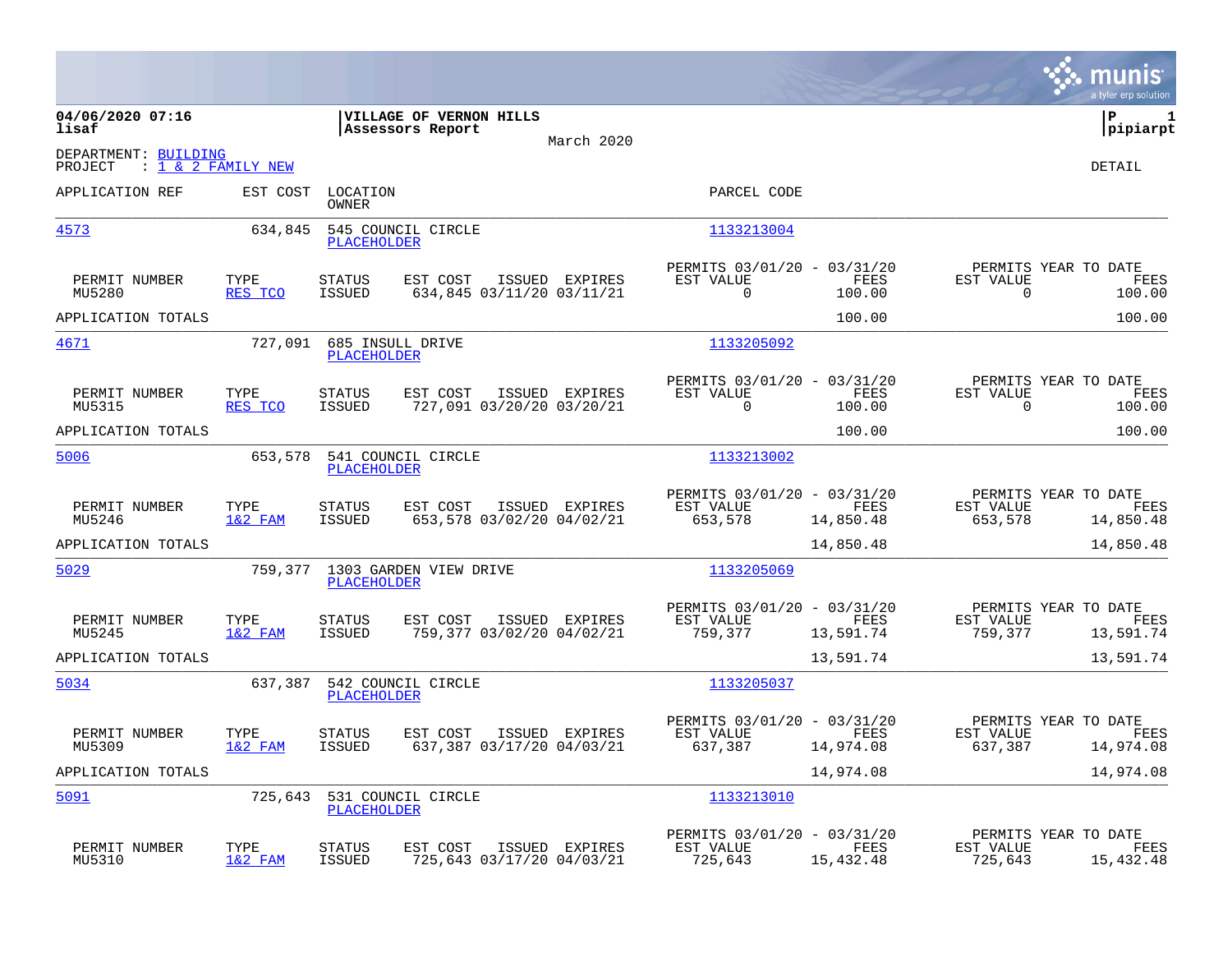|                                      |                    |                   |                                                        |            |                                                     |                        |                                              | <b>munis</b><br>a tyler erp solution |
|--------------------------------------|--------------------|-------------------|--------------------------------------------------------|------------|-----------------------------------------------------|------------------------|----------------------------------------------|--------------------------------------|
| 04/06/2020 07:16<br>lisaf            |                    | <b>VILLAGE OF</b> | <b>VERNON HILLS</b><br>Assessors Report                | March 2020 |                                                     |                        |                                              | l P<br>2<br> pipiarpt                |
| DEPARTMENT: BUILDING<br>PROJECT      | : 1 & 2 FAMILY NEW |                   |                                                        |            |                                                     |                        |                                              | DETAIL                               |
| APPLICATION REF                      | EST COST           | LOCATION<br>OWNER |                                                        |            | PARCEL CODE                                         |                        |                                              |                                      |
| APPLICATION TOTALS                   |                    |                   |                                                        |            |                                                     | 15,432.48              |                                              | 15,432.48                            |
| 5120                                 | 779,377            | PLACEHOLDER       | 516 COUNCIL CIRCLE                                     |            | 1133205073                                          |                        |                                              |                                      |
| PERMIT NUMBER<br>MU5311              | TYPE<br>$1&2$ FAM  | STATUS<br>ISSUED  | EST COST<br><b>ISSUED</b><br>779,377 03/17/20 04/01/21 | EXPIRES    | PERMITS 03/01/20 - 03/31/20<br>EST VALUE<br>779.377 | FEES<br>13,637.34      | PERMITS YEAR TO DATE<br>EST VALUE<br>779,377 | FEES<br>13,637.34                    |
| APPLICATION TOTALS<br>PROJECT TOTALS |                    |                   |                                                        |            | 3,555,362                                           | 13,637.34<br>72,686.12 | 3,555,362                                    | 13,637.34<br>72,686.12               |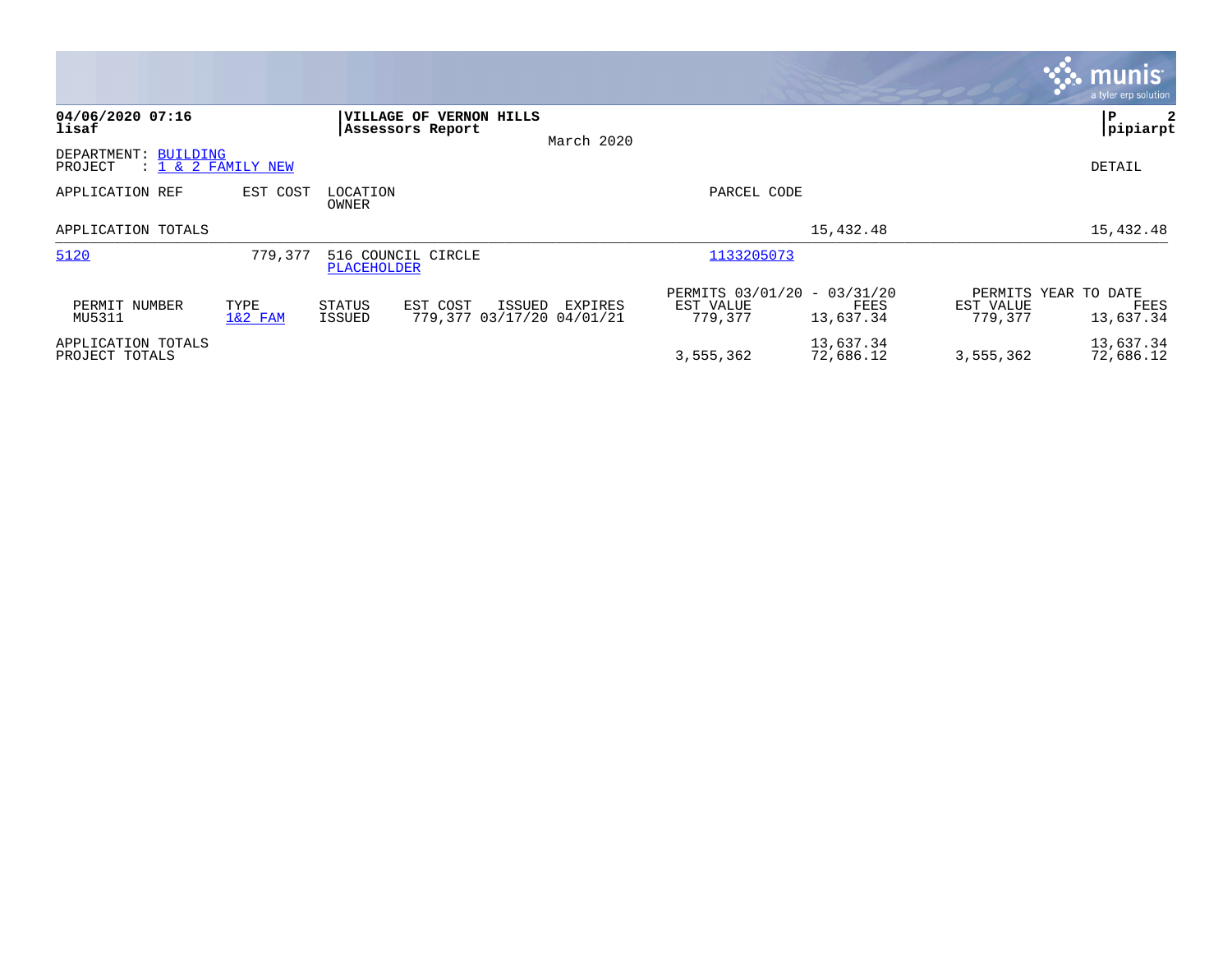|                                      |                         |                   |                                              |        |                                      |                                                          |             |                       | <b>munis</b><br>a tyler erp solution |
|--------------------------------------|-------------------------|-------------------|----------------------------------------------|--------|--------------------------------------|----------------------------------------------------------|-------------|-----------------------|--------------------------------------|
| 04/06/2020 07:16<br>lisaf            |                         |                   | VILLAGE OF VERNON HILLS<br>Assessors Report  |        | March 2020                           |                                                          |             |                       | P<br> pipiarpt                       |
| DEPARTMENT:<br>BUILDING<br>PROJECT   | : COMMERCIAL ALTERATION |                   |                                              |        |                                      |                                                          |             |                       | DETAIL                               |
| APPLICATION REF                      | EST COST                | LOCATION<br>OWNER |                                              |        |                                      | PARCEL CODE                                              |             |                       |                                      |
| 3490                                 | 200,000                 |                   | 1255 TOWN CENTER ROAD 200<br>VHTC LOT 10 LLC |        |                                      | 1515313003                                               |             |                       |                                      |
| PERMIT NUMBER<br>MU5287              | TYPE<br>CO NO FEE       | STATUS<br>COMPLT  | EST COST                                     | ISSUED | EXPIRES<br>200,000 03/12/20 03/12/21 | PERMITS 03/01/20 - 03/31/20<br>EST VALUE<br><sup>0</sup> | FEES<br>.00 | EST VALUE             | PERMITS YEAR TO DATE<br>FEES<br>.00  |
| APPLICATION TOTALS                   |                         |                   |                                              |        |                                      |                                                          | .00         |                       | .00                                  |
| 4536                                 | 198,750                 |                   | 445 EAST TOWNLINE RD B<br>MAMOM POWERS, JR   |        |                                      | 1504201008                                               |             |                       |                                      |
| PERMIT NUMBER<br>MU5258              | TYPE<br>CO NO FEE       | STATUS<br>COMPLT  | EST COST                                     | ISSUED | EXPIRES<br>198,750 03/04/20 03/04/21 | PERMITS 03/01/20 - 03/31/20<br>EST VALUE<br>$\Omega$     | FEES<br>.00 | EST VALUE<br>$\Omega$ | PERMITS YEAR TO DATE<br>FEES<br>.00  |
| APPLICATION TOTALS<br>PROJECT TOTALS |                         |                   |                                              |        |                                      | 0                                                        | .00<br>.00  | 0                     | .00<br>.00                           |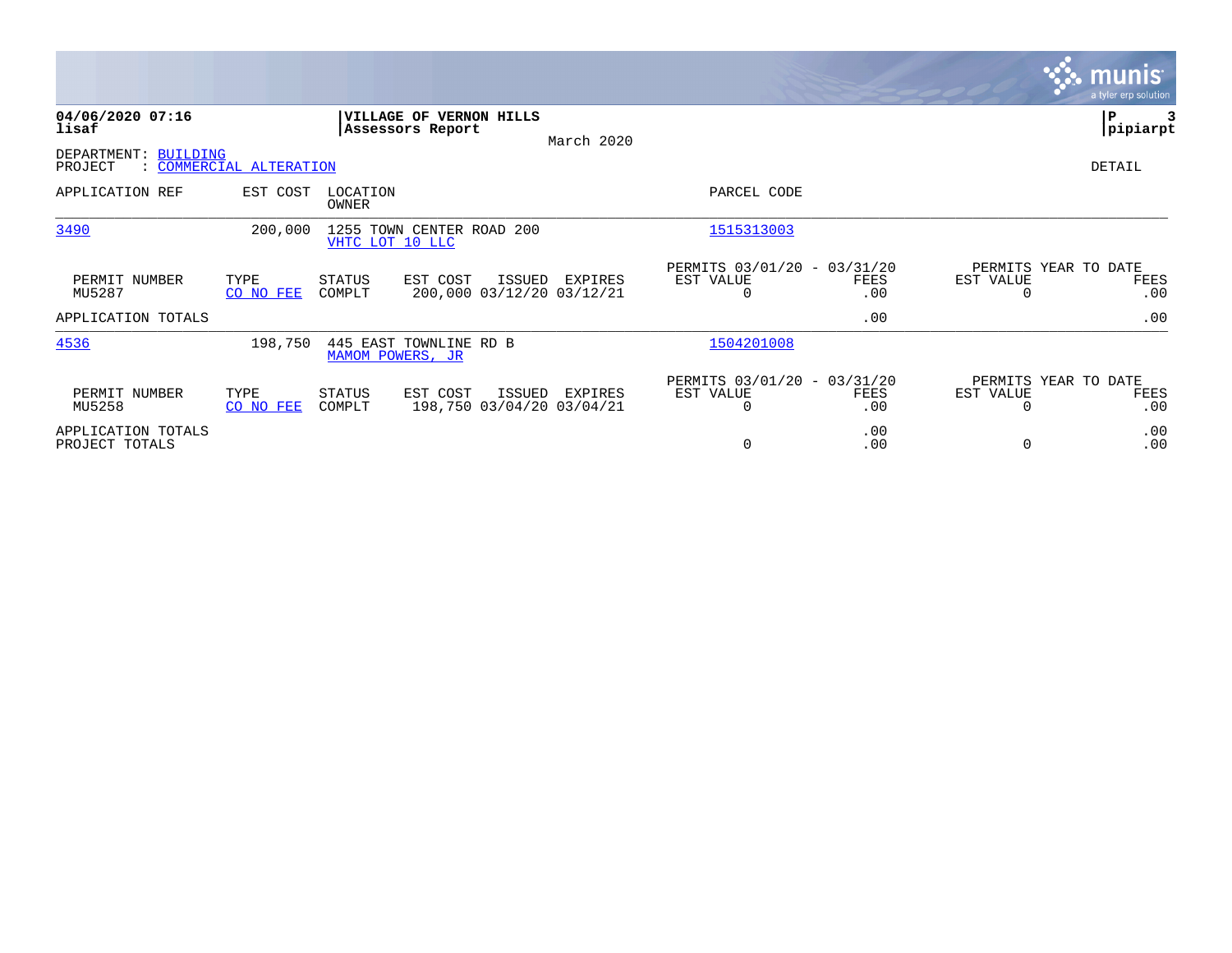|                                                     |                   |                                             |                                                  |                                               |             |                                   | $\sqrt{\mathsf{munis}}$<br>a tyler erp solution |
|-----------------------------------------------------|-------------------|---------------------------------------------|--------------------------------------------------|-----------------------------------------------|-------------|-----------------------------------|-------------------------------------------------|
| 04/06/2020 07:16<br>lisaf                           |                   | VILLAGE OF VERNON HILLS<br>Assessors Report | March 2020                                       |                                               |             |                                   | l P<br> pipiarpt                                |
| DEPARTMENT: BUILDING<br>: COMMERCIAL NEW<br>PROJECT |                   |                                             |                                                  |                                               |             |                                   | DETAIL                                          |
| APPLICATION REF                                     | EST COST          | LOCATION<br>OWNER                           |                                                  | PARCEL CODE                                   |             |                                   |                                                 |
| 1241                                                | 2,477,000         | 863 NORTH MILWAUKEE AVENUE<br>PLACEHOLDER   |                                                  | 1134302008                                    |             |                                   |                                                 |
| PERMIT NUMBER<br>MU5289                             | TYPE<br>CO NO FEE | EST COST<br>STATUS<br>COMPLT                | ISSUED<br>EXPIRES<br>2,477,000 03/12/20 03/12/21 | PERMITS 03/01/20 - 03/31/20<br>EST VALUE<br>0 | FEES<br>.00 | PERMITS YEAR TO DATE<br>EST VALUE | FEES<br>.00                                     |
| APPLICATION TOTALS<br>PROJECT TOTALS                |                   |                                             |                                                  | $\Omega$                                      | .00<br>.00  |                                   | .00<br>.00                                      |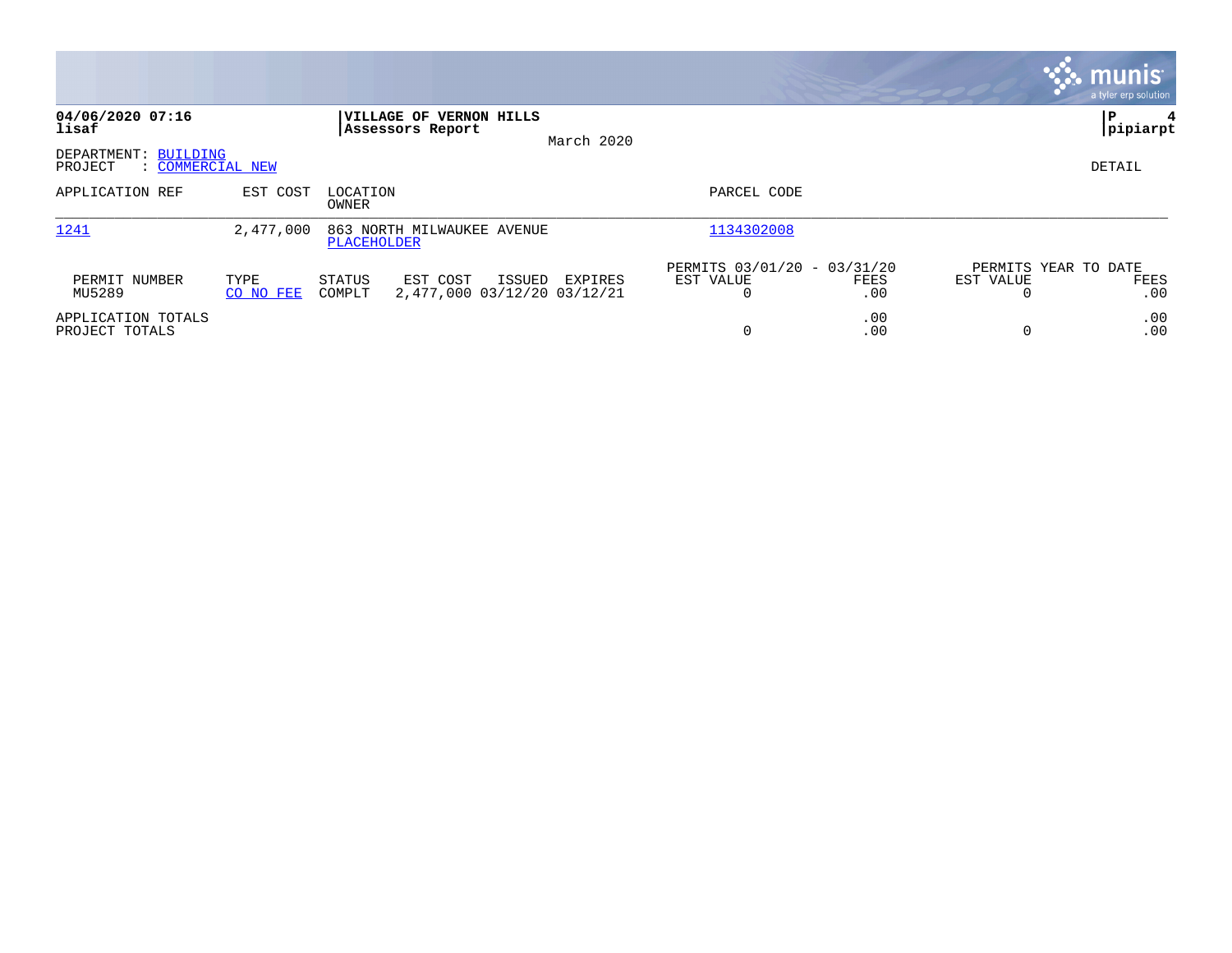|                                                 |                 |                    |                                                   |        |                                    |                                                      |                 |                       | <b>munis</b><br>a tyler erp solution  |
|-------------------------------------------------|-----------------|--------------------|---------------------------------------------------|--------|------------------------------------|------------------------------------------------------|-----------------|-----------------------|---------------------------------------|
| 04/06/2020 07:16<br>lisaf                       |                 |                    | VILLAGE OF VERNON HILLS<br>Assessors Report       |        | March 2020                         |                                                      |                 |                       | P<br> pipiarpt                        |
| DEPARTMENT: BUILDING<br>PROJECT<br>: AC/FURNACE |                 |                    |                                                   |        |                                    |                                                      |                 |                       | DETAIL                                |
| APPLICATION REF                                 | EST COST        | LOCATION<br>OWNER  |                                                   |        |                                    | PARCEL CODE                                          |                 |                       |                                       |
| 5171                                            | 4,349           |                    | 329 ADRIAN COURT<br>ARKADY ERIC & OLGA TANNENBAUM |        |                                    | 1506402020                                           |                 |                       |                                       |
| PERMIT NUMBER<br>MU5257                         | TYPE<br>AC/FURN | STATUS<br>ISSUED   | EST COST                                          | ISSUED | EXPIRES<br>4,349 03/04/20 03/04/21 | PERMITS 03/01/20 - 03/31/20<br>EST VALUE<br>0        | FEES<br>50.00   | EST VALUE             | PERMITS YEAR TO DATE<br>FEES<br>50.00 |
| APPLICATION TOTALS                              |                 |                    |                                                   |        |                                    |                                                      | 50.00           |                       | 50.00                                 |
| 5179                                            | 8,427           | <b>PLACEHOLDER</b> | 879 ANN ARBOR LN                                  |        |                                    | 1506206017                                           |                 |                       |                                       |
| PERMIT NUMBER<br>MU5262                         | TYPE<br>AC/FURN | STATUS<br>ISSUED   | EST COST                                          | ISSUED | EXPIRES<br>8,427 03/06/20 03/06/21 | PERMITS 03/01/20 - 03/31/20<br>EST VALUE<br>$\Omega$ | FEES<br>84.27   | EST VALUE<br>$\Omega$ | PERMITS YEAR TO DATE<br>FEES<br>84.27 |
| APPLICATION TOTALS<br>PROJECT TOTALS            |                 |                    |                                                   |        |                                    | 0                                                    | 84.27<br>134.27 | $\Omega$              | 84.27<br>134.27                       |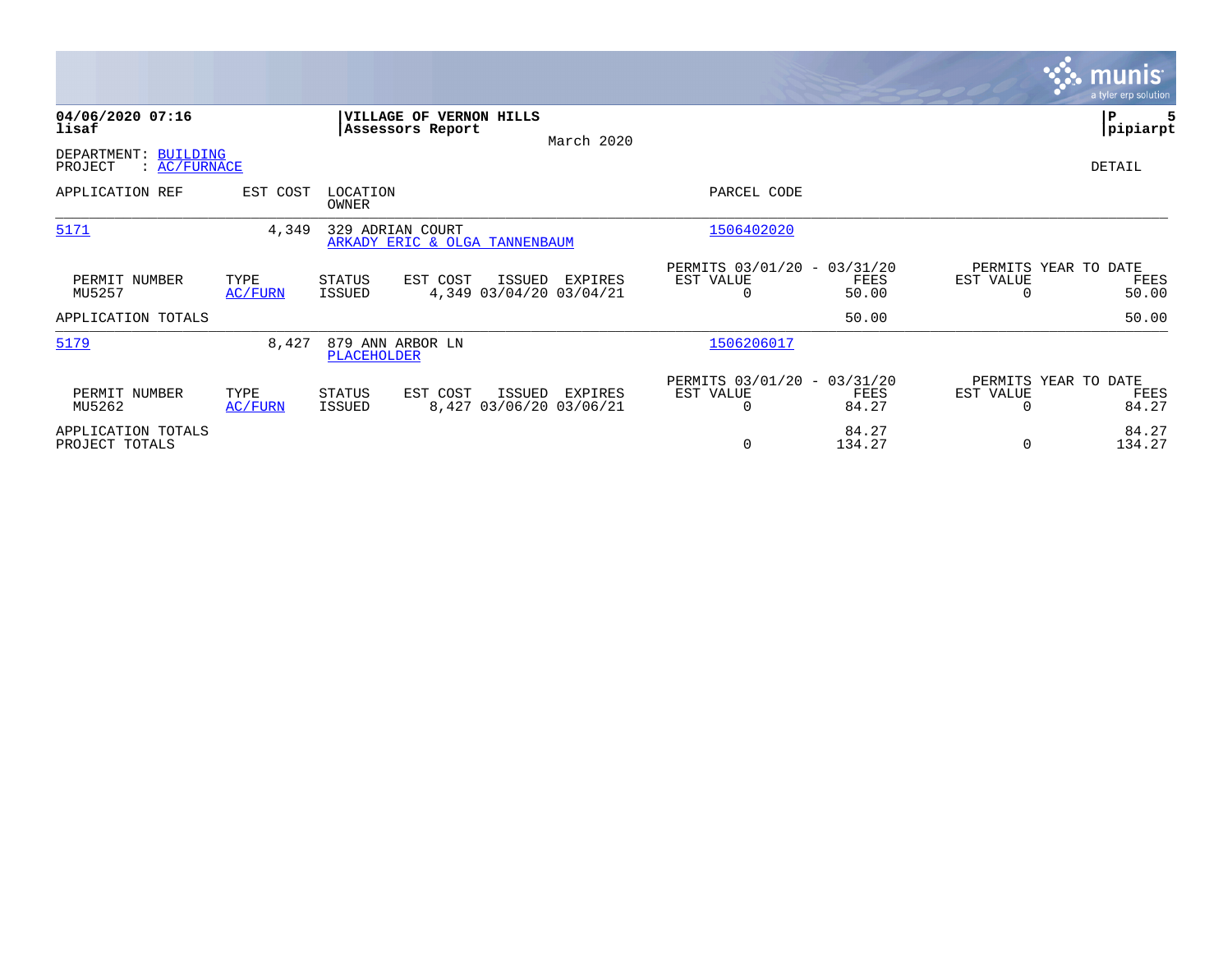|                                                   |               |                                                                   |            |                                               |                  |           | munis <sup>®</sup><br>a tyler erp solution |
|---------------------------------------------------|---------------|-------------------------------------------------------------------|------------|-----------------------------------------------|------------------|-----------|--------------------------------------------|
| 04/06/2020 07:16<br>lisaf                         |               | <b> VILLAGE OF VERNON HILLS</b><br>Assessors Report               | March 2020 |                                               |                  |           | ΙP<br> pipiarpt                            |
| DEPARTMENT: BUILDING<br>: ANSUL SYSTEM<br>PROJECT |               |                                                                   |            |                                               |                  |           | DETAIL                                     |
| APPLICATION REF                                   | EST COST      | LOCATION<br>OWNER                                                 |            | PARCEL CODE                                   |                  |           |                                            |
| 5135                                              | 2,800         | 913 NORTH MILWAUKEE AVENUE 100<br>PASSCO MELODY FARM DST          |            | 1134302008                                    |                  |           |                                            |
| PERMIT NUMBER<br>MU5306                           | TYPE<br>ANSUL | ISSUED<br>STATUS<br>EST COST<br>2,800 03/16/20 03/16/21<br>ISSUED | EXPIRES    | PERMITS 03/01/20 - 03/31/20<br>EST VALUE<br>0 | FEES<br>325.00   | EST VALUE | PERMITS YEAR TO DATE<br>FEES<br>325.00     |
| APPLICATION TOTALS<br>PROJECT TOTALS              |               |                                                                   |            | $\overline{0}$                                | 325.00<br>325.00 |           | 325.00<br>325.00                           |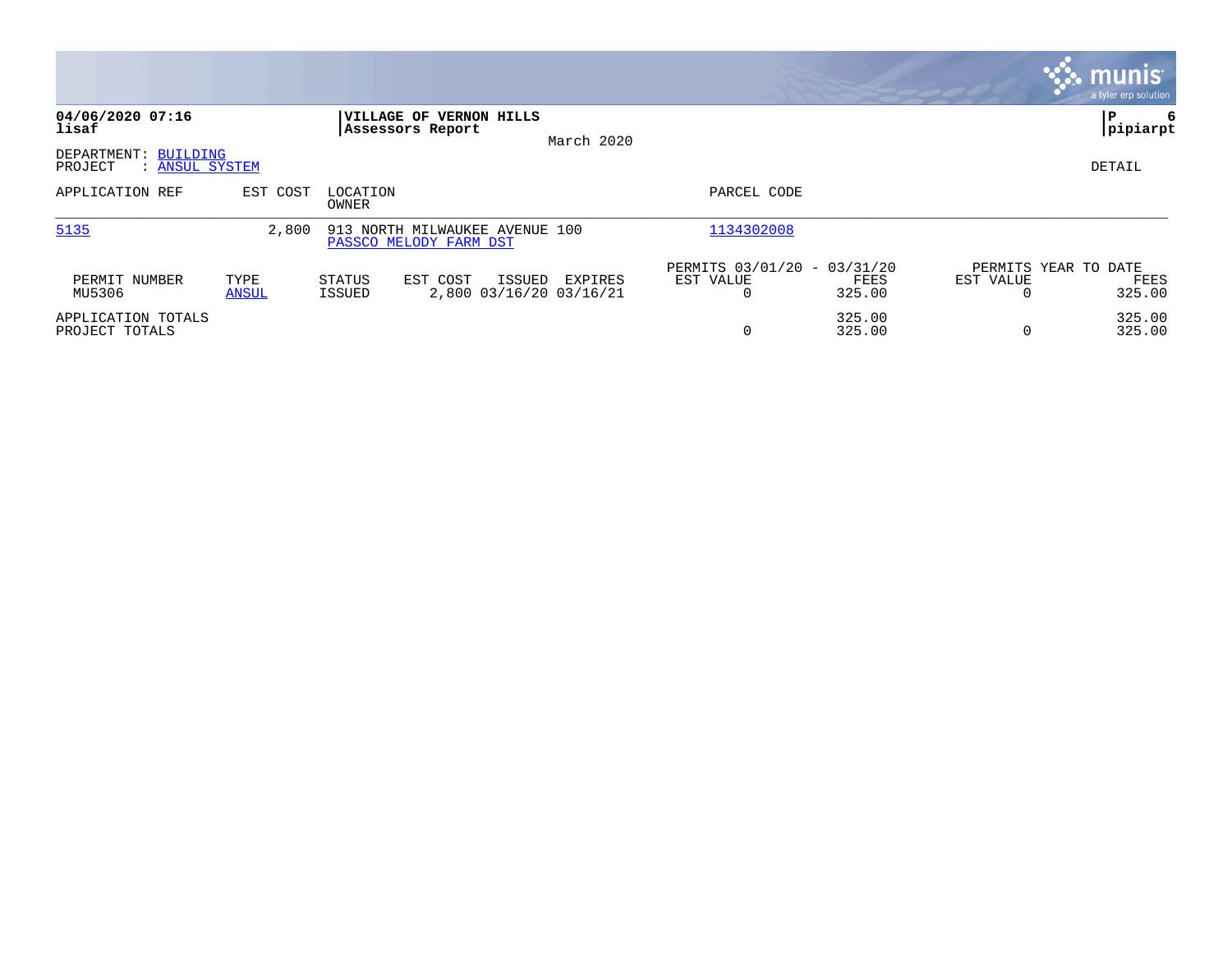|                                   |                                        |                            |                                                         |                                                                  |                                                                        |                           |                                                                 | munis<br>a tyler erp solution |
|-----------------------------------|----------------------------------------|----------------------------|---------------------------------------------------------|------------------------------------------------------------------|------------------------------------------------------------------------|---------------------------|-----------------------------------------------------------------|-------------------------------|
| 04/06/2020 07:16<br>lisaf         |                                        |                            | <b>VILLAGE OF VERNON HILLS</b><br>Assessors Report      | March 2020                                                       |                                                                        |                           |                                                                 | lР<br>7<br> pipiarpt          |
| DEPARTMENT: BUILDING<br>PROJECT   | : NEW BUSINESS NO REMODEL              |                            |                                                         |                                                                  |                                                                        |                           |                                                                 | <b>DETAIL</b>                 |
| APPLICATION REF                   |                                        | EST COST LOCATION<br>OWNER |                                                         |                                                                  | PARCEL CODE                                                            |                           |                                                                 |                               |
| 3320                              | $\overline{0}$                         | <b>CENTENNIAL</b>          | 330A HAWTHORN CENTER                                    |                                                                  | 1133401086                                                             |                           |                                                                 |                               |
| PERMIT NUMBER<br>MU5286           | TYPE<br>CO NO FEE                      | <b>STATUS</b><br>COMPLT    | EST COST ISSUED EXPIRES                                 | $0$ 03/12/20 03/12/21                                            | PERMITS 03/01/20 - 03/31/20<br>EST VALUE<br>$\Omega$                   | FEES<br>.00               | PERMITS YEAR TO DATE<br>EST VALUE<br>$\Omega$                   | FEES<br>.00                   |
| APPLICATION TOTALS                |                                        |                            |                                                         |                                                                  |                                                                        | .00                       |                                                                 | .00                           |
| 5047                              | $\mathsf{O}$                           |                            | 650 FOREST EDGE DR<br>VAN VLISSINGEN & CO               |                                                                  | 1515101025                                                             |                           |                                                                 |                               |
| PERMIT NUMBER<br>MU5267           | TYPE<br>CO NO FEE                      | <b>STATUS</b><br>COMPLT    | EST COST                                                | ISSUED EXPIRES<br>$0$ 03/06/20 03/06/21                          | PERMITS 03/01/20 - 03/31/20<br>EST VALUE<br>$\mathbf 0$                | FEES<br>.00               | PERMITS YEAR TO DATE<br>EST VALUE<br>$\mathbf 0$                | FEES<br>.00                   |
| APPLICATION TOTALS                |                                        |                            |                                                         |                                                                  |                                                                        | .00                       |                                                                 | .00                           |
| 5149                              |                                        |                            | 0 1260 SOUTH MILWAUKEE AVE 100<br>SHAKER APARTMENTS LLC |                                                                  | 1515410004                                                             |                           |                                                                 |                               |
| PERMIT NUMBER<br>MU5301           | TYPE<br>COMM TCO                       | <b>STATUS</b><br>ISSUED    | EST COST<br>$0$ 03/16/20                                | ISSUED EXPIRES                                                   | PERMITS 03/01/20 - 03/31/20<br>EST VALUE<br>$\Omega$                   | FEES<br>.00               | PERMITS YEAR TO DATE<br>EST VALUE<br>$\Omega$                   | FEES<br>.00                   |
| APPLICATION TOTALS                |                                        |                            |                                                         |                                                                  |                                                                        | .00                       |                                                                 | .00                           |
| 5168                              | $\Omega$                               |                            | 278 HAWTHORN VILLAGE COMMONS<br>US TRUST-BOA-SAM RES    |                                                                  | 1133302053                                                             |                           |                                                                 |                               |
| PERMIT NUMBER<br>MU5254<br>MU5314 | TYPE<br>NO REMODEL COMPLT<br>CO NO FEE | STATUS<br>COMPLT           | EST COST                                                | ISSUED EXPIRES<br>$0$ 03/04/20 03/06/21<br>$0$ 03/18/20 03/18/21 | PERMITS 03/01/20 - 03/31/20<br>EST VALUE<br>$\overline{0}$<br>$\Omega$ | FEES<br>150.00<br>.00     | PERMITS YEAR TO DATE<br>EST VALUE<br>0<br>$\Omega$              | FEES<br>150.00<br>.00         |
| APPLICATION TOTALS                |                                        |                            |                                                         |                                                                  |                                                                        | 150.00                    |                                                                 | 150.00                        |
| 5209                              |                                        |                            | 0 1318 SOUTH MILWAUKEE AVE<br>KELKAR LIVING TRUST       |                                                                  | 1515401021                                                             |                           |                                                                 |                               |
| PERMIT NUMBER<br>MU5293<br>MU5294 | TYPE<br>NO REMODEL COMPLT<br>CO NO FEE | <b>STATUS</b><br>COMPLT    | EST COST                                                | ISSUED EXPIRES<br>$0$ 03/12/20 03/12/21<br>$0$ 03/12/20 03/12/21 | PERMITS 03/01/20 - 03/31/20<br>EST VALUE<br>$\Omega$<br>$\mathbf 0$    | <b>FEES</b><br>.00<br>.00 | PERMITS YEAR TO DATE<br>EST VALUE<br>$\mathbf 0$<br>$\mathbf 0$ | FEES<br>.00<br>.00            |
| APPLICATION TOTALS                |                                        |                            |                                                         |                                                                  |                                                                        | .00                       |                                                                 | .00                           |
| 5228                              | $\Omega$                               | KIMCO REALTY               | 700 NORTH MILWAUKEE AVENUE 138                          |                                                                  | 1504201051                                                             |                           |                                                                 |                               |
|                                   |                                        |                            |                                                         |                                                                  | PERMITS 03/01/20 - 03/31/20                                            |                           | PERMITS YEAR TO DATE                                            |                               |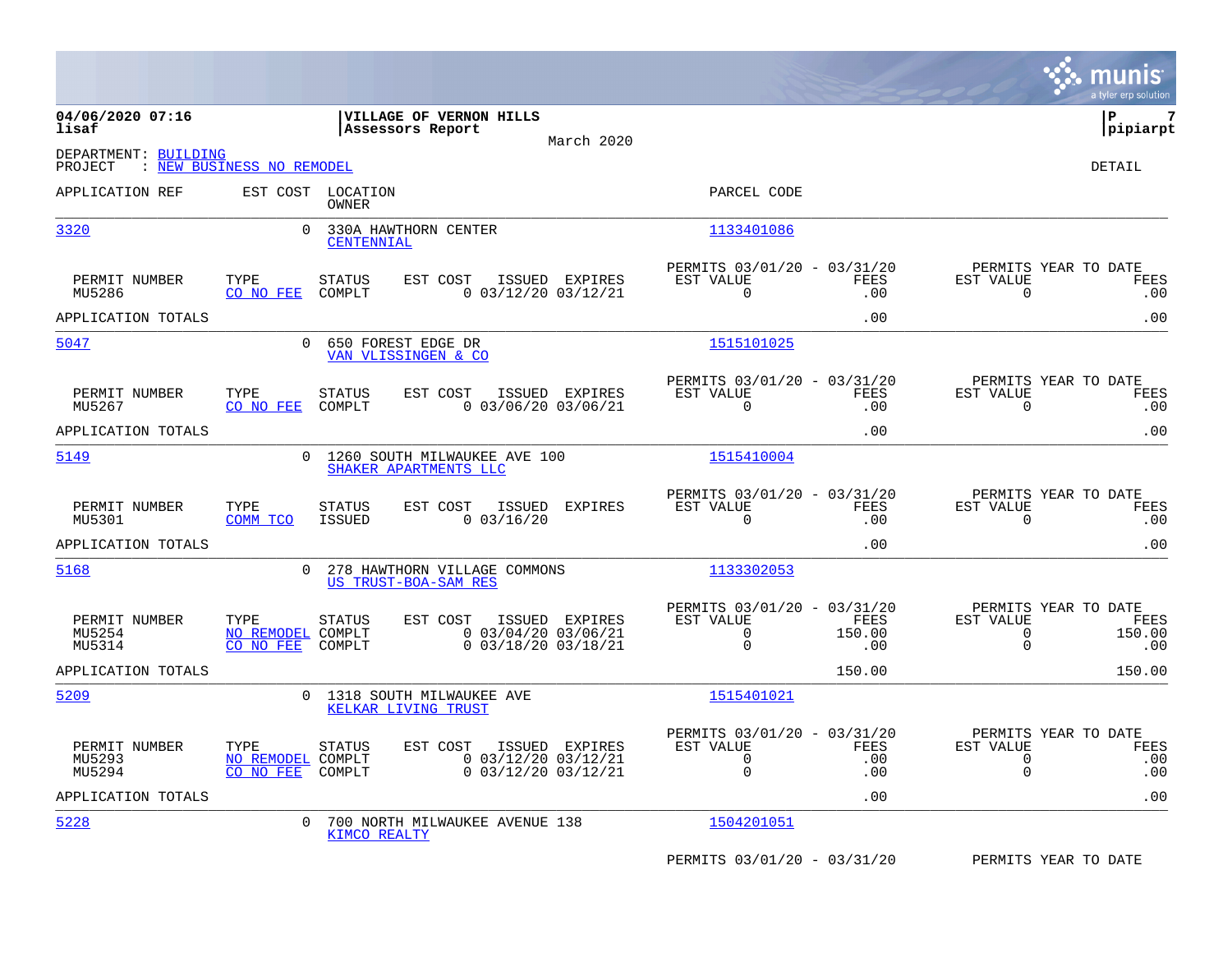|                                      |                           |                   |                                                    |        |                       |             |                  |           | munis <sup>®</sup><br>a tyler erp solution |
|--------------------------------------|---------------------------|-------------------|----------------------------------------------------|--------|-----------------------|-------------|------------------|-----------|--------------------------------------------|
| 04/06/2020 07:16<br>lisaf            |                           |                   | <b>VILLAGE OF VERNON HILLS</b><br>Assessors Report |        |                       |             |                  |           | 8<br>P<br> pipiarpt                        |
| PERMIT NUMBER                        | TYPE                      | STATUS            | EST COST                                           | ISSUED | EXPIRES<br>March 2020 | EST VALUE   | FEES             | EST VALUE | <b>FEES</b>                                |
| DEPARTMENT: BUILDING<br>PROJECT      | : NEW BUSINESS NO REMODEL |                   |                                                    |        |                       |             |                  |           | <b>DETAIL</b>                              |
| APPLICATION REF                      | EST COST                  | LOCATION<br>OWNER |                                                    |        |                       | PARCEL CODE |                  |           |                                            |
| MU5318                               | NO REMODEL                | ISSUED            |                                                    |        | $0$ 03/24/20 03/24/21 | 0           | 150.00           | 0         | 150.00                                     |
| APPLICATION TOTALS<br>PROJECT TOTALS |                           |                   |                                                    |        |                       |             | 150.00<br>300.00 | $\Omega$  | 150.00<br>300.00                           |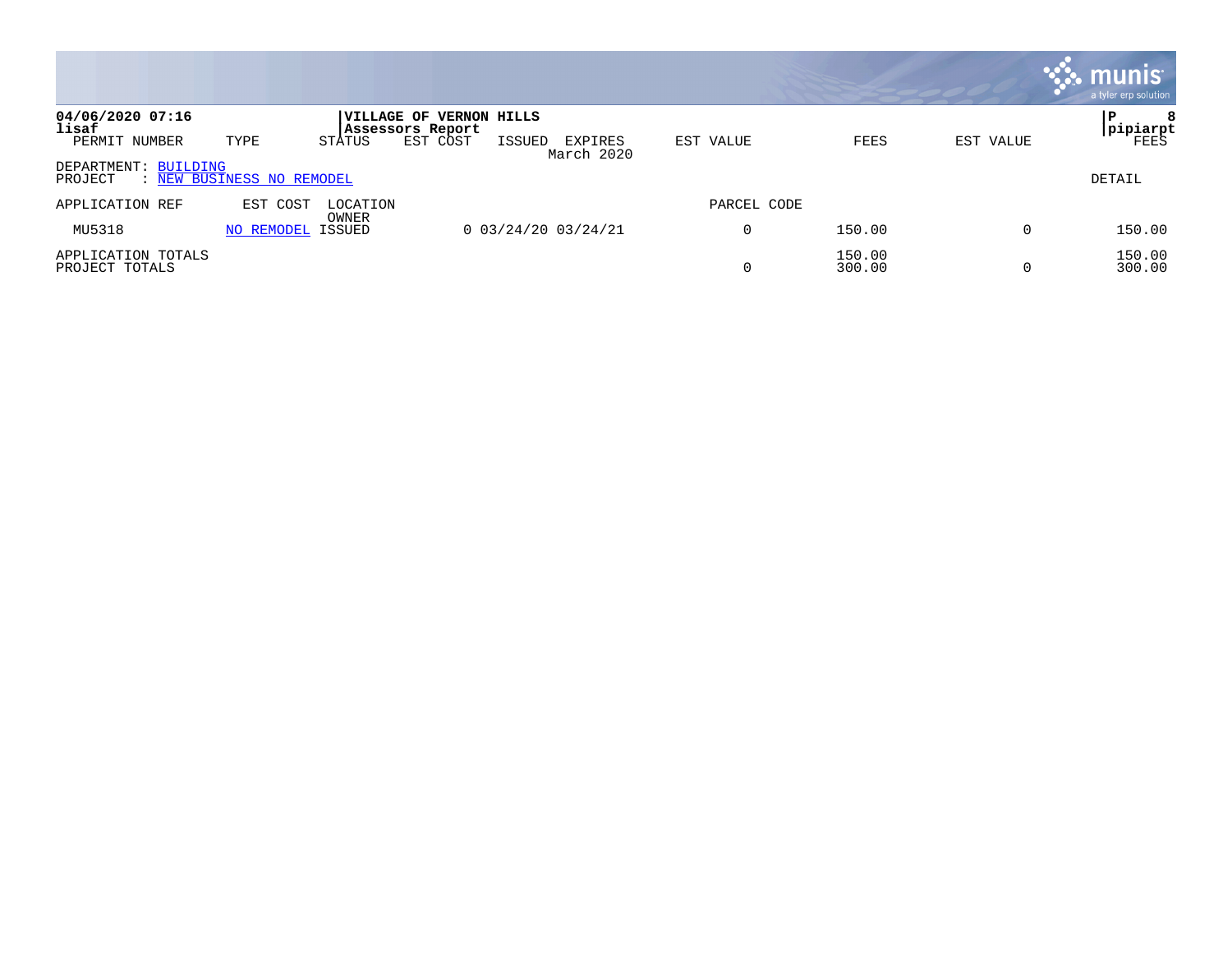|                                                  |                         |                                          |                                                |            |                                               |                  |           | <b>munis</b><br>a tyler erp solution   |
|--------------------------------------------------|-------------------------|------------------------------------------|------------------------------------------------|------------|-----------------------------------------------|------------------|-----------|----------------------------------------|
| 04/06/2020 07:16<br>lisaf                        |                         | Assessors Report                         | <b>VILLAGE OF VERNON HILLS</b>                 | March 2020 |                                               |                  |           | l P<br> pipiarpt                       |
| DEPARTMENT:<br>BUILDING<br>PROJECT<br>: ELEVATOR |                         |                                          |                                                |            |                                               |                  |           | DETAIL                                 |
| APPLICATION REF                                  | EST COST                | LOCATION<br>OWNER                        |                                                |            | PARCEL CODE                                   |                  |           |                                        |
| 5028                                             | 19,859                  | 122 HAWTHORN CENTER<br><b>CENTENNIAL</b> |                                                |            | 1133401086                                    |                  |           |                                        |
| PERMIT NUMBER<br>MU5249                          | TYPE<br><b>ELEVATOR</b> | STATUS<br>ISSUED                         | EST COST<br>ISSUED<br>19,859 03/03/20 03/03/21 | EXPIRES    | PERMITS 03/01/20 - 03/31/20<br>EST VALUE<br>0 | FEES<br>998.59   | EST VALUE | PERMITS YEAR TO DATE<br>FEES<br>998.59 |
| APPLICATION TOTALS<br>PROJECT TOTALS             |                         |                                          |                                                |            | 0                                             | 998.59<br>998.59 | $\Omega$  | 998.59<br>998.59                       |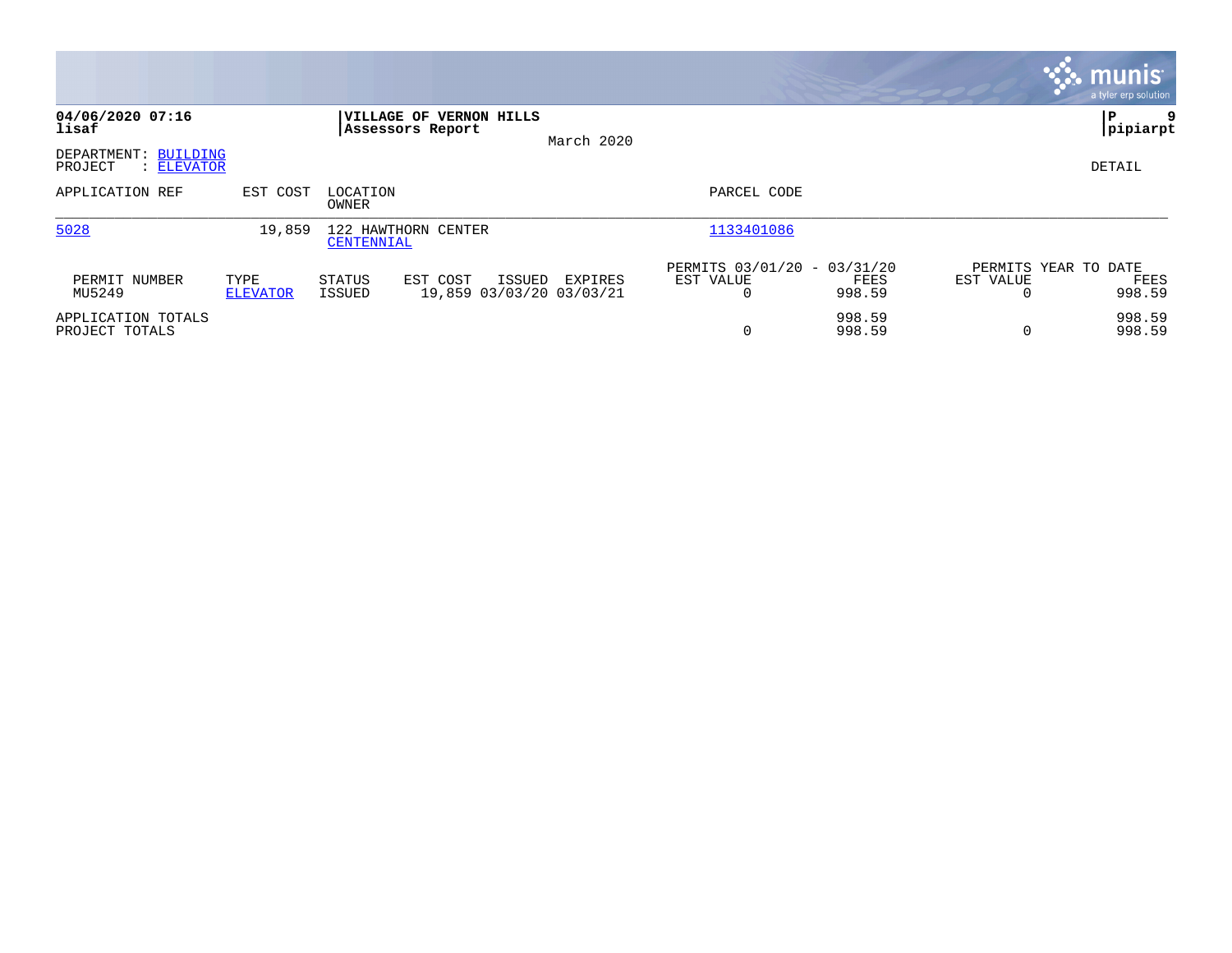|                                                           |                      |                   |                                               |            |                                                      |                |                                        | <b>munis</b><br>a tyler erp solution |
|-----------------------------------------------------------|----------------------|-------------------|-----------------------------------------------|------------|------------------------------------------------------|----------------|----------------------------------------|--------------------------------------|
| 04/06/2020 07:16<br>lisaf                                 |                      |                   | VILLAGE OF VERNON HILLS<br>Assessors Report   | March 2020 |                                                      |                |                                        | P<br>10<br> pipiarpt                 |
| DEPARTMENT:<br><b>BUILDING</b><br>PROJECT<br><b>FENCE</b> |                      |                   |                                               |            |                                                      |                |                                        | DETAIL                               |
| APPLICATION REF                                           | EST COST             | LOCATION<br>OWNER |                                               |            | PARCEL CODE                                          |                |                                        |                                      |
| 5128                                                      | 2,968                | 5 MALVERN LN      | GLENN & MARIANNE SMITH                        |            | 1504303086                                           |                |                                        |                                      |
| PERMIT NUMBER<br>MU5232                                   | TYPE<br><b>FENCE</b> | STATUS<br>COMPLT  | EST COST<br>ISSUED<br>2,968 03/02/20 03/13/21 | EXPIRES    | PERMITS 03/01/20 - 03/31/20<br>EST VALUE<br>O        | FEES<br>50.00  | PERMITS YEAR TO DATE<br>EST VALUE      | FEES<br>50.00                        |
| APPLICATION TOTALS                                        |                      |                   |                                               |            |                                                      | 50.00          |                                        | 50.00                                |
| 5191                                                      | 1,380                | <b>NICK ALLEN</b> | 121 NORTH FIORE PKY                           |            | 1506412001                                           |                |                                        |                                      |
| PERMIT NUMBER<br>MU5304                                   | TYPE<br><b>FENCE</b> | STATUS<br>ISSUED  | EST COST<br>ISSUED<br>1,380 03/16/20 03/16/21 | EXPIRES    | PERMITS 03/01/20 - 03/31/20<br>EST VALUE<br>$\Omega$ | FEES<br>30.00  | PERMITS YEAR TO DATE<br>EST VALUE<br>0 | FEES<br>30.00                        |
| APPLICATION TOTALS<br>PROJECT TOTALS                      |                      |                   |                                               |            | 0                                                    | 30.00<br>80.00 | 0                                      | 30.00<br>80.00                       |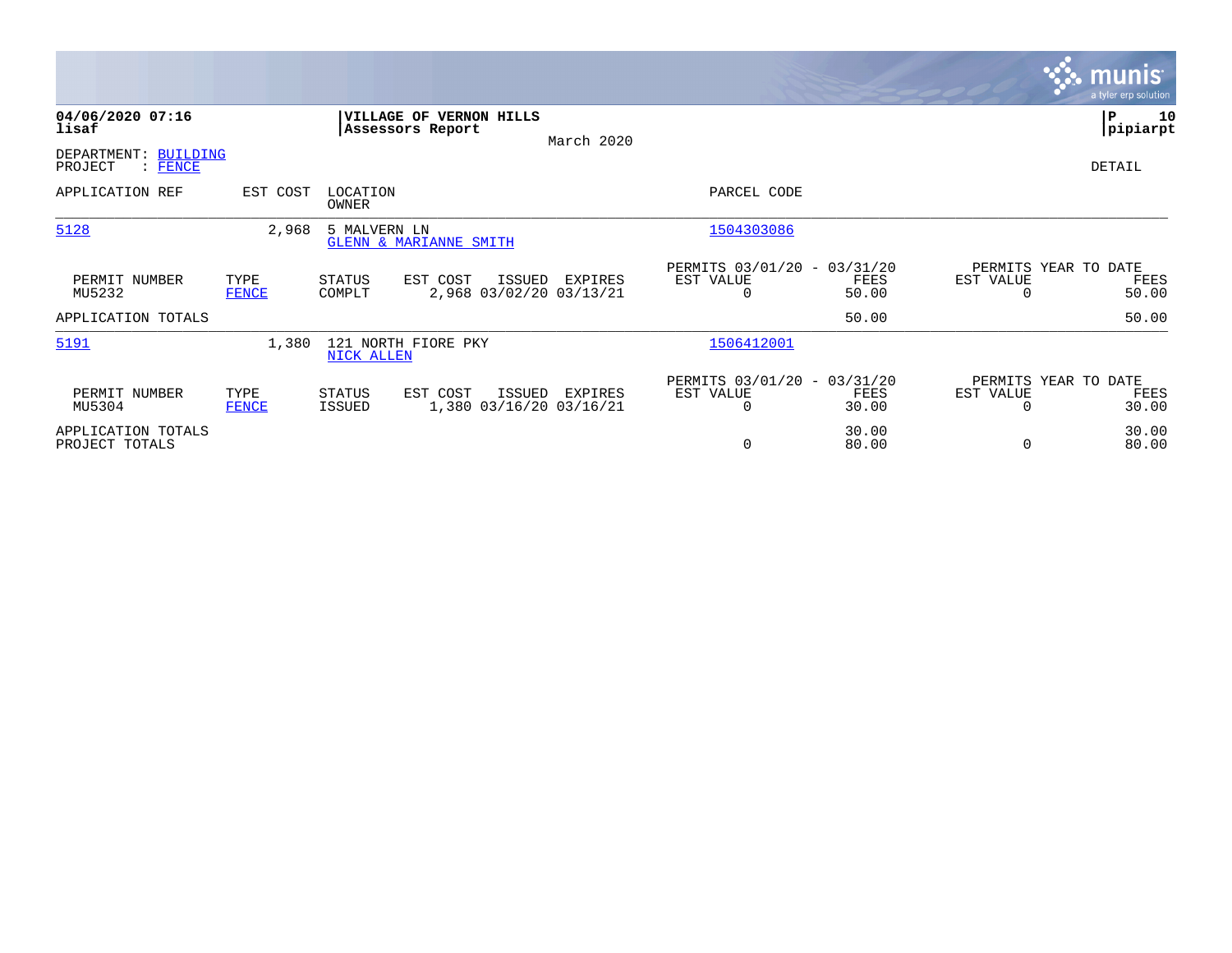|                                                 |                                            |                                                               |                                                                           | munis<br>a tyler erp solution                                      |
|-------------------------------------------------|--------------------------------------------|---------------------------------------------------------------|---------------------------------------------------------------------------|--------------------------------------------------------------------|
| 04/06/2020 07:16<br>lisaf                       |                                            | VILLAGE OF VERNON HILLS<br>Assessors Report<br>March 2020     |                                                                           | ΙP<br>11<br> pipiarpt                                              |
| DEPARTMENT: BUILDING<br>PROJECT<br>: FIRE ALARM |                                            |                                                               |                                                                           | <b>DETAIL</b>                                                      |
| APPLICATION REF                                 | EST COST LOCATION<br>OWNER                 |                                                               | PARCEL CODE                                                               |                                                                    |
| 4302                                            | 6,500                                      | 777 HICKORY HILL DR<br>CORPORATE WOODS ASSOCIATES LLC         | 1509403022                                                                |                                                                    |
| PERMIT NUMBER<br>MU5270                         | TYPE<br>STATUS<br>FIRE ALARM ISSUED        | EST COST<br>ISSUED EXPIRES<br>6,500 03/06/20 03/06/21         | PERMITS 03/01/20 - 03/31/20<br>EST VALUE<br>FEES<br>$\mathbf 0$<br>544.00 | PERMITS YEAR TO DATE<br>EST VALUE<br>FEES<br>544.00<br>0           |
| APPLICATION TOTALS                              |                                            |                                                               | 544.00                                                                    | 544.00                                                             |
| 5075                                            |                                            | 73,308 10 EAST HAWTHORN PKY<br><b>BROOKDALE SENIOR LIVING</b> | 1132414223                                                                |                                                                    |
| PERMIT NUMBER<br>MU5266                         | TYPE<br>STATUS<br>FIRE ALARM ISSUED        | EST COST<br>ISSUED EXPIRES<br>73,308 03/06/20 03/06/21        | PERMITS 03/01/20 - 03/31/20<br>EST VALUE<br>FEES<br>0<br>983.08           | PERMITS YEAR TO DATE<br>FEES<br>EST VALUE<br>0<br>983.08           |
| APPLICATION TOTALS                              |                                            |                                                               | 983.08                                                                    | 983.08                                                             |
| 5110                                            | 10,000                                     | 863 NORTH MILWAUKEE AVENUE 100<br>PASSCO MELODY FARM DST      | 1134302008                                                                |                                                                    |
| PERMIT NUMBER<br>MU5299                         | TYPE<br><b>STATUS</b><br>FIRE ALARM ISSUED | EST COST<br>ISSUED EXPIRES<br>10,000 03/13/20 03/13/21        | PERMITS 03/01/20 - 03/31/20<br>EST VALUE<br>FEES<br>$\Omega$<br>370.00    | PERMITS YEAR TO DATE<br>EST VALUE<br>FEES<br>$\mathbf 0$<br>370.00 |
| APPLICATION TOTALS                              |                                            |                                                               | 370.00                                                                    | 370.00                                                             |
| 5190                                            | 15,400                                     | 870 NORTH MILWAUKEE AVENUE<br>CAL SAG RETAIL PARTNERS LLC     | 1133401016                                                                |                                                                    |
| PERMIT NUMBER<br>MU5317                         | TYPE<br>STATUS<br>FIRE ALARM ISSUED        | EST COST<br>ISSUED EXPIRES<br>15,400 03/24/20 03/24/21        | PERMITS 03/01/20 - 03/31/20<br>EST VALUE<br>FEES<br>$\Omega$<br>469.00    | PERMITS YEAR TO DATE<br>EST VALUE<br>FEES<br>$\mathbf 0$<br>469.00 |
| APPLICATION TOTALS                              |                                            |                                                               | 469.00                                                                    | 469.00                                                             |
| 5203                                            | 6,485                                      | 252 EAST TOWNLINE ROAD<br>US TRUST-BOA-SAM RES                | 1133302053                                                                |                                                                    |
| PERMIT NUMBER<br>MU5316                         | TYPE<br><b>STATUS</b><br>FIRE ALARM ISSUED | EST COST<br>ISSUED EXPIRES<br>6,485 03/24/20 03/24/21         | PERMITS 03/01/20 - 03/31/20<br>EST VALUE<br>FEES<br>$\Omega$<br>370.00    | PERMITS YEAR TO DATE<br>EST VALUE<br>FEES<br>0<br>370.00           |
| APPLICATION TOTALS                              |                                            |                                                               | 370.00                                                                    | 370.00                                                             |
| 5210                                            | 5,135                                      | 1155 MUSEUM BLVD<br>THE MIL TON APARTMENTS                    | 1133406003                                                                |                                                                    |
| PERMIT NUMBER<br>MU5334                         | TYPE<br>STATUS<br>FIRE ALARM ISSUED        | EST COST<br>ISSUED EXPIRES<br>5,135 03/31/20 03/31/21         | PERMITS 03/01/20 - 03/31/20<br>EST VALUE<br>FEES<br>$\Omega$<br>325.00    | PERMITS YEAR TO DATE<br>EST VALUE<br>FEES<br>325.00<br>0           |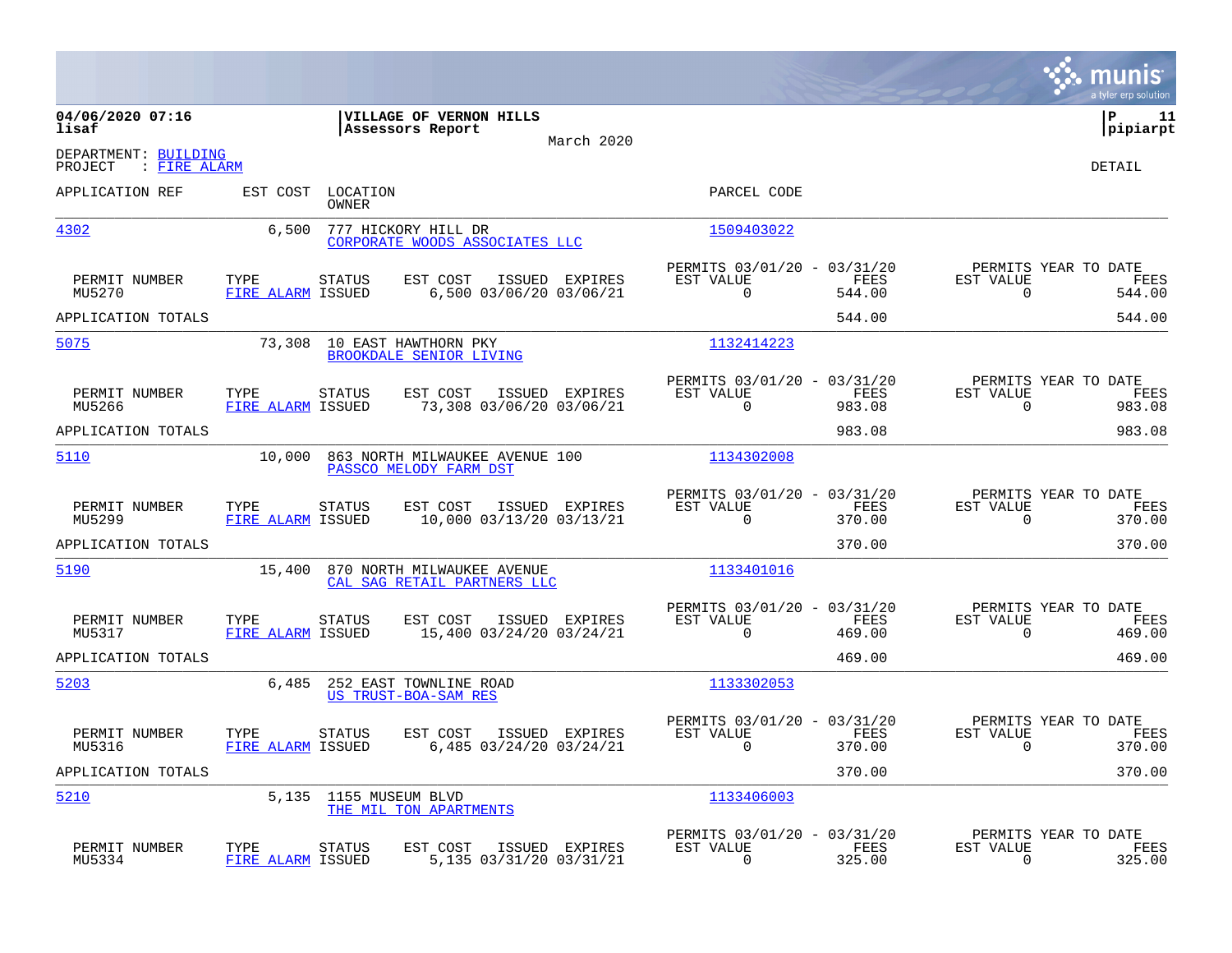|                                                 |                    |                                                      |                                                      |                                               |                    | <b>munis</b><br>a tyler erp solution                |
|-------------------------------------------------|--------------------|------------------------------------------------------|------------------------------------------------------|-----------------------------------------------|--------------------|-----------------------------------------------------|
| 04/06/2020 07:16<br>lisaf                       |                    | VILLAGE OF VERNON HILLS<br>Assessors Report          | March 2020                                           |                                               |                    | P<br>12<br> pipiarpt                                |
| DEPARTMENT: BUILDING<br>PROJECT<br>: FIRE ALARM |                    |                                                      |                                                      |                                               |                    | DETAIL                                              |
| APPLICATION REF                                 | EST COST           | LOCATION<br>OWNER                                    |                                                      | PARCEL CODE                                   |                    |                                                     |
| APPLICATION TOTALS                              |                    |                                                      |                                                      |                                               | 325.00             | 325.00                                              |
| 5211                                            | 10,000             | 335 NORTH MILWAUKEE AVE<br><b>WALMART STORES INC</b> |                                                      | 1503301034                                    |                    |                                                     |
| PERMIT NUMBER<br>MU5329                         | TYPE<br>FIRE ALARM | STATUS<br>EST COST<br>ISSUED                         | ISSUED<br><b>EXPIRES</b><br>10,000 03/30/20 03/30/21 | PERMITS 03/01/20 - 03/31/20<br>EST VALUE<br>0 | FEES<br>310.00     | PERMITS YEAR TO DATE<br>EST VALUE<br>FEES<br>310.00 |
| APPLICATION TOTALS<br>PROJECT TOTALS            |                    |                                                      |                                                      | $\mathbf 0$                                   | 310.00<br>3,371.08 | 310.00<br>3,371.08<br>$\mathbf 0$                   |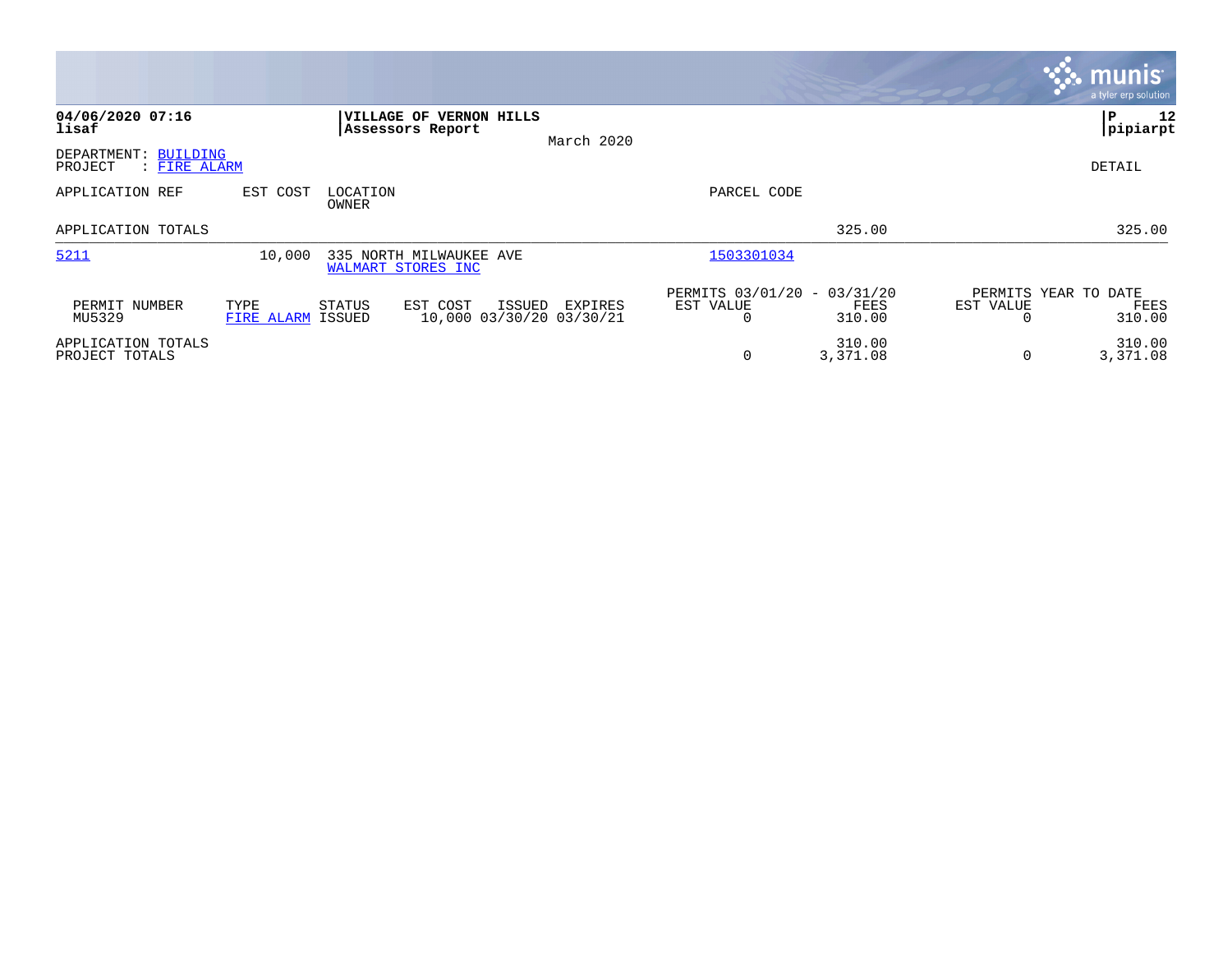|                                                     |                         |                                |                                                           |                |                                                         |                |                                                  | munis<br>a tyler erp solution |
|-----------------------------------------------------|-------------------------|--------------------------------|-----------------------------------------------------------|----------------|---------------------------------------------------------|----------------|--------------------------------------------------|-------------------------------|
| 04/06/2020 07:16<br>lisaf                           |                         |                                | VILLAGE OF VERNON HILLS<br>Assessors Report               | March 2020     |                                                         |                |                                                  | ΙP<br>13<br> pipiarpt         |
| DEPARTMENT: BUILDING<br>PROJECT<br>: FIRE SPRINKLER |                         |                                |                                                           |                |                                                         |                |                                                  | <b>DETAIL</b>                 |
| APPLICATION REF                                     | EST COST                | LOCATION<br><b>OWNER</b>       |                                                           |                | PARCEL CODE                                             |                |                                                  |                               |
| 5079                                                | 15,000                  |                                | 252 EAST TOWNLINE ROAD<br>US TRUST-BOA-SAM RES            |                | 1133302053                                              |                |                                                  |                               |
| PERMIT NUMBER<br>MU5263                             | TYPE<br>FIRE SPR        | <b>STATUS</b><br><b>ISSUED</b> | EST COST<br>15,000 03/06/20 03/06/21                      | ISSUED EXPIRES | PERMITS 03/01/20 - 03/31/20<br>EST VALUE<br>$\Omega$    | FEES<br>509.00 | PERMITS YEAR TO DATE<br>EST VALUE<br>$\Omega$    | FEES<br>509.00                |
| APPLICATION TOTALS                                  |                         |                                |                                                           |                |                                                         | 509.00         |                                                  | 509.00                        |
| 5102                                                | 12,500                  | <b>HOME STATE BANK</b>         | 300 CENTER DR 104                                         |                | 1133302040                                              |                |                                                  |                               |
| PERMIT NUMBER<br>MU5242                             | TYPE<br>FIRE SPR        | <b>STATUS</b><br><b>ISSUED</b> | EST COST<br>12,500 03/02/20 03/02/21                      | ISSUED EXPIRES | PERMITS 03/01/20 - 03/31/20<br>EST VALUE<br>$\mathbf 0$ | FEES<br>526.00 | PERMITS YEAR TO DATE<br>EST VALUE<br>0           | FEES<br>526.00                |
| APPLICATION TOTALS                                  |                         |                                |                                                           |                |                                                         | 526.00         |                                                  | 526.00                        |
| 5118                                                | 10,000                  |                                | 870 NORTH MILWAUKEE AVENUE<br>CAL SAG RETAIL PARTNERS LLC |                | 1133401016                                              |                |                                                  |                               |
| PERMIT NUMBER<br>MU5269                             | TYPE<br><b>FIRE SPR</b> | <b>STATUS</b><br><b>ISSUED</b> | EST COST<br>10,000 03/06/20 03/06/21                      | ISSUED EXPIRES | PERMITS 03/01/20 - 03/31/20<br>EST VALUE<br>$\Omega$    | FEES<br>390.00 | PERMITS YEAR TO DATE<br>EST VALUE<br>$\Omega$    | FEES<br>390.00                |
| APPLICATION TOTALS                                  |                         |                                |                                                           |                |                                                         | 390.00         |                                                  | 390.00                        |
| 5150                                                | 2,350                   | <b>PLACEHOLDER</b>             | 468 WOODLAND CHASE LANE                                   |                | 1516104045                                              |                |                                                  |                               |
| PERMIT NUMBER<br>MU5296                             | TYPE<br>FIRE SPR        | <b>STATUS</b><br><b>ISSUED</b> | EST COST<br>2,350 03/12/20 03/12/21                       | ISSUED EXPIRES | PERMITS 03/01/20 - 03/31/20<br>EST VALUE<br>$\Omega$    | FEES<br>405.00 | PERMITS YEAR TO DATE<br>EST VALUE<br>$\mathbf 0$ | FEES<br>405.00                |
| APPLICATION TOTALS                                  |                         |                                |                                                           |                |                                                         | 405.00         |                                                  | 405.00                        |
| 5158                                                | 12,985                  | <b>PLACEHOLDER</b>             | 693 INSULL DRIVE                                          |                | 1133205093                                              |                |                                                  |                               |
| PERMIT NUMBER<br>MU5295                             | TYPE<br><b>FIRE SPR</b> | <b>STATUS</b><br>ISSUED        | EST COST<br>12,985 03/12/20 03/12/21                      | ISSUED EXPIRES | PERMITS 03/01/20 - 03/31/20<br>EST VALUE<br>$\Omega$    | FEES<br>329.85 | PERMITS YEAR TO DATE<br>EST VALUE<br>$\Omega$    | FEES<br>329.85                |
| APPLICATION TOTALS                                  |                         |                                |                                                           |                |                                                         | 329.85         |                                                  | 329.85                        |
| 5166                                                | 4,775                   | VV & CO                        | 984 CORPORATE WOODS PKY                                   |                | 1510302054                                              |                |                                                  |                               |
| PERMIT NUMBER<br>MU5300                             | TYPE<br>FIRE SPR        | <b>STATUS</b><br><b>ISSUED</b> | EST COST<br>4,775 03/13/20 03/13/21                       | ISSUED EXPIRES | PERMITS 03/01/20 - 03/31/20<br>EST VALUE<br>$\Omega$    | FEES<br>405.00 | PERMITS YEAR TO DATE<br>EST VALUE<br>0           | FEES<br>405.00                |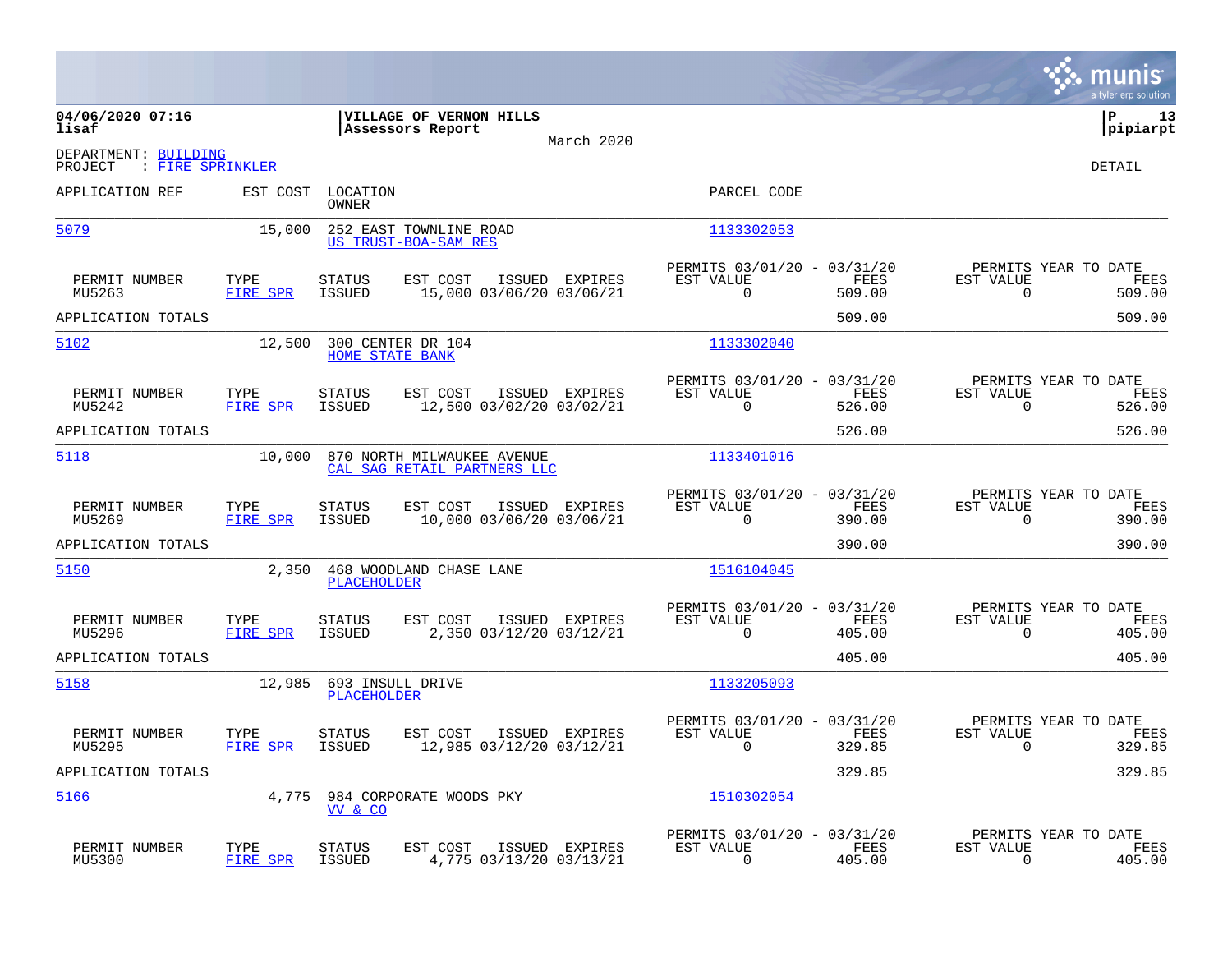|                                                     |                  |                                                                    |            |                                               |                             | <u>munis</u><br>a tyler erp solution   |
|-----------------------------------------------------|------------------|--------------------------------------------------------------------|------------|-----------------------------------------------|-----------------------------|----------------------------------------|
| 04/06/2020 07:16<br>lisaf                           |                  | <b>VILLAGE OF</b><br><b>VERNON HILLS</b><br>Assessors Report       | March 2020 |                                               |                             | P<br>14<br> pipiarpt                   |
| DEPARTMENT: BUILDING<br>: FIRE SPRINKLER<br>PROJECT |                  |                                                                    |            |                                               |                             | DETAIL                                 |
| APPLICATION REF                                     | EST COST         | LOCATION<br>OWNER                                                  |            | PARCEL CODE                                   |                             |                                        |
| APPLICATION TOTALS                                  |                  |                                                                    |            |                                               | 405.00                      | 405.00                                 |
| 5197                                                | 11,708           | 913 NORTH MILWAUKEE AVENUE 100<br>PASSCO MELODY FARM DST           |            | 1134302008                                    |                             |                                        |
| PERMIT NUMBER<br>MU5324                             | TYPE<br>FIRE SPR | STATUS<br>EST COST<br>ISSUED<br>11,708 03/26/20 03/26/21<br>ISSUED | EXPIRES    | PERMITS 03/01/20 - 03/31/20<br>EST VALUE<br>0 | EST VALUE<br>FEES<br>437.08 | PERMITS YEAR TO DATE<br>FEES<br>437.08 |
| APPLICATION TOTALS<br>PROJECT TOTALS                |                  |                                                                    |            | $\mathbf 0$                                   | 437.08<br>3,001.93          | 437.08<br>3,001.93<br>$\Omega$         |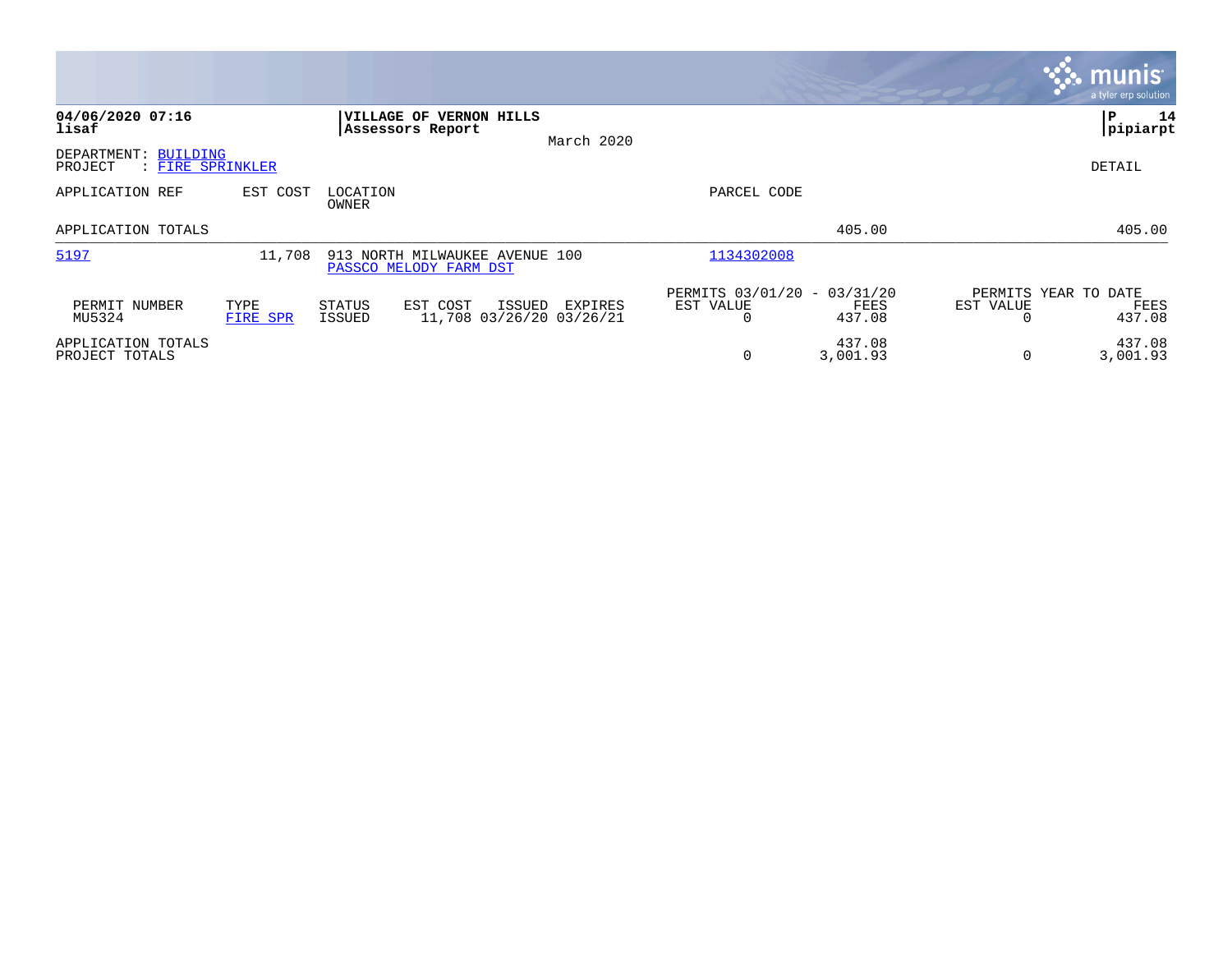|                                      |                           |                                                                |            |                                                                |           | munis <sup>1</sup><br>a tyler erp solution |
|--------------------------------------|---------------------------|----------------------------------------------------------------|------------|----------------------------------------------------------------|-----------|--------------------------------------------|
| 04/06/2020 07:16<br>lisaf            |                           | VILLAGE OF VERNON HILLS<br>Assessors Report                    | March 2020 |                                                                |           | 15<br>l P<br>pipiarpt                      |
| DEPARTMENT:<br>BUILDING<br>PROJECT   | : LAWN SPRINKLER          |                                                                |            |                                                                |           | DETAIL                                     |
| APPLICATION REF                      | EST COST                  | LOCATION<br>OWNER                                              |            | PARCEL CODE                                                    |           |                                            |
| 5172                                 | 6,200                     | 1322 GARDEN VIEW DRIVE<br>PLACEHOLDER                          |            | 1133205063                                                     |           |                                            |
| PERMIT NUMBER<br>MU5319              | TYPE<br>LAWN IRRIG ISSUED | STATUS<br>EST COST<br><b>ISSUED</b><br>6,200 03/24/20 03/24/21 | EXPIRES    | PERMITS 03/01/20 - 03/31/20<br>EST VALUE<br>FEES<br>62.00<br>0 | EST VALUE | PERMITS YEAR TO DATE<br>FEES<br>62.00      |
| APPLICATION TOTALS<br>PROJECT TOTALS |                           |                                                                |            | 62.00<br>0<br>62.00                                            |           | 62.00<br>62.00                             |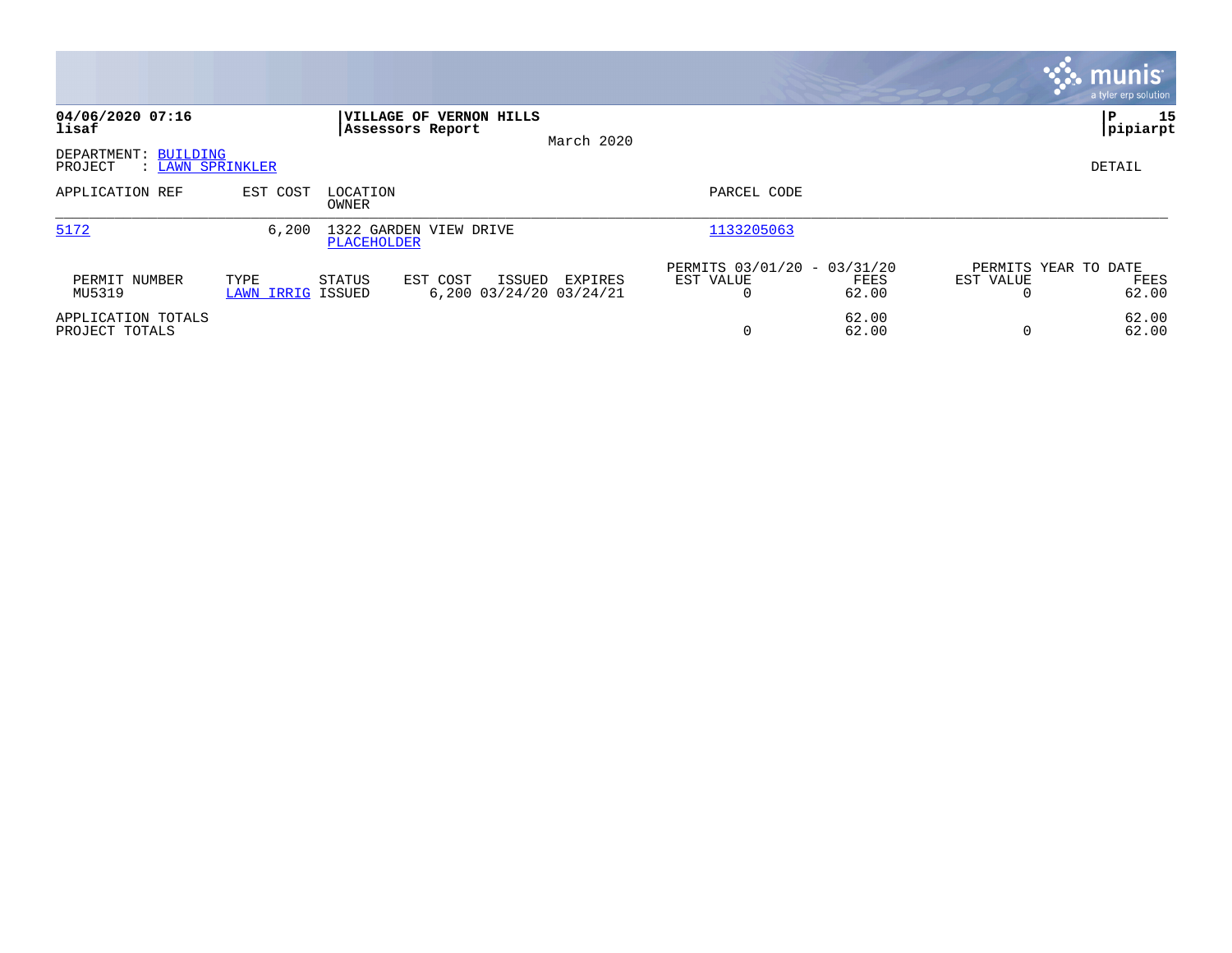|                                                      |                   |                                 |                                                      |                |                                                             |                |                          | munis<br>a tyler erp solution          |
|------------------------------------------------------|-------------------|---------------------------------|------------------------------------------------------|----------------|-------------------------------------------------------------|----------------|--------------------------|----------------------------------------|
| 04/06/2020 07:16<br>lisaf                            |                   |                                 | VILLAGE OF VERNON HILLS<br>Assessors Report          | March 2020     |                                                             |                |                          | l P<br>16<br> pipiarpt                 |
| DEPARTMENT: BUILDING<br>: MISC COMMERCIAL<br>PROJECT |                   |                                 |                                                      |                |                                                             |                |                          | DETAIL                                 |
| APPLICATION REF                                      | EST COST          | LOCATION<br>OWNER               |                                                      |                | PARCEL CODE                                                 |                |                          |                                        |
| 4414                                                 | 85,000            | MAMOM POWERS, JR                | 445 EAST TOWNLINE RD B                               |                | 1504201008                                                  |                |                          |                                        |
| PERMIT NUMBER<br>MU4539                              | TYPE<br>MISC COMM | <b>STATUS</b><br>COMPLT         | EST COST<br>85,000 03/05/20 03/05/21                 | ISSUED EXPIRES | PERMITS 03/01/20 - 03/31/20<br>EST VALUE<br>$\Omega$        | FEES<br>205.00 | EST VALUE<br>$\Omega$    | PERMITS YEAR TO DATE<br>FEES<br>205.00 |
| APPLICATION TOTALS                                   |                   |                                 |                                                      |                |                                                             | 205.00         |                          | 205.00                                 |
| 5161                                                 | 1,035             | TOM WARD                        | 945 LAKEVIEW PKY 180                                 |                | 1133302013                                                  |                |                          |                                        |
| PERMIT NUMBER<br>MU5231                              | TYPE<br>MISC COMM | <b>STATUS</b><br>ISSUED         | EST COST<br>1,035 03/02/20 03/02/21                  | ISSUED EXPIRES | PERMITS 03/01/20 - 03/31/20<br>EST VALUE<br>$\Omega$        | FEES<br>30.00  | EST VALUE<br>$\Omega$    | PERMITS YEAR TO DATE<br>FEES<br>30.00  |
| APPLICATION TOTALS                                   |                   |                                 |                                                      |                |                                                             | 30.00          |                          | 30.00                                  |
| 5189                                                 | 22,000            | 2 HAWTHORN CENTER<br>CENTENNIAL |                                                      |                | 1133401086                                                  |                |                          |                                        |
| PERMIT NUMBER<br>MU5271                              | TYPE<br>MISC COMM | <b>STATUS</b><br>ISSUED         | EST COST<br>22,000 03/06/20 03/06/21                 | ISSUED EXPIRES | PERMITS 03/01/20 - 03/31/20<br>EST VALUE<br>$\Omega$        | FEES<br>.00    | EST VALUE<br>$\Omega$    | PERMITS YEAR TO DATE<br>FEES<br>.00    |
| APPLICATION TOTALS                                   |                   |                                 |                                                      |                |                                                             | .00            |                          | .00                                    |
| 5196                                                 | $\Omega$          |                                 | 600 CORPORATE WOODS PARKWAY<br>SJJ PROPERTIES II LLC |                | 1509401047                                                  |                |                          |                                        |
| PERMIT NUMBER<br>MU5274                              | TYPE<br>MISC COMM | STATUS<br>COMPLT                | EST COST<br>$0$ 03/09/20 03/10/21                    | ISSUED EXPIRES | PERMITS 03/01/20 - 03/31/20<br>EST VALUE<br>$\Omega$        | FEES<br>.00    | EST VALUE<br>$\Omega$    | PERMITS YEAR TO DATE<br>FEES<br>.00    |
| APPLICATION TOTALS                                   |                   |                                 |                                                      |                |                                                             | .00            |                          | .00                                    |
| 5198                                                 |                   | 8,150 841 WEST END CT           | HAWTHORN SCHOOL DISTRICT 73                          |                | 1132305013                                                  |                |                          |                                        |
| PERMIT NUMBER<br>MU5297                              | TYPE<br>MISC COMM | STATUS<br><b>ISSUED</b>         | EST COST<br>8,150 03/12/20 03/12/21                  | ISSUED EXPIRES | PERMITS 03/01/20 - 03/31/20<br><b>EST VALUE</b><br>$\Omega$ | FEES<br>.00    | EST VALUE<br>$\mathbf 0$ | PERMITS YEAR TO DATE<br>FEES<br>.00    |
| APPLICATION TOTALS<br>PROJECT TOTALS                 |                   |                                 |                                                      |                | $\Omega$                                                    | .00<br>235.00  | $\Omega$                 | .00<br>235.00                          |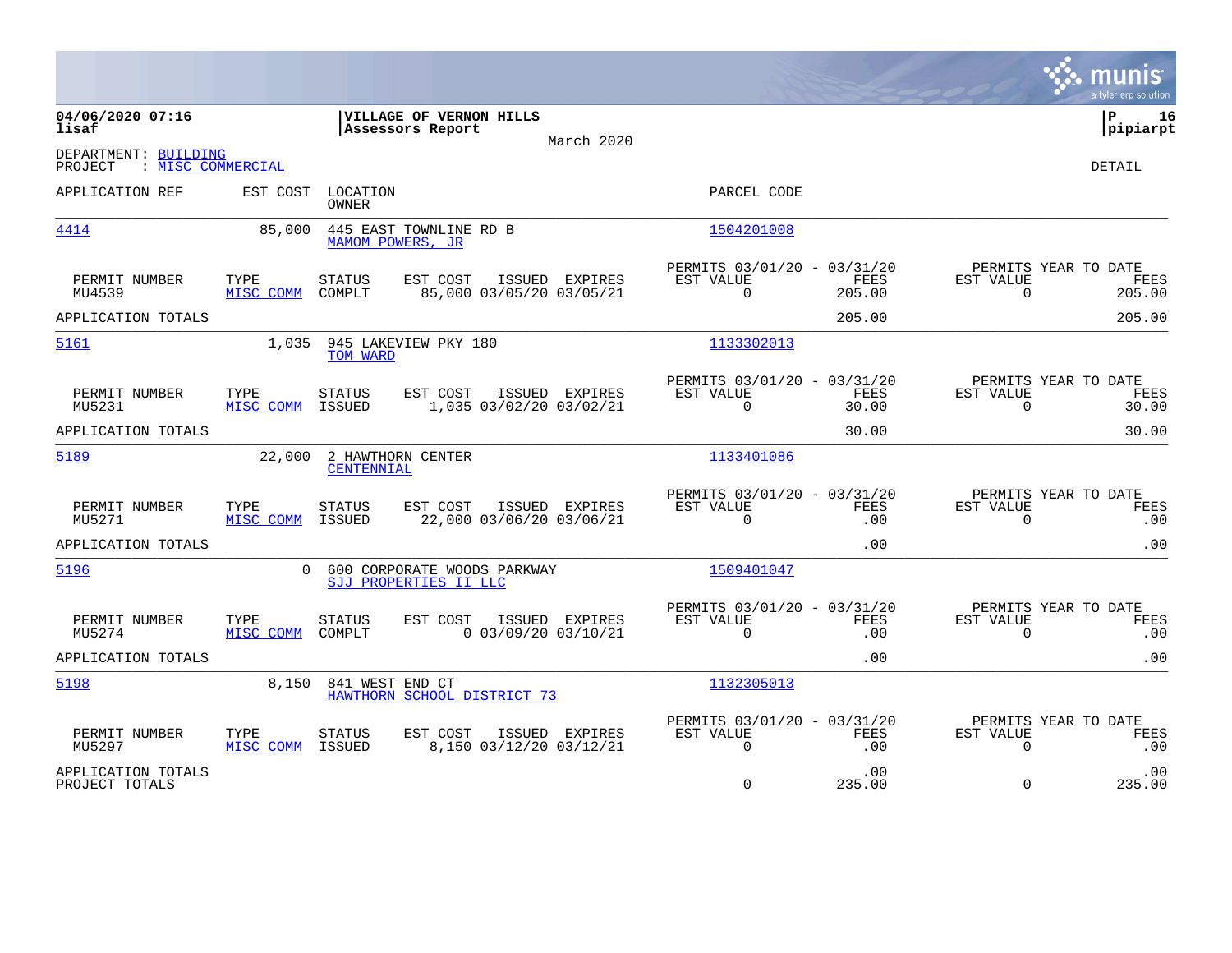|                                      |                      |                          |                                                               |                                               |                                                      |                  |                                               | <b>munis</b><br>a tyler erp solution |
|--------------------------------------|----------------------|--------------------------|---------------------------------------------------------------|-----------------------------------------------|------------------------------------------------------|------------------|-----------------------------------------------|--------------------------------------|
| 04/06/2020 07:16<br>lisaf            |                      |                          | VILLAGE OF VERNON HILLS<br>Assessors Report                   | March 2020                                    |                                                      |                  |                                               | 17<br>P<br> pipiarpt                 |
| DEPARTMENT: BUILDING<br>PROJECT      | : MISC ELECTRIC COMM |                          |                                                               |                                               |                                                      |                  |                                               | DETAIL                               |
| APPLICATION REF                      | EST COST             | LOCATION<br><b>OWNER</b> |                                                               |                                               | PARCEL CODE                                          |                  |                                               |                                      |
| 5153                                 | 3,200                |                          | 701 NORTH MILWAUKEE AVE 152<br>INLAND REAL ESTATE CORPORATION |                                               | 1503102018                                           |                  |                                               |                                      |
| PERMIT NUMBER<br>MU5275              | TYPE<br>MISC ELEC    | STATUS<br>ISSUED         | EST COST                                                      | ISSUED<br>EXPIRES<br>3,200 03/09/20 03/09/21  | PERMITS 03/01/20 - 03/31/20<br>EST VALUE<br>0        | FEES<br>75.00    | PERMITS YEAR TO DATE<br>EST VALUE             | FEES<br>75.00                        |
| APPLICATION TOTALS                   |                      |                          |                                                               |                                               |                                                      | 75.00            |                                               | 75.00                                |
| 5169                                 | 48,000               | <b>VENTAS REALTY</b>     | 10 EAST HAWTHORN PKY                                          |                                               | 1133301010                                           |                  |                                               |                                      |
| PERMIT NUMBER<br>MU5332              | TYPE<br>MISC ELEC    | STATUS<br>ISSUED         | EST COST                                                      | ISSUED<br>EXPIRES<br>48,000 03/31/20 03/31/21 | PERMITS 03/01/20 - 03/31/20<br>EST VALUE<br>$\Omega$ | FEES<br>480.00   | PERMITS YEAR TO DATE<br>EST VALUE<br>$\Omega$ | FEES<br>480.00                       |
| APPLICATION TOTALS<br>PROJECT TOTALS |                      |                          |                                                               |                                               | 0                                                    | 480.00<br>555.00 | $\Omega$                                      | 480.00<br>555.00                     |

**Contract**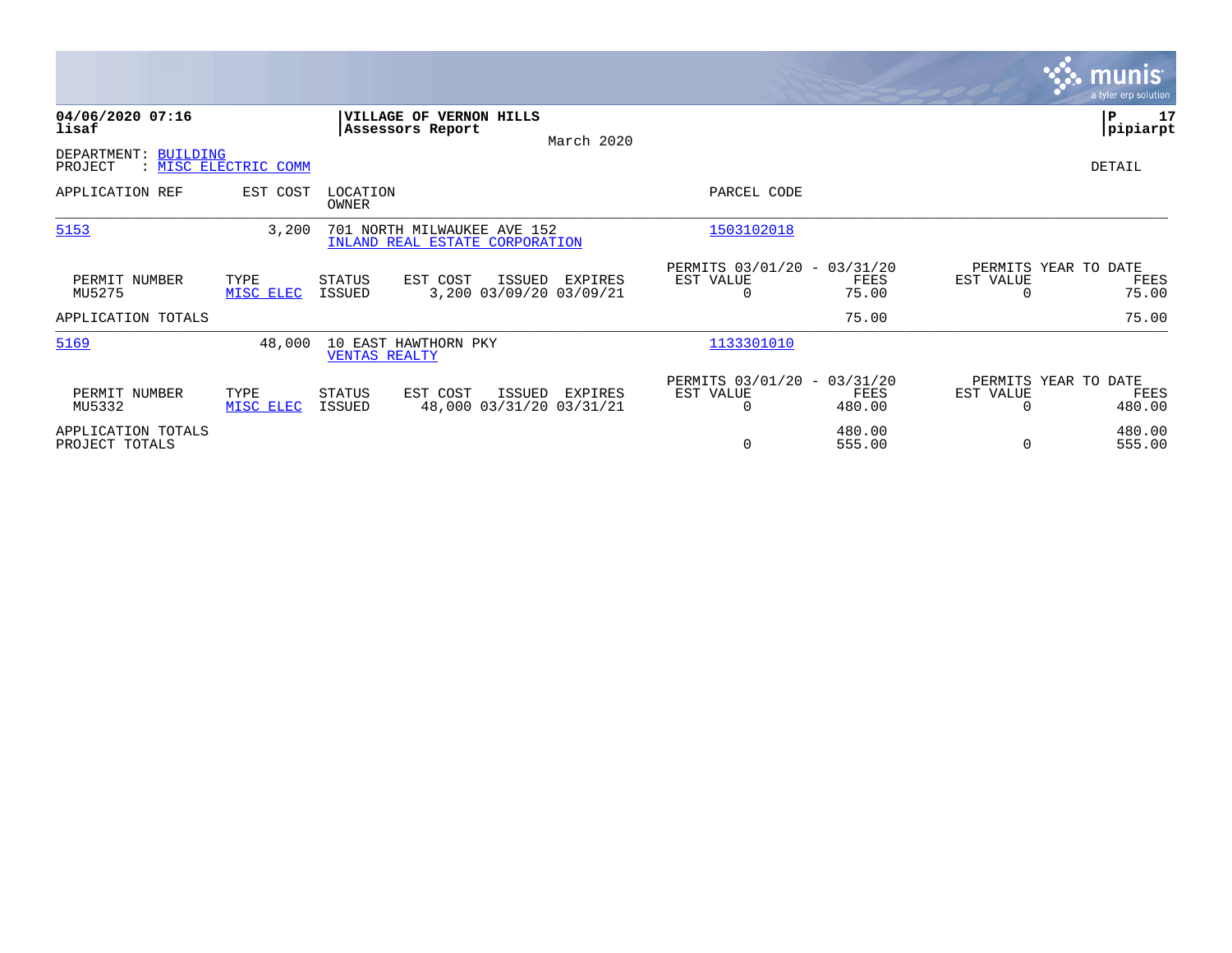|                                      |                        |                                     |                                                     |                |                                                      |                       |                       | munis<br>a tyler erp solution          |
|--------------------------------------|------------------------|-------------------------------------|-----------------------------------------------------|----------------|------------------------------------------------------|-----------------------|-----------------------|----------------------------------------|
| 04/06/2020 07:16<br>lisaf            |                        |                                     | <b> VILLAGE OF VERNON HILLS</b><br>Assessors Report | March 2020     |                                                      |                       |                       | Þ<br>18<br> pipiarpt                   |
| DEPARTMENT: BUILDING<br>PROJECT      | : MIS ELEC RESIDENTIAL |                                     |                                                     |                |                                                      |                       |                       | DETAIL                                 |
| APPLICATION REF                      | EST COST               | LOCATION<br>OWNER                   |                                                     |                | PARCEL CODE                                          |                       |                       |                                        |
| 5002                                 | 31,000                 | 303 ALEXANDRIA DR                   | MATTHEW & DEANA WEISS                               |                | 1505403003                                           |                       |                       |                                        |
| PERMIT NUMBER<br>MU5248              | TYPE<br>ELEC RES       | <b>STATUS</b><br>ISSUED             | EST COST<br>ISSUED<br>31,000 03/03/20 03/11/21      | EXPIRES        | PERMITS 03/01/20 - 03/31/20<br>EST VALUE<br>$\Omega$ | FEES<br>310.00        | EST VALUE<br>$\Omega$ | PERMITS YEAR TO DATE<br>FEES<br>310.00 |
| APPLICATION TOTALS                   |                        |                                     |                                                     |                |                                                      | 310.00                |                       | 310.00                                 |
| 5069                                 | 24,640                 | 25 MANCHESTER LN<br>EUFEMIO BELTRAN |                                                     |                | 1508207008                                           |                       |                       |                                        |
| PERMIT NUMBER<br>MU5192              | TYPE<br>ELEC RES       | STATUS<br>ISSUED                    | EST COST<br>ISSUED<br>24,640 03/03/20 03/09/21      | EXPIRES        | PERMITS 03/01/20 - 03/31/20<br>EST VALUE<br>$\Omega$ | <b>FEES</b><br>246.40 | EST VALUE<br>$\Omega$ | PERMITS YEAR TO DATE<br>FEES<br>246.40 |
| APPLICATION TOTALS                   |                        |                                     |                                                     |                |                                                      | 246.40                |                       | 246.40                                 |
| 5129                                 | 15,488                 | 11 MONTGOMERY LN                    | MACIEJ M & KRYSTYNA Z SMULKOWSKI                    |                | 1505414006                                           |                       |                       |                                        |
| PERMIT NUMBER<br>MU5298              | TYPE<br>ELEC RES       | <b>STATUS</b><br>ISSUED             | EST COST<br>15,488 03/13/20 03/13/21                | ISSUED EXPIRES | PERMITS 03/01/20 - 03/31/20<br>EST VALUE<br>$\Omega$ | <b>FEES</b><br>154.88 | EST VALUE<br>$\Omega$ | PERMITS YEAR TO DATE<br>FEES<br>154.88 |
| APPLICATION TOTALS<br>PROJECT TOTALS |                        |                                     |                                                     |                | 0                                                    | 154.88<br>711.28      | $\Omega$              | 154.88<br>711.28                       |

the property of the control of

and the contract of the contract of the contract of the contract of the contract of the contract of the contract of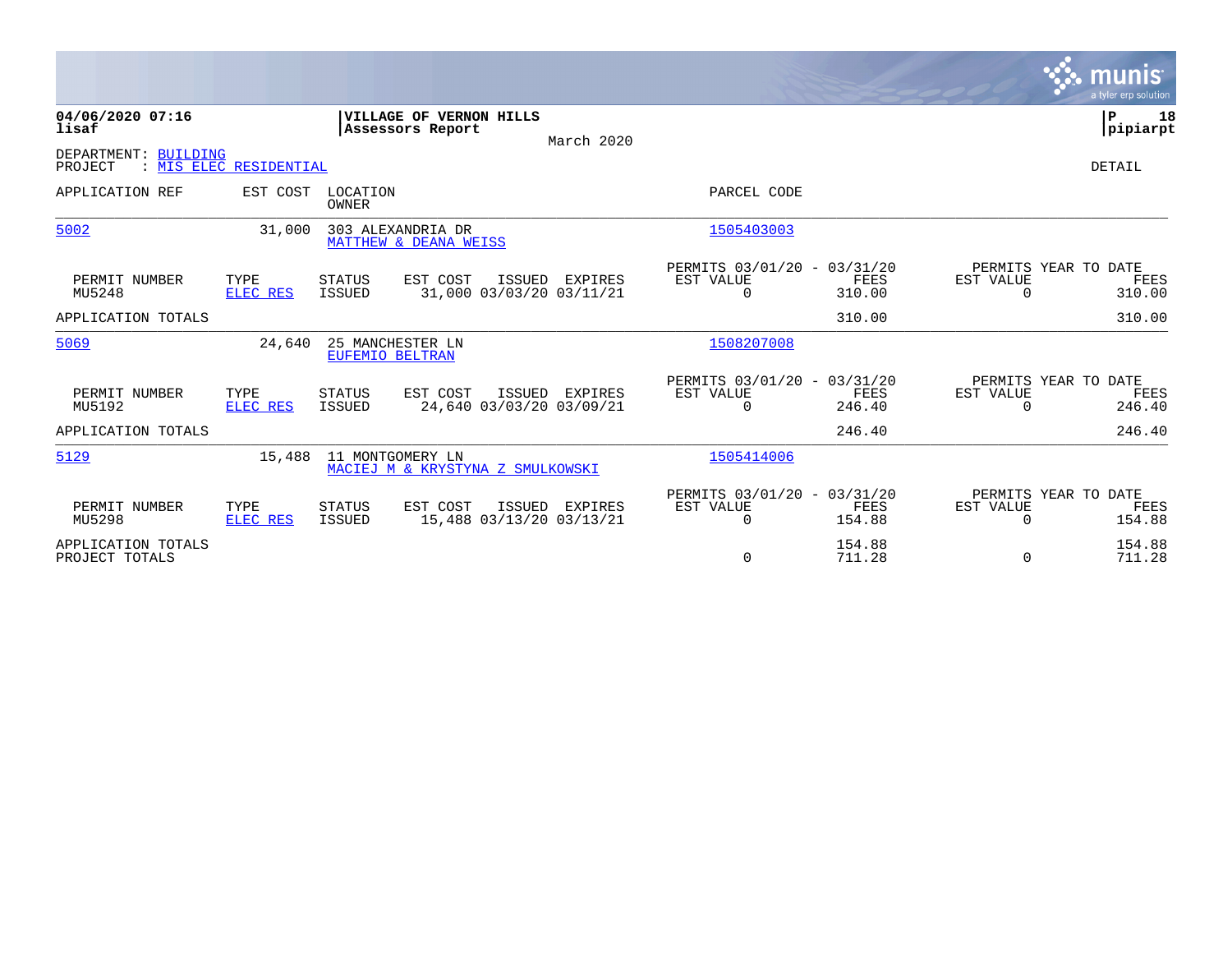|                                                              |                  |                                |                                                    |                                            |                                                          |                       |                             | munis<br>a tyler erp solution                 |
|--------------------------------------------------------------|------------------|--------------------------------|----------------------------------------------------|--------------------------------------------|----------------------------------------------------------|-----------------------|-----------------------------|-----------------------------------------------|
| 04/06/2020 07:16<br>lisaf                                    |                  |                                | <b>VILLAGE OF VERNON HILLS</b><br>Assessors Report |                                            |                                                          |                       |                             | 19<br>P<br> pipiarpt                          |
| DEPARTMENT: BUILDING<br>: <u>MISC RESIDENTIAL</u><br>PROJECT |                  |                                |                                                    | March 2020                                 |                                                          |                       |                             | DETAIL                                        |
| APPLICATION REF                                              | EST COST         | LOCATION<br>OWNER              |                                                    |                                            | PARCEL CODE                                              |                       |                             |                                               |
| 5125                                                         | 21,315           | 216 BRYANT PL                  | JACK & NORMA ZION                                  |                                            | 1132401008                                               |                       |                             |                                               |
| PERMIT NUMBER<br>MU5261                                      | TYPE<br>MISC RES | <b>STATUS</b><br><b>ISSUED</b> | EST COST                                           | ISSUED EXPIRES<br>21,315 03/05/20 03/13/21 | PERMITS 03/01/20 - 03/31/20<br>EST VALUE<br>$\Omega$     | FEES<br>213.15        | EST VALUE<br>$\overline{0}$ | PERMITS YEAR TO DATE<br>FEES<br>213.15        |
| APPLICATION TOTALS                                           |                  |                                |                                                    |                                            |                                                          | 213.15                |                             | 213.15                                        |
| 5126                                                         | 5,500            | NAGARAJ MAGADUM                | 1446 PINEHURST DR                                  |                                            | 1133111022                                               |                       |                             |                                               |
| PERMIT NUMBER<br>MU5253                                      | TYPE<br>MISC RES | <b>STATUS</b><br><b>ISSUED</b> | EST COST                                           | ISSUED EXPIRES<br>5,500 03/03/20 04/01/21  | PERMITS 03/01/20 - 03/31/20<br>EST VALUE<br>$\mathbf 0$  | FEES<br>55.00         | EST VALUE<br>$\overline{0}$ | PERMITS YEAR TO DATE<br>FEES<br>55.00         |
| APPLICATION TOTALS                                           |                  |                                |                                                    |                                            |                                                          | 55.00                 |                             | 55.00                                         |
| 5131                                                         | 20,500           | <b>PLACEHOLDER</b>             | 468 WOODLAND CHASE LANE                            |                                            | 1516104045                                               |                       |                             |                                               |
| PERMIT NUMBER<br>MU5272                                      | TYPE<br>MISC RES | <b>STATUS</b><br><b>ISSUED</b> | EST COST                                           | ISSUED EXPIRES<br>20,500 03/09/20 03/16/21 | PERMITS 03/01/20 - 03/31/20<br>EST VALUE<br>$\Omega$     | <b>FEES</b><br>205.00 | EST VALUE<br>$\Omega$       | PERMITS YEAR TO DATE<br><b>FEES</b><br>205.00 |
| APPLICATION TOTALS                                           |                  |                                |                                                    |                                            |                                                          | 205.00                |                             | 205.00                                        |
| 5132                                                         | 5,535            | 1261 REGENCY CT<br>PLACEHOLDER |                                                    |                                            | 1133101028                                               |                       |                             |                                               |
| PERMIT NUMBER<br>MU5252                                      | TYPE<br>MISC RES | <b>STATUS</b><br><b>ISSUED</b> | EST COST                                           | ISSUED EXPIRES<br>5,535 03/03/20 03/03/21  | PERMITS 03/01/20 - 03/31/20<br>EST VALUE<br>$\Omega$     | FEES<br>55.35         | EST VALUE<br>$\Omega$       | PERMITS YEAR TO DATE<br>FEES<br>55.35         |
| APPLICATION TOTALS                                           |                  |                                |                                                    |                                            |                                                          | 55.35                 |                             | 55.35                                         |
| 5134                                                         | 5,535            | 1253 REGENCY CT<br>PLACEHOLDER |                                                    |                                            | 1133101031                                               |                       |                             |                                               |
| PERMIT NUMBER<br>MU5251                                      | TYPE<br>MISC RES | <b>STATUS</b><br><b>ISSUED</b> | EST COST                                           | ISSUED EXPIRES<br>5,535 03/03/20 03/03/21  | PERMITS 03/01/20 - 03/31/20<br>EST VALUE<br>$\mathbf{0}$ | FEES<br>55.35         | EST VALUE<br>$\mathbf 0$    | PERMITS YEAR TO DATE<br>FEES<br>55.35         |
| APPLICATION TOTALS                                           |                  |                                |                                                    |                                            |                                                          | 55.35                 |                             | 55.35                                         |
| 5137                                                         | 5,535            | 1251 REGENCY CT<br>PLACEHOLDER |                                                    |                                            | 1133101032                                               |                       |                             |                                               |
| PERMIT NUMBER<br>MU5250                                      | TYPE<br>MISC RES | <b>STATUS</b><br><b>ISSUED</b> | EST COST                                           | ISSUED EXPIRES<br>5,535 03/03/20 03/03/21  | PERMITS 03/01/20 - 03/31/20<br>EST VALUE<br>0            | FEES<br>55.35         | EST VALUE<br>0              | PERMITS YEAR TO DATE<br>FEES<br>55.35         |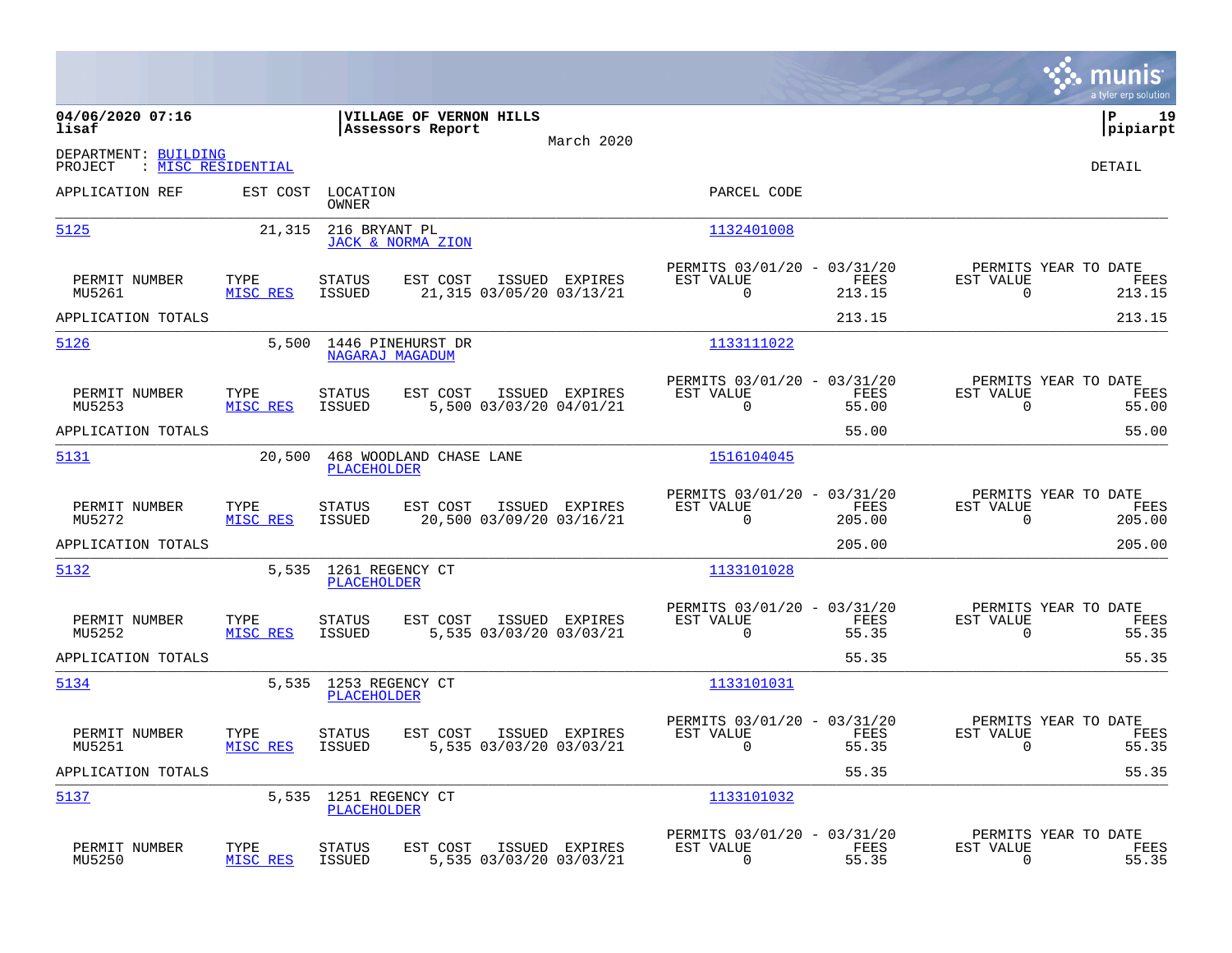|                                 |                    |                                             |                         |                |                                                         |               |                                                  | munis<br>a tyler erp solution |
|---------------------------------|--------------------|---------------------------------------------|-------------------------|----------------|---------------------------------------------------------|---------------|--------------------------------------------------|-------------------------------|
| 04/06/2020 07:16<br>lisaf       |                    | VILLAGE OF VERNON HILLS<br>Assessors Report |                         | March 2020     |                                                         |               |                                                  | ΙP<br>20<br> pipiarpt         |
| DEPARTMENT: BUILDING<br>PROJECT | : MISC RESIDENTIAL |                                             |                         |                |                                                         |               |                                                  | <b>DETAIL</b>                 |
| APPLICATION REF                 | EST COST           | LOCATION<br>OWNER                           |                         |                | PARCEL CODE                                             |               |                                                  |                               |
| APPLICATION TOTALS              |                    |                                             |                         |                |                                                         | 55.35         |                                                  | 55.35                         |
| 5138                            | 5,535              | 1247 REGENCY CT<br><b>PLACEHOLDER</b>       |                         |                | 1133101024                                              |               |                                                  |                               |
| PERMIT NUMBER<br>MU5243         | TYPE<br>MISC RES   | <b>STATUS</b><br>EST COST<br><b>ISSUED</b>  | 5,535 03/02/20 03/02/21 | ISSUED EXPIRES | PERMITS 03/01/20 - 03/31/20<br>EST VALUE<br>0           | FEES<br>55.35 | PERMITS YEAR TO DATE<br>EST VALUE<br>0           | FEES<br>55.35                 |
| APPLICATION TOTALS              |                    |                                             |                         |                |                                                         | 55.35         |                                                  | 55.35                         |
| 5139                            | 5,535              | 1245 REGENCY CT<br><b>PLACEHOLDER</b>       |                         |                | 1133101023                                              |               |                                                  |                               |
| PERMIT NUMBER<br>MU5241         | TYPE<br>MISC RES   | EST COST<br><b>STATUS</b><br><b>ISSUED</b>  | 5,535 03/02/20 03/30/21 | ISSUED EXPIRES | PERMITS 03/01/20 - 03/31/20<br>EST VALUE<br>$\Omega$    | FEES<br>55.35 | PERMITS YEAR TO DATE<br>EST VALUE<br>$\Omega$    | FEES<br>55.35                 |
| APPLICATION TOTALS              |                    |                                             |                         |                |                                                         | 55.35         |                                                  | 55.35                         |
| 5140                            | 5,535              | 1237 REGENCY CT<br>PLACEHOLDER              |                         |                | 1133101020                                              |               |                                                  |                               |
| PERMIT NUMBER<br>MU5240         | TYPE<br>MISC RES   | EST COST<br><b>STATUS</b><br><b>ISSUED</b>  | 5,535 03/02/20 03/30/21 | ISSUED EXPIRES | PERMITS 03/01/20 - 03/31/20<br>EST VALUE<br>$\mathbf 0$ | FEES<br>55.35 | PERMITS YEAR TO DATE<br>EST VALUE<br>$\mathbf 0$ | FEES<br>55.35                 |
| APPLICATION TOTALS              |                    |                                             |                         |                |                                                         | 55.35         |                                                  | 55.35                         |
| 5141                            | 5,535              | 237 SOUTHWICK CT<br>PLACEHOLDER             |                         |                | 1133101040                                              |               |                                                  |                               |
| PERMIT NUMBER<br>MU5239         | TYPE<br>MISC RES   | <b>STATUS</b><br>EST COST<br><b>ISSUED</b>  | 5,535 03/02/20 03/30/21 | ISSUED EXPIRES | PERMITS 03/01/20 - 03/31/20<br>EST VALUE<br>0           | FEES<br>55.35 | PERMITS YEAR TO DATE<br>EST VALUE<br>0           | FEES<br>55.35                 |
| APPLICATION TOTALS              |                    |                                             |                         |                |                                                         | 55.35         |                                                  | 55.35                         |
| 5142                            | 5,535              | 227 SOUTHWICK CT<br>PLACEHOLDER             |                         |                | 1133101036                                              |               |                                                  |                               |
| PERMIT NUMBER<br>MU5238         | TYPE<br>MISC RES   | EST COST<br><b>STATUS</b><br><b>ISSUED</b>  | 5,535 03/02/20 03/30/21 | ISSUED EXPIRES | PERMITS 03/01/20 - 03/31/20<br>EST VALUE<br>$\mathbf 0$ | FEES<br>55.35 | PERMITS YEAR TO DATE<br>EST VALUE<br>0           | FEES<br>55.35                 |
| APPLICATION TOTALS              |                    |                                             |                         |                |                                                         | 55.35         |                                                  | 55.35                         |
| 5143                            | 5,535              | 225 SOUTHWICK CT<br>PLACEHOLDER             |                         |                | 1133101035                                              |               |                                                  |                               |
|                                 |                    |                                             |                         |                | PERMITS 03/01/20 - 03/31/20                             |               | PERMITS YEAR TO DATE                             |                               |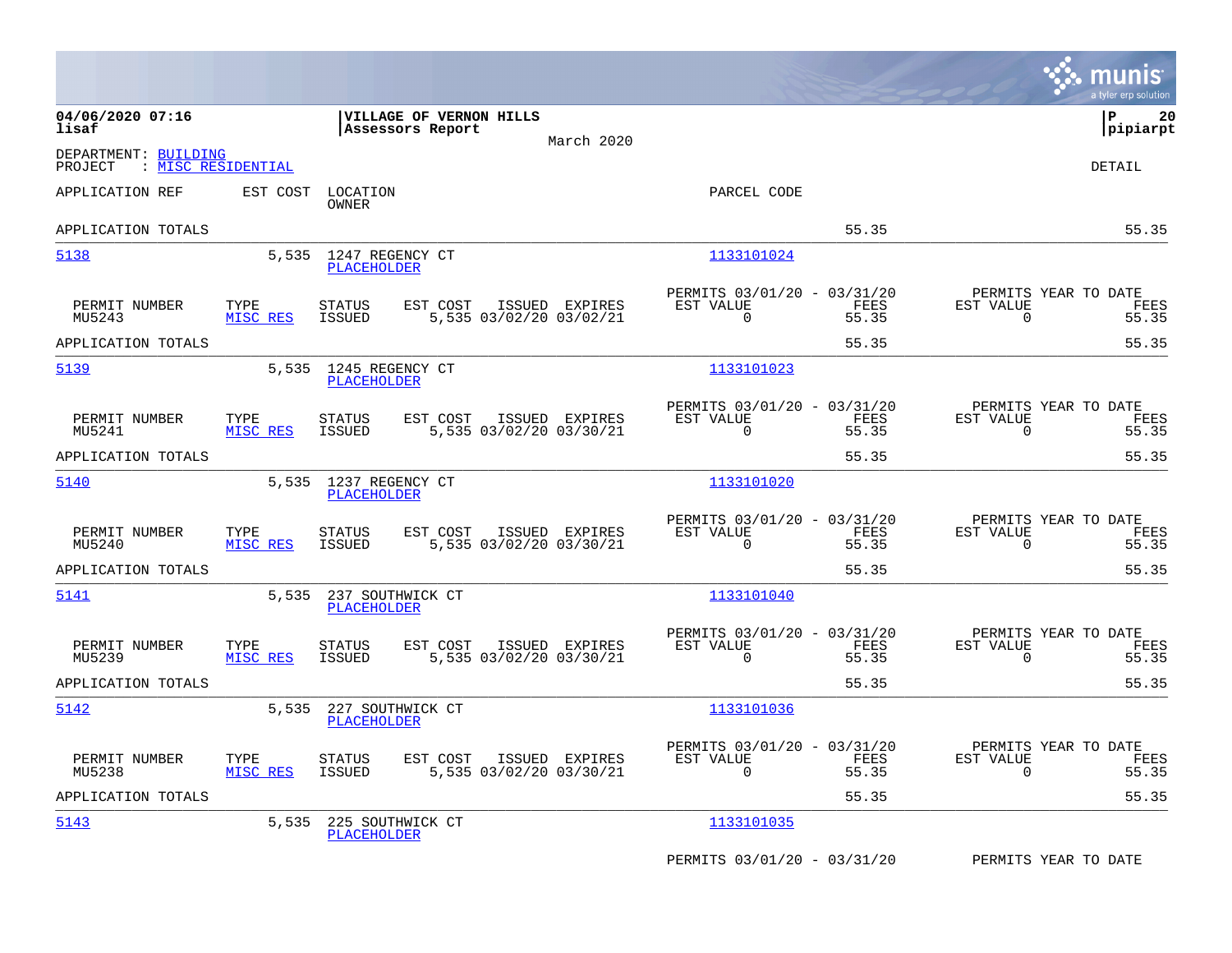|                                                       |                  |                                             |                                                                |                                            |                                                         |                |                          | munis<br>a tyler erp solution          |
|-------------------------------------------------------|------------------|---------------------------------------------|----------------------------------------------------------------|--------------------------------------------|---------------------------------------------------------|----------------|--------------------------|----------------------------------------|
| 04/06/2020 07:16<br>lisaf<br>PERMIT NUMBER            | TYPE             | STATUS                                      | <b>VILLAGE OF VERNON HILLS</b><br>Assessors Report<br>EST COST | ISSUED EXPIRES<br>March 2020               | EST VALUE                                               | <b>FEES</b>    | EST VALUE                | lР<br>21<br> pipiarpt<br>FEES          |
| DEPARTMENT: BUILDING<br>: MISC RESIDENTIAL<br>PROJECT |                  |                                             |                                                                |                                            |                                                         |                |                          | DETAIL                                 |
| APPLICATION REF                                       | EST COST         | LOCATION                                    |                                                                |                                            | PARCEL CODE                                             |                |                          |                                        |
| MU5237                                                | MISC RES         | OWNER<br>COMPLT                             |                                                                | 5,535 03/02/20 03/12/21                    | $\mathbf 0$                                             | 55.35          | $\Omega$                 | 55.35                                  |
| APPLICATION TOTALS                                    |                  |                                             |                                                                |                                            |                                                         | 55.35          |                          | 55.35                                  |
| 5144                                                  | 5,346            | <b>PLACEHOLDER</b>                          | 235 SOUTHWICK CT                                               |                                            | 1133101039                                              |                |                          |                                        |
| PERMIT NUMBER<br>MU5236                               | TYPE<br>MISC RES | <b>STATUS</b><br>COMPLT                     | EST COST                                                       | ISSUED EXPIRES<br>5,346 03/02/20 03/12/21  | PERMITS 03/01/20 - 03/31/20<br>EST VALUE<br>$\mathbf 0$ | FEES<br>53.46  | EST VALUE<br>$\mathbf 0$ | PERMITS YEAR TO DATE<br>FEES<br>53.46  |
| APPLICATION TOTALS                                    |                  |                                             |                                                                |                                            |                                                         | 53.46          |                          | 53.46                                  |
| 5145                                                  | 2,657            | 17 BEDFORD DR                               | THOMAS E GITZINGER. E                                          |                                            | 1504307009                                              |                |                          |                                        |
| PERMIT NUMBER<br>MU5255                               | TYPE<br>MISC RES | <b>STATUS</b><br>ISSUED                     | EST COST                                                       | ISSUED EXPIRES<br>2,657 03/04/20 03/04/21  | PERMITS 03/01/20 - 03/31/20<br>EST VALUE<br>$\Omega$    | FEES<br>50.00  | EST VALUE<br>$\Omega$    | PERMITS YEAR TO DATE<br>FEES<br>50.00  |
| APPLICATION TOTALS                                    |                  |                                             |                                                                |                                            |                                                         | 50.00          |                          | 50.00                                  |
| 5146                                                  |                  | 5,346 1263 REGENCY CT<br><b>PLACEHOLDER</b> |                                                                |                                            | 1133101027                                              |                |                          |                                        |
| PERMIT NUMBER<br>MU5235                               | TYPE<br>MISC RES | <b>STATUS</b><br><b>ISSUED</b>              | EST COST                                                       | ISSUED EXPIRES<br>5,346 03/02/20 03/02/21  | PERMITS 03/01/20 - 03/31/20<br>EST VALUE<br>$\Omega$    | FEES<br>53.46  | EST VALUE<br>$\Omega$    | PERMITS YEAR TO DATE<br>FEES<br>53.46  |
| APPLICATION TOTALS                                    |                  |                                             |                                                                |                                            |                                                         | 53.46          |                          | 53.46                                  |
| 5147                                                  |                  | 5,346 1235 REGENCY CT<br><b>PLACEHOLDER</b> |                                                                |                                            | 1133101019                                              |                |                          |                                        |
| PERMIT NUMBER<br>MU5234                               | TYPE<br>MISC RES | <b>STATUS</b><br>ISSUED                     | EST COST                                                       | ISSUED EXPIRES<br>5,346 03/02/20 03/30/21  | PERMITS 03/01/20 - 03/31/20<br>EST VALUE<br>$\mathbf 0$ | FEES<br>53.46  | EST VALUE<br>0           | PERMITS YEAR TO DATE<br>FEES<br>53.46  |
| APPLICATION TOTALS                                    |                  |                                             |                                                                |                                            |                                                         | 53.46          |                          | 53.46                                  |
| 5180                                                  |                  |                                             | 35,932 1125 MUSEUM BLVD 206<br>THE MIL TON APARTMENTS          |                                            | 1133406003                                              |                |                          |                                        |
| PERMIT NUMBER<br>MU5307                               | TYPE<br>MISC RES | <b>STATUS</b><br><b>ISSUED</b>              | EST COST                                                       | ISSUED EXPIRES<br>35,932 03/16/20 04/01/21 | PERMITS 03/01/20 - 03/31/20<br>EST VALUE<br>$\Omega$    | FEES<br>359.32 | EST VALUE<br>$\Omega$    | PERMITS YEAR TO DATE<br>FEES<br>359.32 |
| APPLICATION TOTALS                                    |                  |                                             |                                                                |                                            |                                                         | 359.32         |                          | 359.32                                 |
| 5181                                                  | 17,966           |                                             | 1175 MUSEUM BLVD 203<br>THE MIL TON APARTMENTS                 |                                            | 1133406003                                              |                |                          |                                        |

**Contract**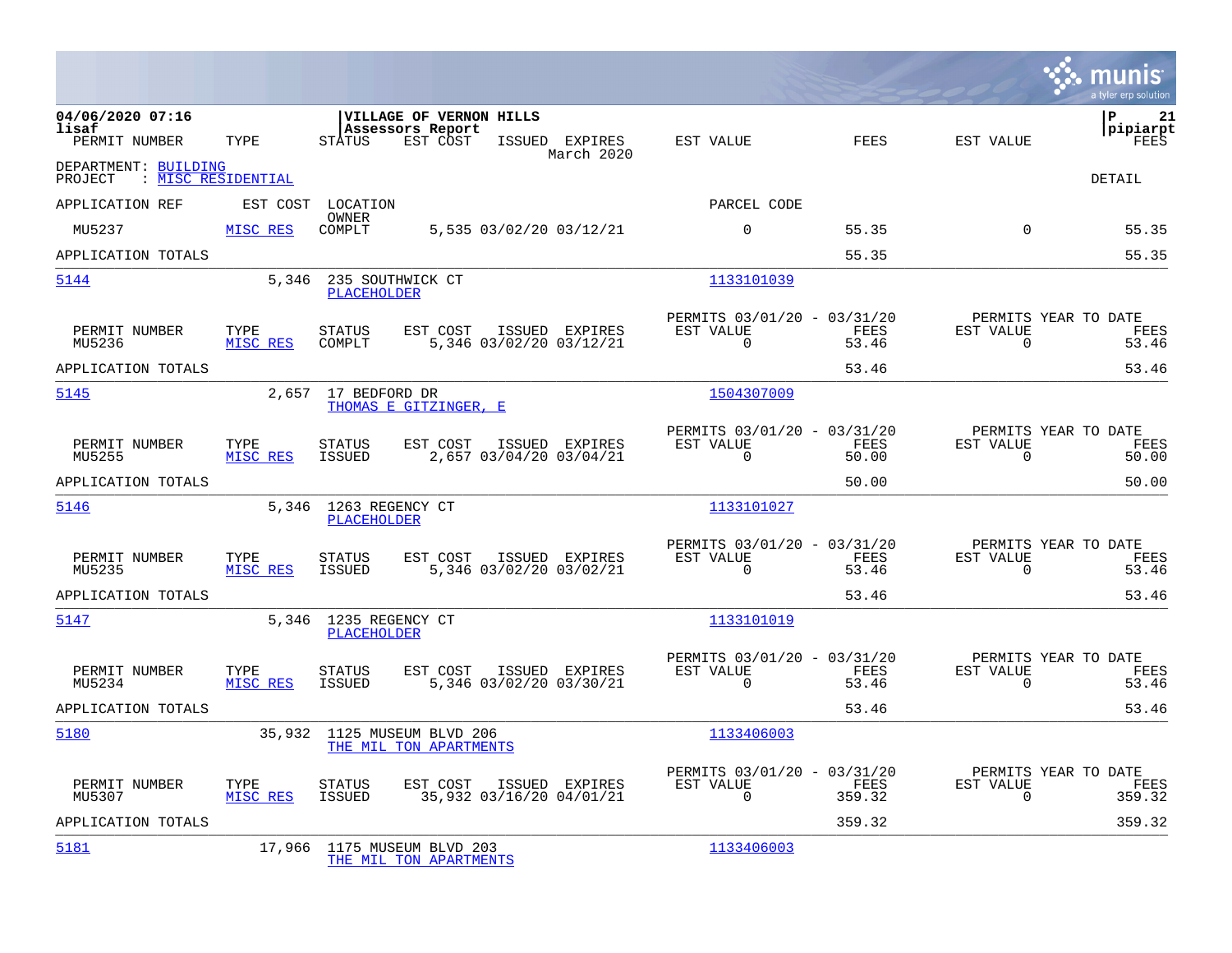|                                                       |                  |                                   |                                             |                                           |                                                         |               |                          | munis<br>a tyler erp solution         |
|-------------------------------------------------------|------------------|-----------------------------------|---------------------------------------------|-------------------------------------------|---------------------------------------------------------|---------------|--------------------------|---------------------------------------|
| 04/06/2020 07:16<br>lisaf                             |                  |                                   | VILLAGE OF VERNON HILLS<br>Assessors Report |                                           |                                                         |               |                          | Þ<br>22<br>pipiarpt                   |
| PERMIT NUMBER                                         | TYPE             | <b>STATUS</b>                     | EST COST                                    | ISSUED EXPIRES<br>March 2020              | PERMITS 03/01/20 - 03/31/20<br>EST VALUE                | <b>FEES</b>   | EST VALUE                | PERMITS YEAR TO DATE<br>FEES          |
| DEPARTMENT: BUILDING<br>: MISC RESIDENTIAL<br>PROJECT |                  |                                   |                                             |                                           |                                                         |               |                          | DETAIL                                |
| APPLICATION REF                                       | EST COST         | LOCATION                          |                                             |                                           | PARCEL CODE                                             |               |                          |                                       |
| MU5308                                                | MISC RES         | OWNER<br><b>ISSUED</b>            |                                             | 17,966 03/16/20 04/01/21                  | 0                                                       | 179.66        | $\Omega$                 | 179.66                                |
| APPLICATION TOTALS                                    |                  |                                   |                                             |                                           |                                                         | 179.66        |                          | 179.66                                |
| 5200                                                  | 3,502            | 16 GREENVALE RD<br>CRAIG C WARNER |                                             |                                           | 1504101006                                              |               |                          |                                       |
| PERMIT NUMBER<br>MU5279                               | TYPE<br>MISC RES | <b>STATUS</b><br><b>ISSUED</b>    | EST COST                                    | ISSUED EXPIRES<br>3,502 03/11/20 03/11/21 | PERMITS 03/01/20 - 03/31/20<br>EST VALUE<br>$\mathbf 0$ | FEES<br>50.00 | EST VALUE<br>$\mathbf 0$ | PERMITS YEAR TO DATE<br>FEES<br>50.00 |
| APPLICATION TOTALS                                    |                  |                                   |                                             |                                           |                                                         | 50.00         |                          | 50.00                                 |
| 5232                                                  | 5,535            | <b>PLACEHOLDER</b>                | 245 SOUTHWICK CT                            |                                           | 1133101043                                              |               |                          |                                       |
| PERMIT NUMBER<br>MU5321                               | TYPE<br>MISC RES | <b>STATUS</b><br><b>ISSUED</b>    | EST COST                                    | ISSUED EXPIRES<br>5,535 03/25/20 03/25/21 | PERMITS 03/01/20 - 03/31/20<br>EST VALUE<br>$\Omega$    | FEES<br>55.35 | EST VALUE<br>$\Omega$    | PERMITS YEAR TO DATE<br>FEES<br>55.35 |
| APPLICATION TOTALS                                    |                  |                                   |                                             |                                           |                                                         | 55.35         |                          | 55.35                                 |
| 5233                                                  | 5,535            | <b>PLACEHOLDER</b>                | 257 SOUTHWICK CT                            |                                           | 1133101048                                              |               |                          |                                       |
| PERMIT NUMBER<br>MU5322                               | TYPE<br>MISC RES | <b>STATUS</b><br><b>ISSUED</b>    | EST COST                                    | ISSUED EXPIRES<br>5,535 03/25/20 03/25/21 | PERMITS 03/01/20 - 03/31/20<br>EST VALUE<br>$\Omega$    | FEES<br>55.35 | EST VALUE<br>$\Omega$    | PERMITS YEAR TO DATE<br>FEES<br>55.35 |
| APPLICATION TOTALS                                    |                  |                                   |                                             |                                           |                                                         | 55.35         |                          | 55.35                                 |
| 5234                                                  | 5,535            | <b>PLACEHOLDER</b>                | 265 SOUTHWICK CT                            |                                           | 1133101051                                              |               |                          |                                       |
| PERMIT NUMBER<br>MU5323                               | TYPE<br>MISC RES | <b>STATUS</b><br><b>ISSUED</b>    | EST COST                                    | ISSUED EXPIRES<br>5,535 03/25/20 03/25/21 | PERMITS 03/01/20 - 03/31/20<br>EST VALUE<br>$\Omega$    | FEES<br>55.35 | EST VALUE<br>$\Omega$    | PERMITS YEAR TO DATE<br>FEES<br>55.35 |
| APPLICATION TOTALS                                    |                  |                                   |                                             |                                           |                                                         | 55.35         |                          | 55.35                                 |
| 5235                                                  | 5,535            | PLACEHOLDER                       | 267 SOUTHWICK CT                            |                                           | 1133101052                                              |               |                          |                                       |
| PERMIT NUMBER<br>MU5325                               | TYPE<br>MISC RES | <b>STATUS</b><br>ISSUED           | EST COST                                    | ISSUED EXPIRES<br>5,535 03/26/20 03/26/21 | PERMITS 03/01/20 - 03/31/20<br>EST VALUE<br>$\Omega$    | FEES<br>55.35 | EST VALUE<br>$\Omega$    | PERMITS YEAR TO DATE<br>FEES<br>55.35 |
| APPLICATION TOTALS                                    |                  |                                   |                                             |                                           |                                                         | 55.35         |                          | 55.35                                 |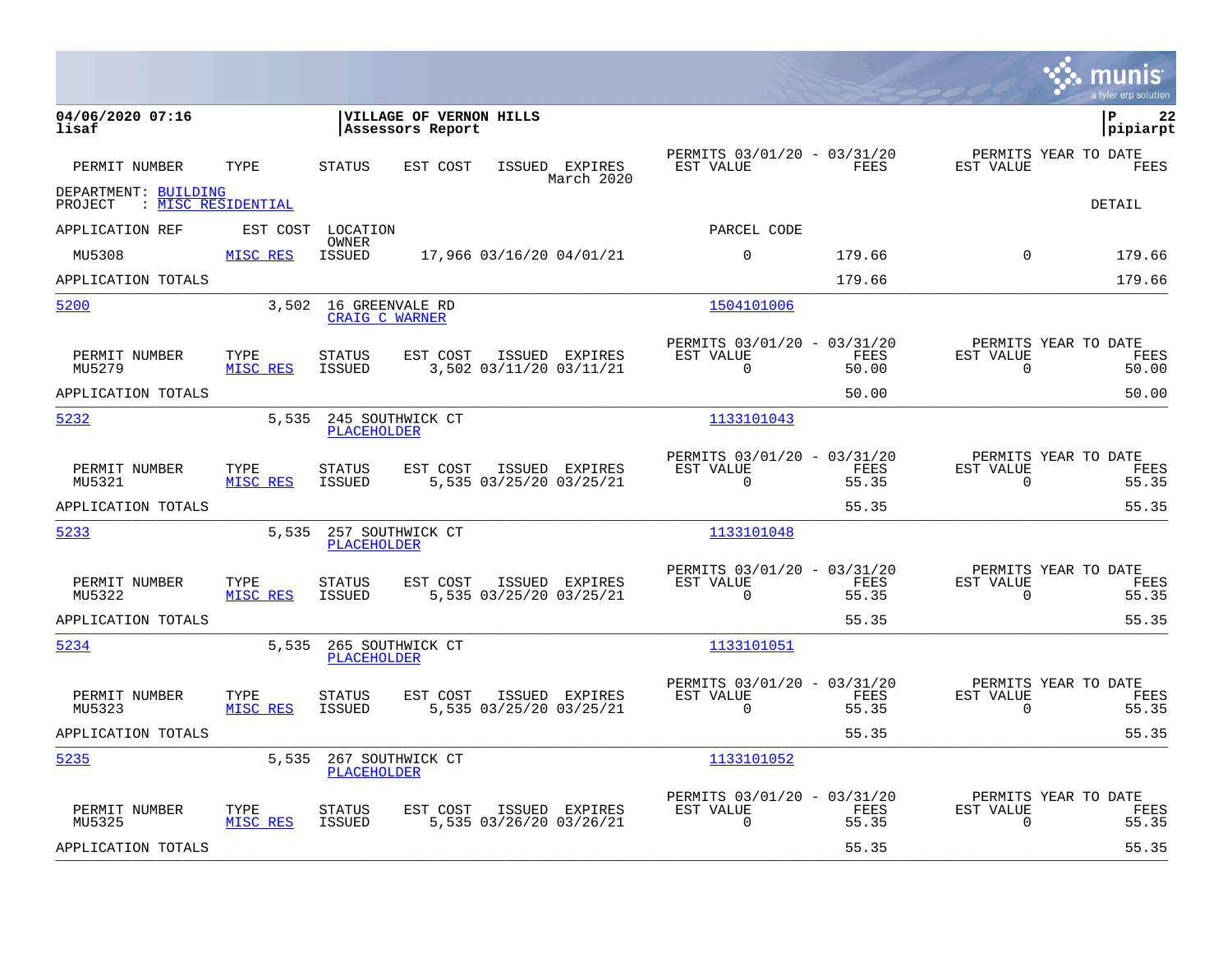|                                      |                    |                                         |                                             |                                           |                                                      |                   |                              | munis<br>a tyler erp solution         |
|--------------------------------------|--------------------|-----------------------------------------|---------------------------------------------|-------------------------------------------|------------------------------------------------------|-------------------|------------------------------|---------------------------------------|
| 04/06/2020 07:16<br>lisaf<br>5237    | 5,535              | 220 SOUTHWICK CT<br><b>JUDY FORNERO</b> | VILLAGE OF VERNON HILLS<br>Assessors Report |                                           | 1133101117                                           |                   |                              | l P<br>23<br> pipiarpt                |
| PERMIT NUMBER                        | TYPE               | STATUS                                  | EST COST                                    | ISSUED EXPIRES<br>March 2020              | PERMITS 03/01/20 - 03/31/20<br>EST VALUE             | <b>FEES</b>       | EST VALUE                    | PERMITS YEAR TO DATE<br>FEES          |
| DEPARTMENT: BUILDING<br>PROJECT      | : MISC RESIDENTIAL |                                         |                                             |                                           |                                                      |                   |                              | <b>DETAIL</b>                         |
| APPLICATION REF                      | EST COST           | LOCATION<br>OWNER                       |                                             |                                           | PARCEL CODE                                          |                   |                              |                                       |
| MU5327                               | MISC RES           | <b>ISSUED</b>                           |                                             | 5,535 03/26/20 03/26/21                   | $\Omega$                                             | 55.35             | $\Omega$                     | 55.35                                 |
| APPLICATION TOTALS                   |                    |                                         |                                             |                                           |                                                      | 55.35             |                              | 55.35                                 |
| 5238                                 | 5,535              | 222 SOUTHWICK CT<br><b>PLACEHOLDER</b>  |                                             |                                           | 1133101116                                           |                   |                              |                                       |
| PERMIT NUMBER<br>MU5328              | TYPE<br>MISC RES   | <b>STATUS</b><br>ISSUED                 | EST COST                                    | ISSUED EXPIRES<br>5,535 03/26/20 03/26/21 | PERMITS 03/01/20 - 03/31/20<br>EST VALUE<br>$\Omega$ | FEES<br>55.35     | <b>EST VALUE</b><br>$\Omega$ | PERMITS YEAR TO DATE<br>FEES<br>55.35 |
| APPLICATION TOTALS                   |                    |                                         |                                             |                                           |                                                      | 55.35             |                              | 55.35                                 |
| 5242                                 | 5,535              | 240 SOUTHWICK CT<br><b>PLACEHOLDER</b>  |                                             |                                           | 1133101109                                           |                   |                              |                                       |
| PERMIT NUMBER<br>MU5330              | TYPE<br>MISC RES   | <b>STATUS</b><br><b>ISSUED</b>          | EST COST                                    | ISSUED EXPIRES<br>5,535 03/30/20 03/30/21 | PERMITS 03/01/20 - 03/31/20<br>EST VALUE<br>$\Omega$ | FEES<br>55.35     | <b>EST VALUE</b><br>$\Omega$ | PERMITS YEAR TO DATE<br>FEES<br>55.35 |
| APPLICATION TOTALS                   |                    |                                         |                                             |                                           |                                                      | 55.35             |                              | 55.35                                 |
| 5244                                 | 5,535              | 242 SOUTHWICK CT<br><b>PLACEHOLDER</b>  |                                             |                                           | 1133101108                                           |                   |                              |                                       |
| PERMIT NUMBER<br>MU5331              | TYPE<br>MISC RES   | <b>STATUS</b><br><b>ISSUED</b>          | EST COST                                    | ISSUED EXPIRES<br>5,535 03/30/20 03/30/21 | PERMITS 03/01/20 - 03/31/20<br>EST VALUE<br>$\Omega$ | FEES<br>55.35     | <b>EST VALUE</b><br>$\Omega$ | PERMITS YEAR TO DATE<br>FEES<br>55.35 |
| APPLICATION TOTALS<br>PROJECT TOTALS |                    |                                         |                                             |                                           | $\mathbf 0$                                          | 55.35<br>2,213.46 | $\Omega$                     | 55.35<br>2,213.46                     |

the property of the control of

and the contract of the contract of the contract of the contract of the contract of the contract of the contract of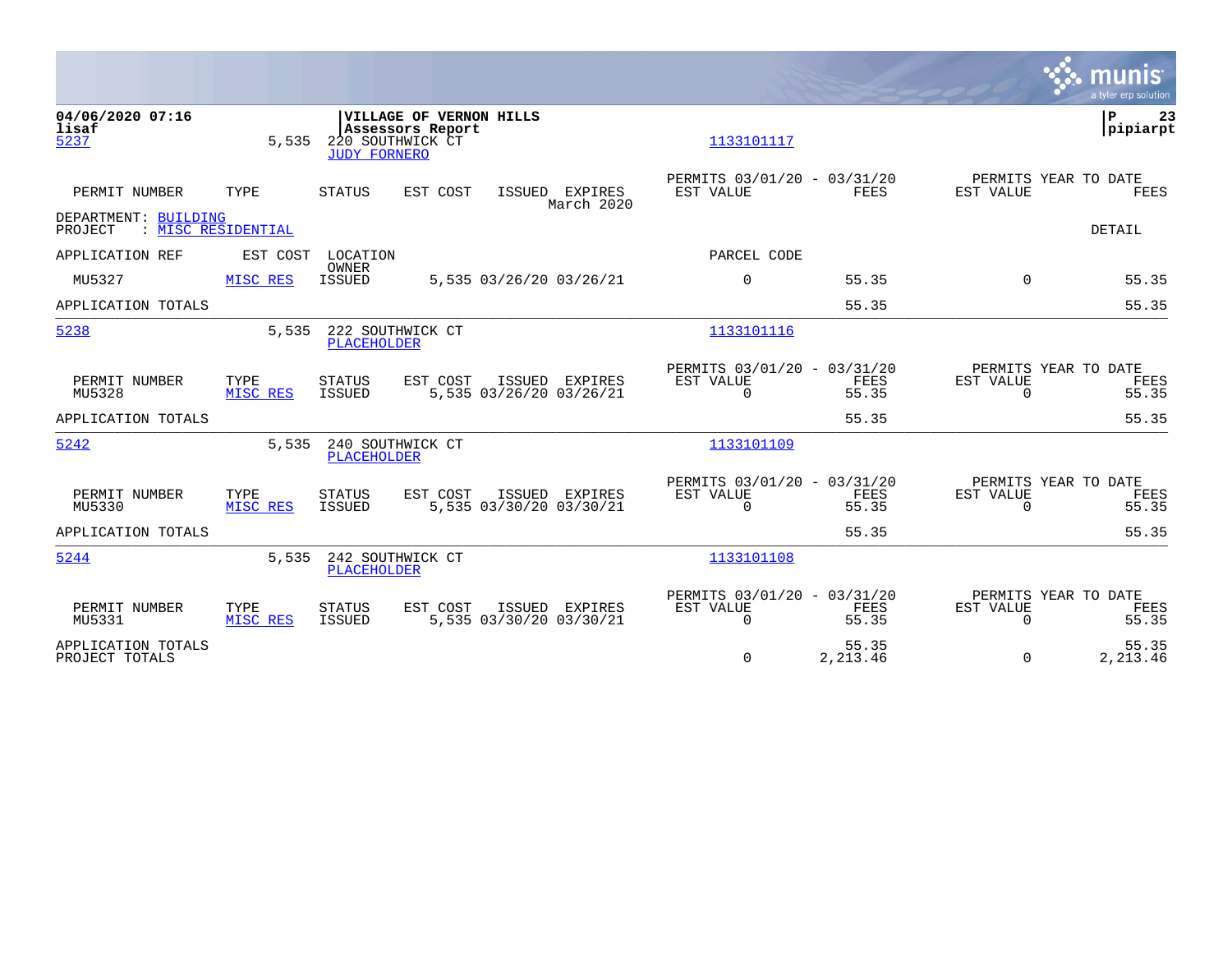|                                               |               |                   |                                                    |            |                                               |                  |                                   | <b>munis</b><br>a tyler erp solution |
|-----------------------------------------------|---------------|-------------------|----------------------------------------------------|------------|-----------------------------------------------|------------------|-----------------------------------|--------------------------------------|
| 04/06/2020 07:16<br>lisaf                     |               |                   | <b>VILLAGE OF VERNON HILLS</b><br>Assessors Report | March 2020 |                                               |                  |                                   | 24<br>l P<br>pipiarpt                |
| DEPARTMENT:<br>BUILDING<br>PROJECT<br>: PATIO |               |                   |                                                    |            |                                               |                  |                                   | DETAIL                               |
| APPLICATION REF                               | EST COST      | LOCATION<br>OWNER |                                                    |            | PARCEL CODE                                   |                  |                                   |                                      |
| 5178                                          | 10,000        |                   | 150 THORNE GROVE DR<br>WILLIAM R & KELLY N ZADELL  |            | 1507209038                                    |                  |                                   |                                      |
| PERMIT NUMBER<br>MU5284                       | TYPE<br>PATIO | STATUS<br>ISSUED  | EST COST<br>ISSUED<br>10,000 03/11/20 03/16/21     | EXPIRES    | PERMITS 03/01/20 - 03/31/20<br>EST VALUE<br>0 | FEES<br>100.00   | PERMITS YEAR TO DATE<br>EST VALUE | FEES<br>100.00                       |
| APPLICATION TOTALS<br>PROJECT TOTALS          |               |                   |                                                    |            | 0                                             | 100.00<br>100.00 | $\Omega$                          | 100.00<br>100.00                     |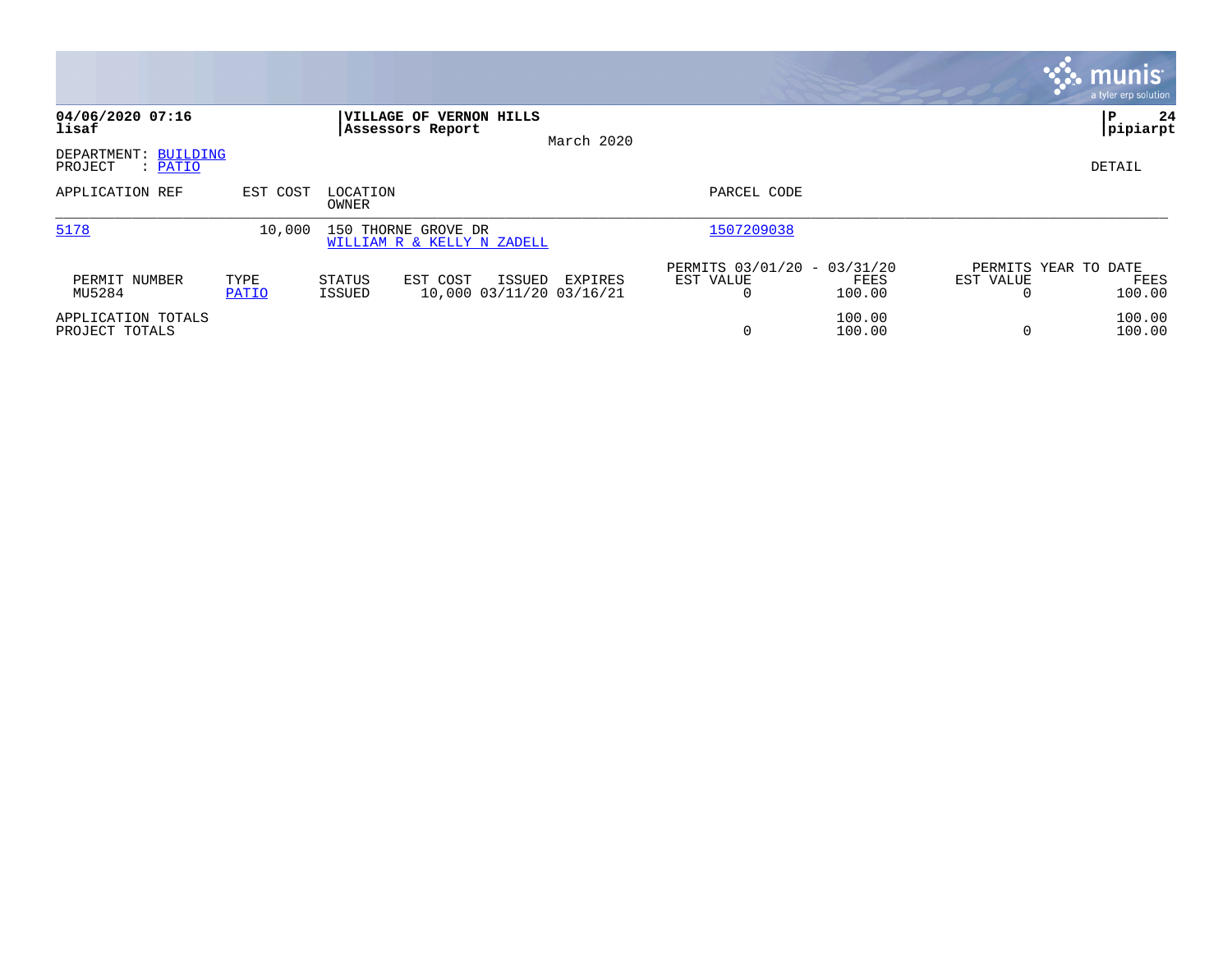|                                               |                         |                                             |                                               |                                                         |                   | <b>munis</b><br>a tyler erp solution   |
|-----------------------------------------------|-------------------------|---------------------------------------------|-----------------------------------------------|---------------------------------------------------------|-------------------|----------------------------------------|
| 04/06/2020 07:16<br>lisaf                     |                         | VILLAGE OF VERNON HILLS<br>Assessors Report | March 2020                                    |                                                         |                   | 25<br>l P<br> pipiarpt                 |
| DEPARTMENT: BUILDING<br>PROJECT<br>: SIDEWALK |                         |                                             |                                               |                                                         |                   | DETAIL                                 |
| APPLICATION REF                               | EST COST                | LOCATION<br>OWNER                           |                                               | PARCEL CODE                                             |                   |                                        |
| 5151                                          | 12,251                  | 628 INSULL DRIVE<br>MIKE MARCONI            |                                               | 1133216010                                              |                   |                                        |
| PERMIT NUMBER<br>MU5283                       | TYPE<br><b>SIDEWALK</b> | STATUS<br>EST COST<br>ISSUED                | ISSUED<br>EXPIRES<br>12,251 03/11/20 03/11/21 | PERMITS 03/01/20 - 03/31/20<br>EST VALUE<br>122.51<br>0 | EST VALUE<br>FEES | PERMITS YEAR TO DATE<br>FEES<br>122.51 |
| APPLICATION TOTALS<br>PROJECT TOTALS          |                         |                                             |                                               | 122.51<br>$\mathbf 0$                                   | 122.51            | 122.51<br>122.51                       |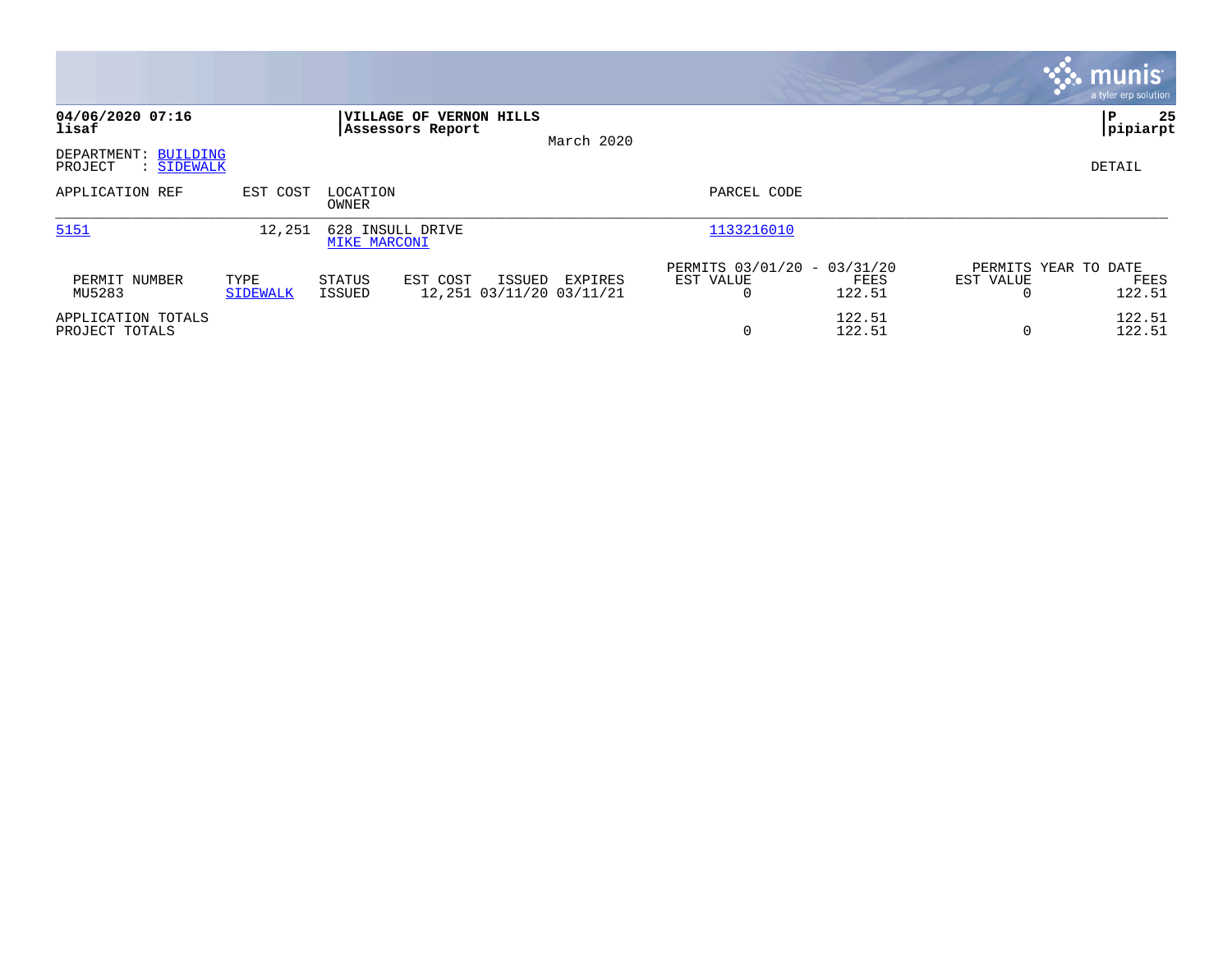|                                             |                       |                            |                                                               |                |                                                      |                |                                                  | munis<br>a tyler erp solution |
|---------------------------------------------|-----------------------|----------------------------|---------------------------------------------------------------|----------------|------------------------------------------------------|----------------|--------------------------------------------------|-------------------------------|
| 04/06/2020 07:16<br>lisaf                   |                       |                            | VILLAGE OF VERNON HILLS<br>Assessors Report                   | March 2020     |                                                      |                |                                                  | ΙP<br>26<br> pipiarpt         |
| DEPARTMENT: BUILDING<br>: REROOF<br>PROJECT |                       |                            |                                                               |                |                                                      |                |                                                  | <b>DETAIL</b>                 |
| APPLICATION REF                             |                       | EST COST LOCATION<br>OWNER |                                                               |                | PARCEL CODE                                          |                |                                                  |                               |
| 5162                                        | 12,970                |                            | 1055 WEST ROYAL OAK DR<br>RICHARD W & JENNIFER L DAHL         |                | 1507209007                                           |                |                                                  |                               |
| PERMIT NUMBER<br>MU5233                     | TYPE<br><b>REROOF</b> | <b>STATUS</b><br>COMPLT    | EST COST<br>12,970 03/02/20 03/10/21                          | ISSUED EXPIRES | PERMITS 03/01/20 - 03/31/20<br>EST VALUE<br>0        | FEES<br>129.70 | PERMITS YEAR TO DATE<br>EST VALUE<br>$\mathbf 0$ | FEES<br>129.70                |
| APPLICATION TOTALS                          |                       |                            |                                                               |                |                                                      | 129.70         |                                                  | 129.70                        |
| 5164                                        | 13,250                |                            | 448S SYCAMORE ST<br><b>BRADFORD J PATRICK</b>                 |                | 1132104088                                           |                |                                                  |                               |
| PERMIT NUMBER<br>MU5247                     | TYPE<br><b>REROOF</b> | <b>STATUS</b><br>COMPLT    | EST COST<br>13,250 03/02/20 03/05/21                          | ISSUED EXPIRES | PERMITS 03/01/20 - 03/31/20<br>EST VALUE<br>0        | FEES<br>132.50 | PERMITS YEAR TO DATE<br>EST VALUE<br>$\mathbf 0$ | FEES<br>132.50                |
| APPLICATION TOTALS                          |                       |                            |                                                               |                |                                                      | 132.50         |                                                  | 132.50                        |
| 5170                                        | 67,000                |                            | 145 NORTH MILWAUKEE AVE<br>HCP HB2 PARK @ VERNON HILLS LLC    |                | 1503301025                                           |                |                                                  |                               |
| PERMIT NUMBER<br>MU5256                     | TYPE<br><b>REROOF</b> | STATUS<br><b>ISSUED</b>    | EST COST<br>67,000 03/04/20 03/04/21                          | ISSUED EXPIRES | PERMITS 03/01/20 - 03/31/20<br>EST VALUE<br>0        | FEES<br>670.00 | PERMITS YEAR TO DATE<br>EST VALUE<br>0           | FEES<br>670.00                |
| APPLICATION TOTALS                          |                       |                            |                                                               |                |                                                      | 670.00         |                                                  | 670.00                        |
| 5175                                        |                       |                            | 11,847 14 MAYFLOWER RD<br>DONALD I & GAYLE S FRIEDMAN         |                | 1504102016                                           |                |                                                  |                               |
| PERMIT NUMBER<br>MU5260                     | TYPE<br><b>REROOF</b> | STATUS<br>ISSUED           | EST COST<br>11,847 03/05/20 03/05/21                          | ISSUED EXPIRES | PERMITS 03/01/20 - 03/31/20<br>EST VALUE<br>0        | FEES<br>118.47 | PERMITS YEAR TO DATE<br>EST VALUE<br>0           | FEES<br>118.47                |
| APPLICATION TOTALS                          |                       |                            |                                                               |                |                                                      | 118.47         |                                                  | 118.47                        |
| 5184                                        | 10,000                |                            | 47 NORTH STERLING HEIGHTS RD<br>KEVIN R & MELISSA B DONALDSON |                | 1506409029                                           |                |                                                  |                               |
| PERMIT NUMBER<br>MU5264                     | TYPE<br><b>REROOF</b> | STATUS<br>COMPLT           | EST COST<br>10,000 03/06/20 03/19/21                          | ISSUED EXPIRES | PERMITS 03/01/20 - 03/31/20<br>EST VALUE<br>0        | FEES<br>100.00 | PERMITS YEAR TO DATE<br>EST VALUE<br>0           | FEES<br>100.00                |
| APPLICATION TOTALS                          |                       |                            |                                                               |                |                                                      | 100.00         |                                                  | 100.00                        |
| 5194                                        | 29,380                |                            | 1256 CHRISTINE CT<br>ZIKA & VERA MUNDZIC                      |                | 1515302046                                           |                |                                                  |                               |
| PERMIT NUMBER<br>MU5273                     | TYPE<br><b>REROOF</b> | STATUS<br><b>ISSUED</b>    | EST COST<br>29,380 03/09/20 03/09/21                          | ISSUED EXPIRES | PERMITS 03/01/20 - 03/31/20<br>EST VALUE<br>$\Omega$ | FEES<br>293.80 | PERMITS YEAR TO DATE<br>EST VALUE<br>0           | FEES<br>293.80                |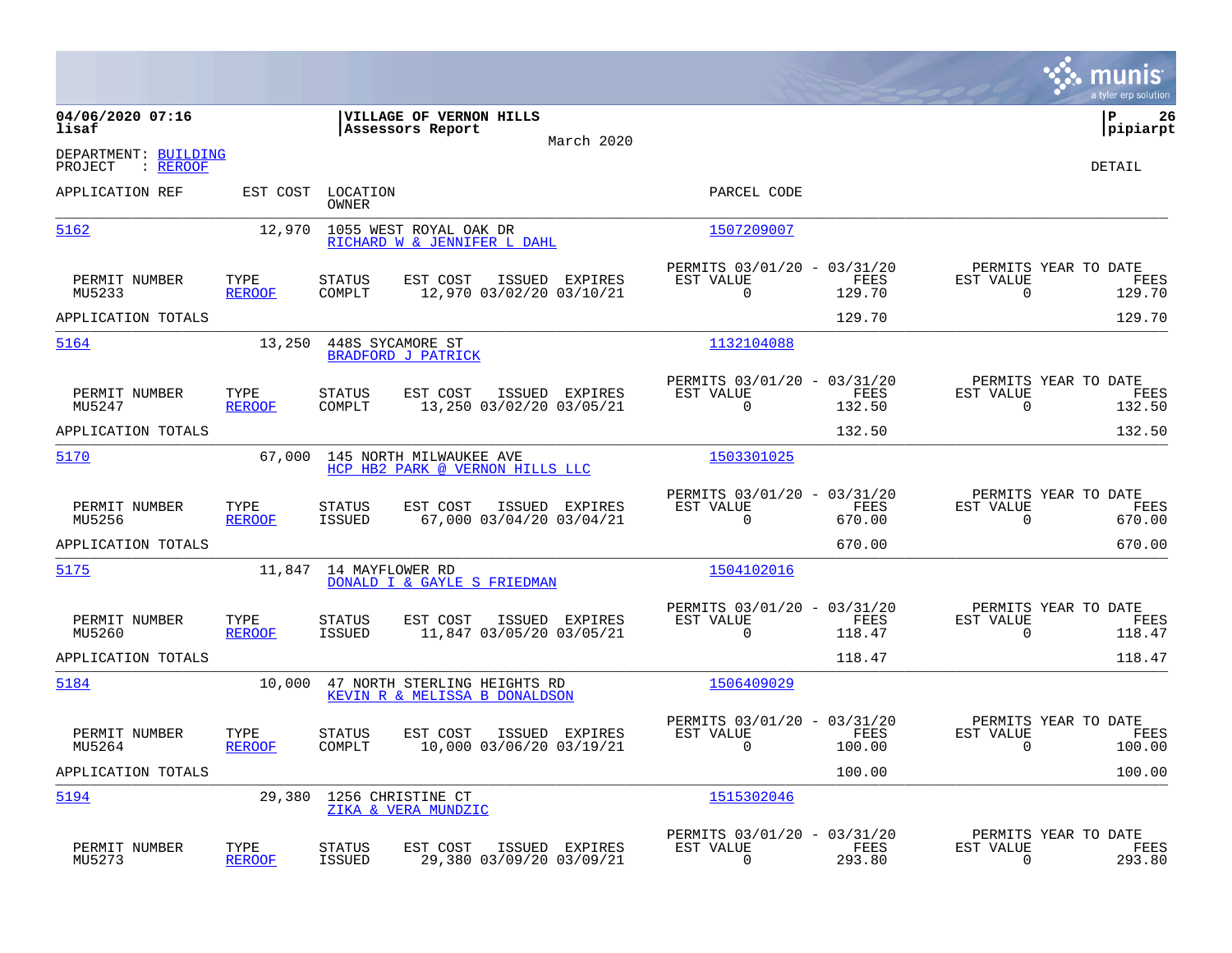|                                             |                       |                                         |                                                    |                |                                                         |                |                                                     | munis<br>a tyler erp solution |
|---------------------------------------------|-----------------------|-----------------------------------------|----------------------------------------------------|----------------|---------------------------------------------------------|----------------|-----------------------------------------------------|-------------------------------|
| 04/06/2020 07:16<br>lisaf                   |                       |                                         | VILLAGE OF VERNON HILLS<br>Assessors Report        | March 2020     |                                                         |                |                                                     | lР<br>27<br> pipiarpt         |
| DEPARTMENT: BUILDING<br>: REROOF<br>PROJECT |                       |                                         |                                                    |                |                                                         |                |                                                     | <b>DETAIL</b>                 |
| APPLICATION REF                             | EST COST              | LOCATION<br>OWNER                       |                                                    |                | PARCEL CODE                                             |                |                                                     |                               |
| APPLICATION TOTALS                          |                       |                                         |                                                    |                |                                                         | 293.80         |                                                     | 293.80                        |
| 5201                                        | 8,375                 | 349 TALLY HO DR<br>DANIEL P HANSON      |                                                    |                | 1508220008                                              |                |                                                     |                               |
| PERMIT NUMBER<br>MU5281                     | TYPE<br><b>REROOF</b> | <b>STATUS</b><br><b>ISSUED</b>          | EST COST<br>8,375 03/11/20 03/11/21                | ISSUED EXPIRES | PERMITS 03/01/20 - 03/31/20<br>EST VALUE<br>$\mathbf 0$ | FEES<br>83.75  | PERMITS YEAR TO DATE<br>EST VALUE<br>$\mathbf 0$    | FEES<br>83.75                 |
| APPLICATION TOTALS                          |                       |                                         |                                                    |                |                                                         | 83.75          |                                                     | 83.75                         |
| 5206                                        | 39,500                |                                         | 252 SOUTHFIELD DR<br>GEORGI S & GALINA D GEORGIEW  |                | 1506401038                                              |                |                                                     |                               |
| PERMIT NUMBER<br>MU5290                     | TYPE<br><b>REROOF</b> | <b>STATUS</b><br><b>ISSUED</b>          | EST COST<br>39,500 03/12/20 03/12/21               | ISSUED EXPIRES | PERMITS 03/01/20 - 03/31/20<br>EST VALUE<br>$\Omega$    | FEES<br>395.00 | PERMITS YEAR TO DATE<br>EST VALUE<br>$\Omega$       | FEES<br>395.00                |
| APPLICATION TOTALS                          |                       |                                         |                                                    |                |                                                         | 395.00         |                                                     | 395.00                        |
| 5207                                        | 34,600                | 71 MONTEREY DR<br><b>RUBEN SANTOS</b>   |                                                    |                | 1508204019                                              |                |                                                     |                               |
| PERMIT NUMBER<br>MU5291                     | TYPE<br><b>REROOF</b> | <b>STATUS</b><br><b>ISSUED</b>          | EST COST<br>34,600 03/12/20 03/12/21               | ISSUED EXPIRES | PERMITS 03/01/20 - 03/31/20<br>EST VALUE<br>$\mathbf 0$ | FEES<br>346.00 | PERMITS YEAR TO DATE<br>EST VALUE<br>$\overline{0}$ | FEES<br>346.00                |
| APPLICATION TOTALS                          |                       |                                         |                                                    |                |                                                         | 346.00         |                                                     | 346.00                        |
| 5208                                        |                       | 6,982 42 MONTEREY DR<br>PARLIKER RATHOD |                                                    |                | 1508202010                                              |                |                                                     |                               |
| PERMIT NUMBER<br>MU5292                     | TYPE<br><b>REROOF</b> | <b>STATUS</b><br><b>ISSUED</b>          | EST COST<br>6,982 03/12/20 03/12/21                | ISSUED EXPIRES | PERMITS 03/01/20 - 03/31/20<br>EST VALUE<br>$\Omega$    | FEES<br>69.82  | PERMITS YEAR TO DATE<br>EST VALUE<br>0              | FEES<br>69.82                 |
| APPLICATION TOTALS                          |                       |                                         |                                                    |                |                                                         | 69.82          |                                                     | 69.82                         |
| 5224                                        | 14,213                |                                         | 2274 HAZELTIME DR<br>ROBERT E & SUSAN R BARRETT    |                | 1129207022                                              |                |                                                     |                               |
| PERMIT NUMBER<br>MU5312                     | TYPE<br><b>REROOF</b> | <b>STATUS</b><br><b>ISSUED</b>          | EST COST<br>14,213 03/18/20 03/27/21               | ISSUED EXPIRES | PERMITS 03/01/20 - 03/31/20<br>EST VALUE<br>$\mathbf 0$ | FEES<br>142.13 | PERMITS YEAR TO DATE<br>EST VALUE<br>$\mathbf 0$    | FEES<br>142.13                |
| APPLICATION TOTALS                          |                       |                                         |                                                    |                |                                                         | 142.13         |                                                     | 142.13                        |
| 5225                                        | 8,700                 |                                         | 353 CHESTERFIELD LN<br>DONALD A & EVELYN K STEWARD |                | 1508216003                                              |                |                                                     |                               |
|                                             |                       |                                         |                                                    |                | PERMITS 03/01/20 - 03/31/20                             |                | PERMITS YEAR TO DATE                                |                               |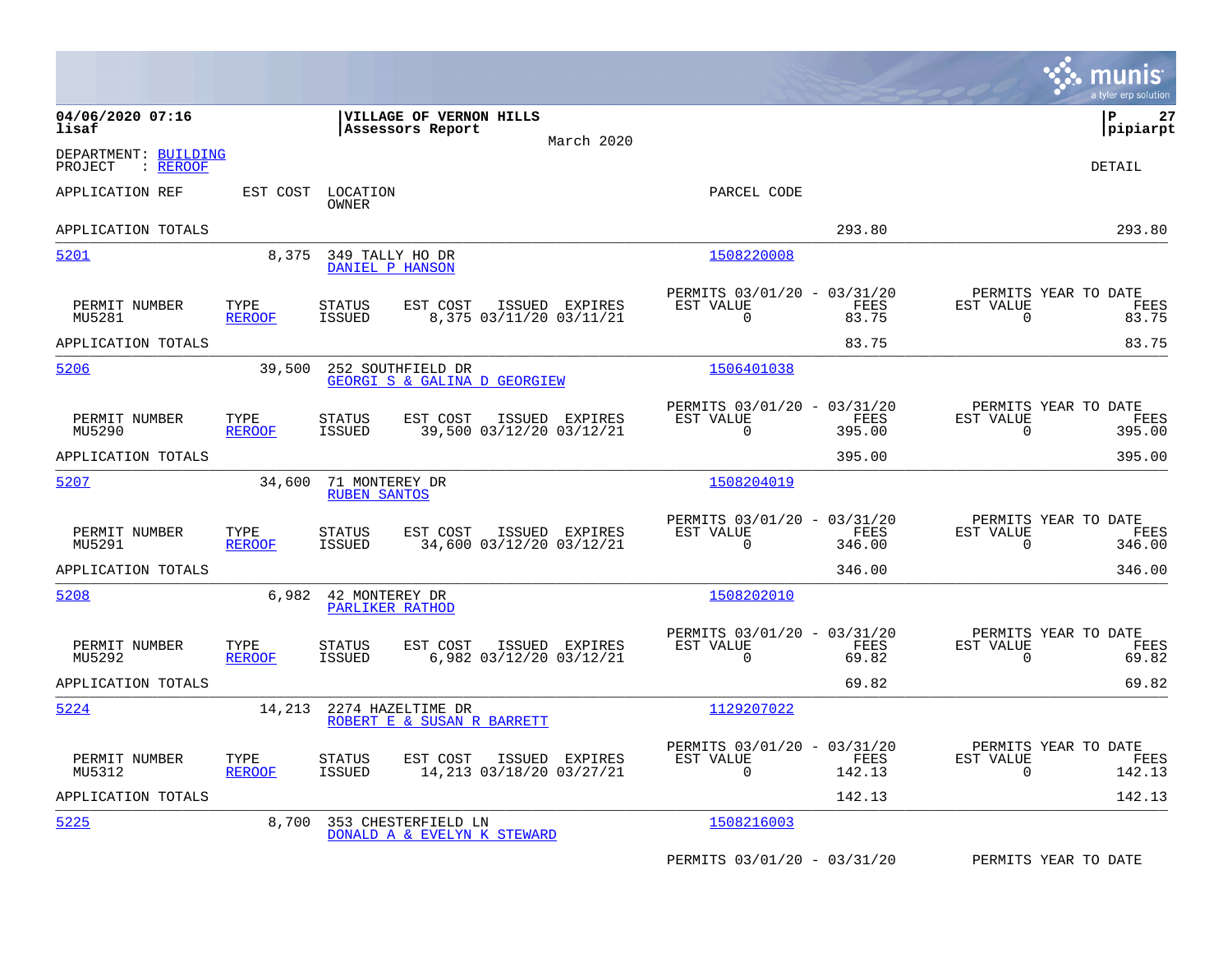|                                             |               |                        |                                             |        |                         |             |                   |           | munis<br>a tyler erp solution |
|---------------------------------------------|---------------|------------------------|---------------------------------------------|--------|-------------------------|-------------|-------------------|-----------|-------------------------------|
| 04/06/2020 07:16<br>lisaf                   |               |                        | VILLAGE OF VERNON HILLS<br>Assessors Report |        |                         |             |                   |           | Р<br>28<br> pipiarpt          |
| PERMIT NUMBER                               | TYPE          | STATUS                 | EST COST                                    | ISSUED | EXPIRES<br>March 2020   | EST VALUE   | FEES              | EST VALUE | FEES                          |
| DEPARTMENT: BUILDING<br>PROJECT<br>: REROOF |               |                        |                                             |        |                         |             |                   |           | DETAIL                        |
| APPLICATION REF                             | EST COST      | LOCATION               |                                             |        |                         | PARCEL CODE |                   |           |                               |
| MU5313                                      | <b>REROOF</b> | OWNER<br><b>ISSUED</b> |                                             |        | 8,700 03/18/20 03/30/21 |             | 87.00             | 0         | 87.00                         |
| APPLICATION TOTALS<br>PROJECT TOTALS        |               |                        |                                             |        |                         |             | 87.00<br>2,568.17 | U         | 87.00<br>2,568.17             |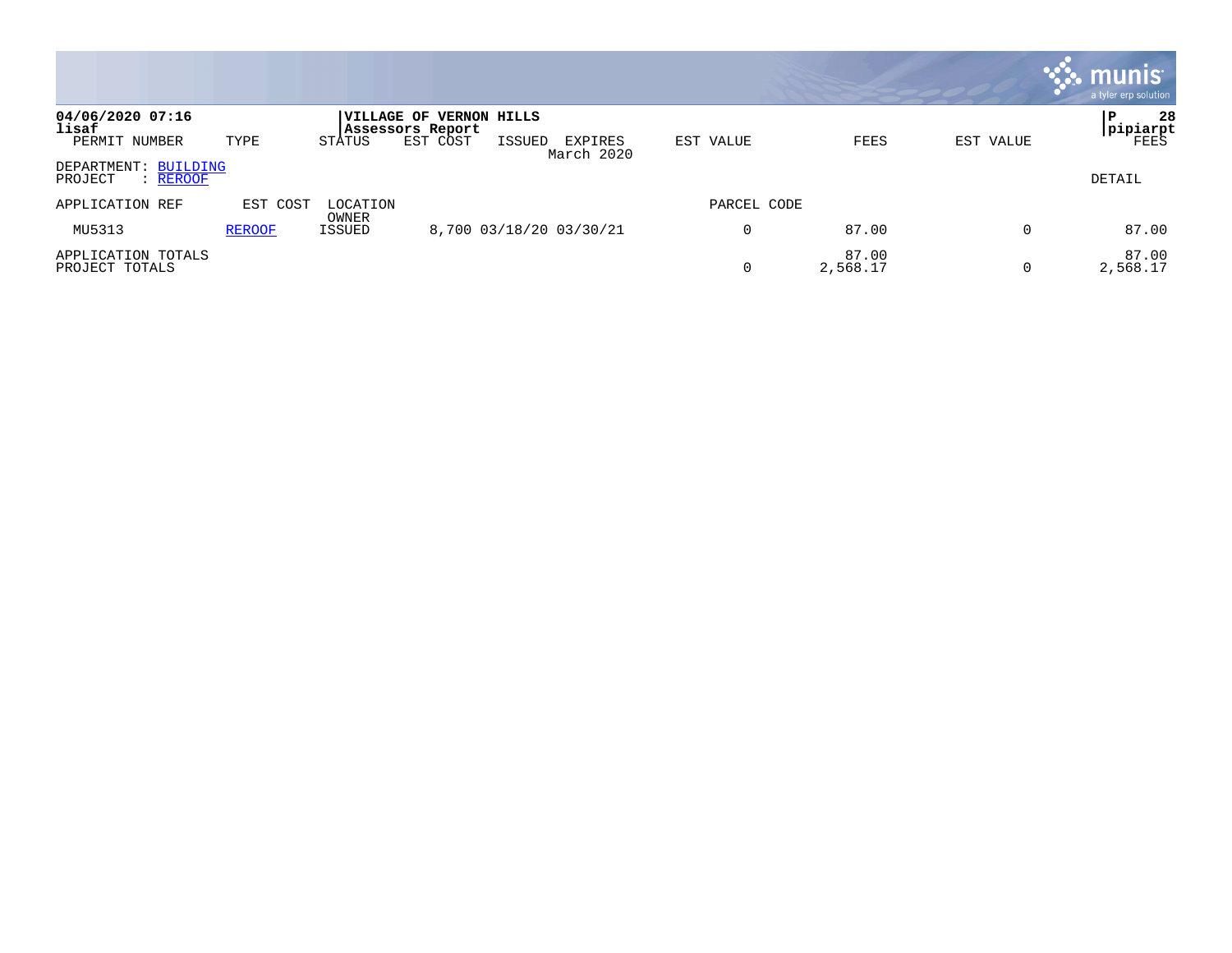|                                                   |                          |                                   |                                               |                |                                                      |                      |                              | munis<br>a tyler erp solution         |
|---------------------------------------------------|--------------------------|-----------------------------------|-----------------------------------------------|----------------|------------------------------------------------------|----------------------|------------------------------|---------------------------------------|
| 04/06/2020 07:16<br>lisaf                         |                          |                                   | VILLAGE OF VERNON HILLS<br>Assessors Report   | March 2020     |                                                      |                      |                              | ΙP<br>29<br> pipiarpt                 |
| DEPARTMENT: BUILDING<br>: SEWER REPAIR<br>PROJECT |                          |                                   |                                               |                |                                                      |                      |                              | DETAIL                                |
| APPLICATION REF                                   | EST COST                 | LOCATION<br>OWNER                 |                                               |                | PARCEL CODE                                          |                      |                              |                                       |
| 5163                                              | 6,500                    | 221 SHEFFIELD LN                  | BRUCE J & DEBORAH A SANOSHY                   |                | 1508409006                                           |                      |                              |                                       |
| PERMIT NUMBER<br>MU5244                           | TYPE<br>SEWER REP        | <b>STATUS</b><br>COMPLT           | EST COST<br>ISSUED<br>6,500 03/02/20 03/06/21 | EXPIRES        | PERMITS 03/01/20 - 03/31/20<br>EST VALUE<br>$\Omega$ | FEES<br>65.00        | EST VALUE<br>$\Omega$        | PERMITS YEAR TO DATE<br>FEES<br>65.00 |
| APPLICATION TOTALS                                |                          |                                   |                                               |                |                                                      | 65.00                |                              | 65.00                                 |
| 5219                                              | 7,985                    | 311 OAKWOOD RD                    | CARLOS & MARIA AEDO                           |                | 1508112016                                           |                      |                              |                                       |
| PERMIT NUMBER<br>MU5303                           | TYPE<br>SEWER REP        | <b>STATUS</b><br>ISSUED           | EST COST<br>7,985 03/16/20 03/16/21           | ISSUED EXPIRES | PERMITS 03/01/20 - 03/31/20<br>EST VALUE<br>$\Omega$ | FEES<br>79.85        | <b>EST VALUE</b><br>$\Omega$ | PERMITS YEAR TO DATE<br>FEES<br>79.85 |
| APPLICATION TOTALS                                |                          |                                   |                                               |                |                                                      | 79.85                |                              | 79.85                                 |
| 5231                                              | 4,100                    | 493 VALHALLA TER<br>RYAN MITCHELL |                                               |                | 1129311079                                           |                      |                              |                                       |
| PERMIT NUMBER<br>MU5320                           | TYPE<br>SEWER REP ISSUED | STATUS                            | EST COST<br>4,100 03/24/20 03/27/21           | ISSUED EXPIRES | PERMITS 03/01/20 - 03/31/20<br>EST VALUE<br>$\Omega$ | <b>FEES</b><br>50.00 | <b>EST VALUE</b><br>$\Omega$ | PERMITS YEAR TO DATE<br>FEES<br>50.00 |
| APPLICATION TOTALS                                |                          |                                   |                                               |                |                                                      | 50.00                |                              | 50.00                                 |
| 5236                                              | 2,800                    | 210 BRYANT PL                     | GEORGE E DYKAS & MARILYN A DYKAS              |                | 1132401011                                           |                      |                              |                                       |
| PERMIT NUMBER<br>MU5326                           | TYPE<br>SEWER REP        | STATUS<br><b>ISSUED</b>           | EST COST<br>ISSUED<br>2,800 03/26/20 04/01/21 | EXPIRES        | PERMITS 03/01/20 - 03/31/20<br>EST VALUE<br>0        | FEES<br>50.00        | EST VALUE<br>0               | PERMITS YEAR TO DATE<br>FEES<br>50.00 |
| APPLICATION TOTALS<br>PROJECT TOTALS              |                          |                                   |                                               |                | $\mathbf 0$                                          | 50.00<br>244.85      | $\Omega$                     | 50.00<br>244.85                       |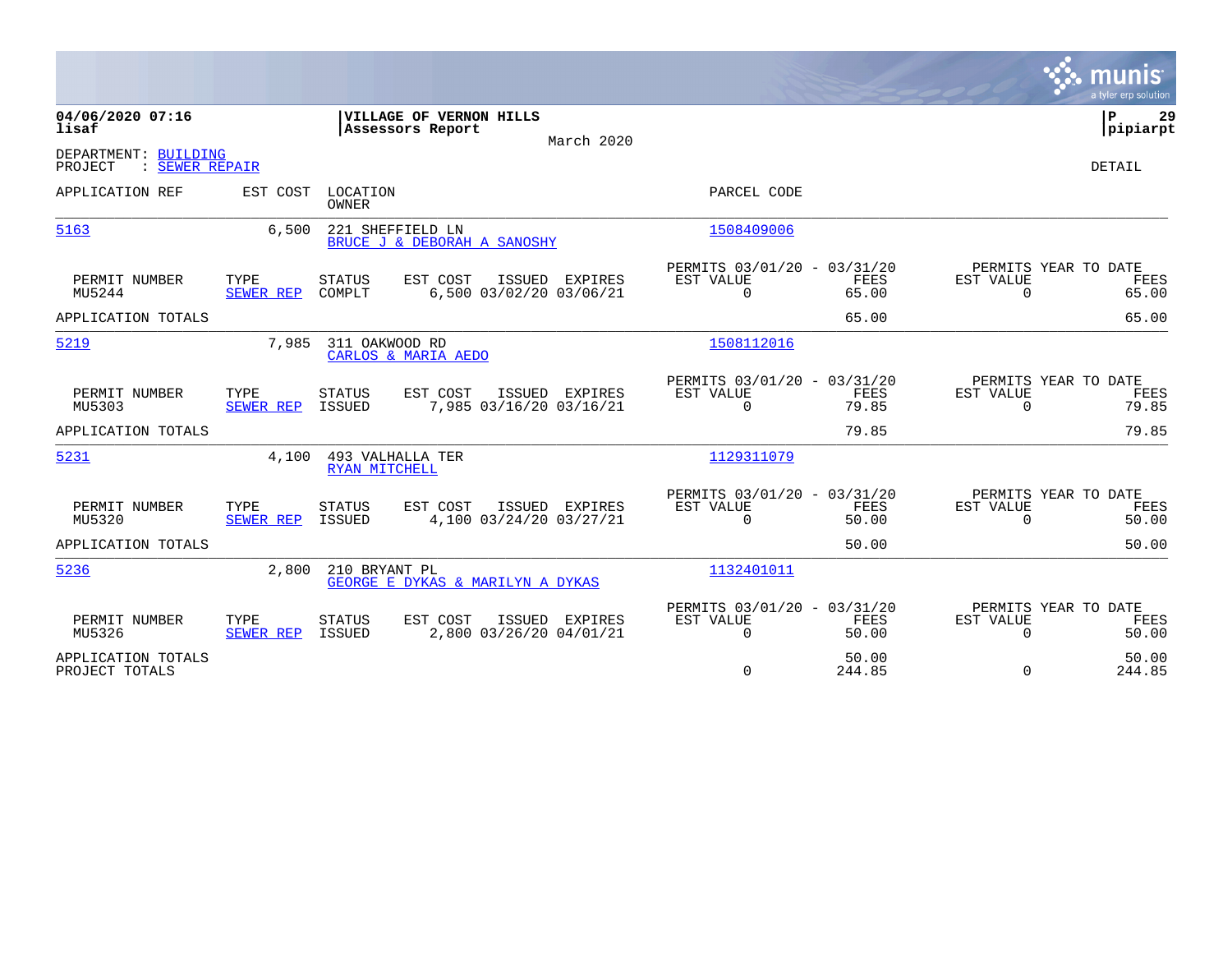|                                                       |                                     |                                   |                                                                                 |            |                                               |                        |                                   | <b>munis</b><br>a tyler erp solution |
|-------------------------------------------------------|-------------------------------------|-----------------------------------|---------------------------------------------------------------------------------|------------|-----------------------------------------------|------------------------|-----------------------------------|--------------------------------------|
| 04/06/2020 07:16<br>lisaf                             |                                     | Assessors Report                  | VILLAGE OF VERNON HILLS                                                         | March 2020 |                                               |                        |                                   | 30<br>l P<br> pipiarpt               |
| DEPARTMENT:<br><b>BUILDING</b><br>$:$ SHED<br>PROJECT |                                     |                                   |                                                                                 |            |                                               |                        |                                   | DETAIL                               |
| APPLICATION REF                                       | EST COST                            | LOCATION<br>OWNER                 |                                                                                 |            | PARCEL CODE                                   |                        |                                   |                                      |
| 5167                                                  | 4,640                               | PETER DORDEVIC                    | 116 SOUTH DEERPATH DR                                                           |            | 1508207028                                    |                        |                                   |                                      |
| PERMIT NUMBER<br>MU5277<br>MU5285                     | TYPE<br><b>DRVWY</b><br><b>SHED</b> | STATUS<br>WTHDRW<br><b>ISSUED</b> | EST COST<br><b>ISSUED</b><br>4,640 03/10/20 03/10/21<br>4,640 03/11/20 04/03/21 | EXPIRES    | PERMITS 03/01/20 - 03/31/20<br>EST VALUE<br>0 | FEES<br>25.00<br>50.00 | PERMITS YEAR TO DATE<br>EST VALUE | FEES<br>25.00<br>50.00               |
| APPLICATION TOTALS<br>PROJECT TOTALS                  |                                     |                                   |                                                                                 |            | $\mathbf 0$                                   | 75.00<br>75.00         |                                   | 75.00<br>75.00                       |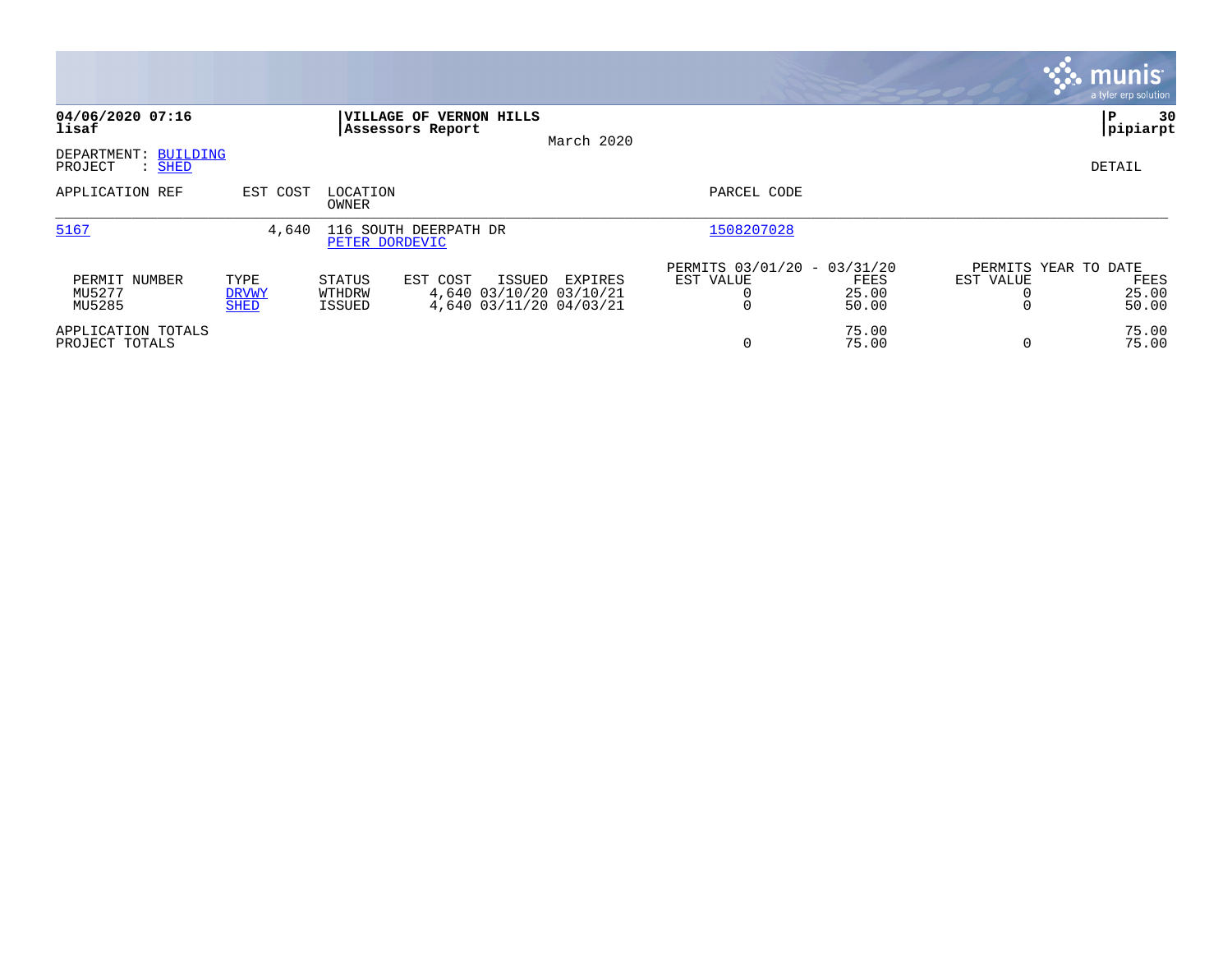|                                                       |                |                                                    |                                              |                                                                |           | <b>munis</b><br>a tyler erp solution  |
|-------------------------------------------------------|----------------|----------------------------------------------------|----------------------------------------------|----------------------------------------------------------------|-----------|---------------------------------------|
| 04/06/2020 07:16<br>lisaf                             |                | <b>VILLAGE OF VERNON HILLS</b><br>Assessors Report | March 2020                                   |                                                                |           | 31<br> P<br> pipiarpt                 |
| DEPARTMENT:<br>BUILDING<br>PROJECT<br>: <u>SIDING</u> |                |                                                    |                                              |                                                                |           | DETAIL                                |
| APPLICATION REF                                       | EST COST       | LOCATION<br>OWNER                                  |                                              | PARCEL CODE                                                    |           |                                       |
| 5188                                                  | 8,000          | 301 ALICE CT<br>TIHOMIR MAJSIC                     |                                              | 1505426020                                                     |           |                                       |
| PERMIT NUMBER<br>MU5268                               | TYPE<br>SIDING | STATUS<br>EST COST<br>ISSUED                       | ISSUED<br>EXPIRES<br>8,000 03/06/20 03/06/21 | PERMITS 03/01/20 - 03/31/20<br>EST VALUE<br>FEES<br>80.00<br>0 | EST VALUE | PERMITS YEAR TO DATE<br>FEES<br>80.00 |
| APPLICATION TOTALS<br>PROJECT TOTALS                  |                |                                                    |                                              | 80.00<br>0<br>80.00                                            | $\Omega$  | 80.00<br>80.00                        |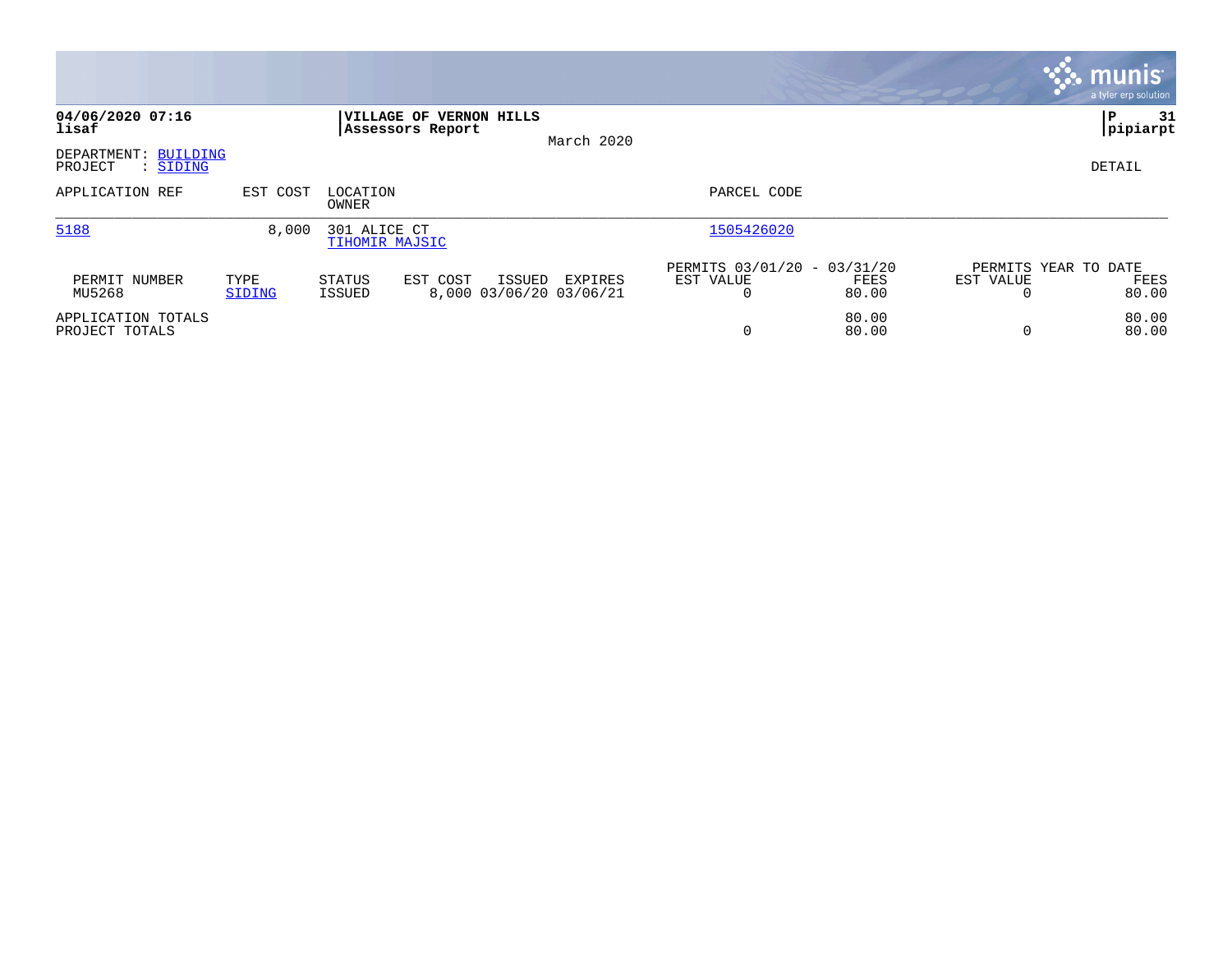|                                                   |                                  |                                          |                                               |                |                                                      |                    |                       | munis<br>a tyler erp solution       |
|---------------------------------------------------|----------------------------------|------------------------------------------|-----------------------------------------------|----------------|------------------------------------------------------|--------------------|-----------------------|-------------------------------------|
| 04/06/2020 07:16<br>lisaf                         |                                  | Assessors Report                         | VILLAGE OF VERNON HILLS                       | March 2020     |                                                      |                    |                       | l P<br>32<br> pipiarpt              |
| DEPARTMENT: BUILDING<br>: WATER HEATER<br>PROJECT |                                  |                                          |                                               |                |                                                      |                    |                       | <b>DETAIL</b>                       |
| APPLICATION REF                                   | EST COST                         | LOCATION<br><b>OWNER</b>                 |                                               |                | PARCEL CODE                                          |                    |                       |                                     |
| 5174                                              | 3,000                            | 25 MONTGOMERY LN                         | ANTHONY E & CYNTHIA L UGASTE                  |                | 1508204001                                           |                    |                       |                                     |
| PERMIT NUMBER<br>MU5259                           | TYPE<br><b>WATER HEAT COMPLT</b> | STATUS                                   | EST COST<br>ISSUED<br>3,000 03/05/20 03/09/21 | EXPIRES        | PERMITS 03/01/20 - 03/31/20<br>EST VALUE<br>$\Omega$ | <b>FEES</b><br>.00 | EST VALUE<br>$\Omega$ | PERMITS YEAR TO DATE<br>FEES<br>.00 |
| APPLICATION TOTALS                                |                                  |                                          |                                               |                |                                                      | .00                |                       | .00                                 |
| 5202                                              | 1,500                            | 390 COLONIAL DR<br>DOUGLAS K SKEOCH      |                                               |                | 1128111010                                           |                    |                       |                                     |
| PERMIT NUMBER<br>MU5282                           | TYPE<br>WATER HEAT ISSUED        | STATUS                                   | EST COST<br>1,500 03/11/20 03/11/21           | ISSUED EXPIRES | PERMITS 03/01/20 - 03/31/20<br>EST VALUE<br>$\Omega$ | <b>FEES</b><br>.00 | EST VALUE<br>$\Omega$ | PERMITS YEAR TO DATE<br>FEES<br>.00 |
| APPLICATION TOTALS                                |                                  |                                          |                                               |                |                                                      | .00                |                       | .00                                 |
| 5205                                              | 4,275                            | 9 BIRMINGHAM PL<br>BRIAN & HEATHER LOHSE |                                               |                | 1504303079                                           |                    |                       |                                     |
| PERMIT NUMBER<br>MU5288                           | TYPE<br>WATER HEAT ISSUED        | STATUS                                   | EST COST<br>ISSUED<br>4,275 03/12/20 03/12/21 | EXPIRES        | PERMITS 03/01/20 - 03/31/20<br>EST VALUE<br>$\Omega$ | FEES<br>.00        | EST VALUE<br>$\Omega$ | PERMITS YEAR TO DATE<br>FEES<br>.00 |
| APPLICATION TOTALS<br>PROJECT TOTALS              |                                  |                                          |                                               |                | 0                                                    | .00<br>.00         | 0                     | .00<br>.00                          |

**Contract**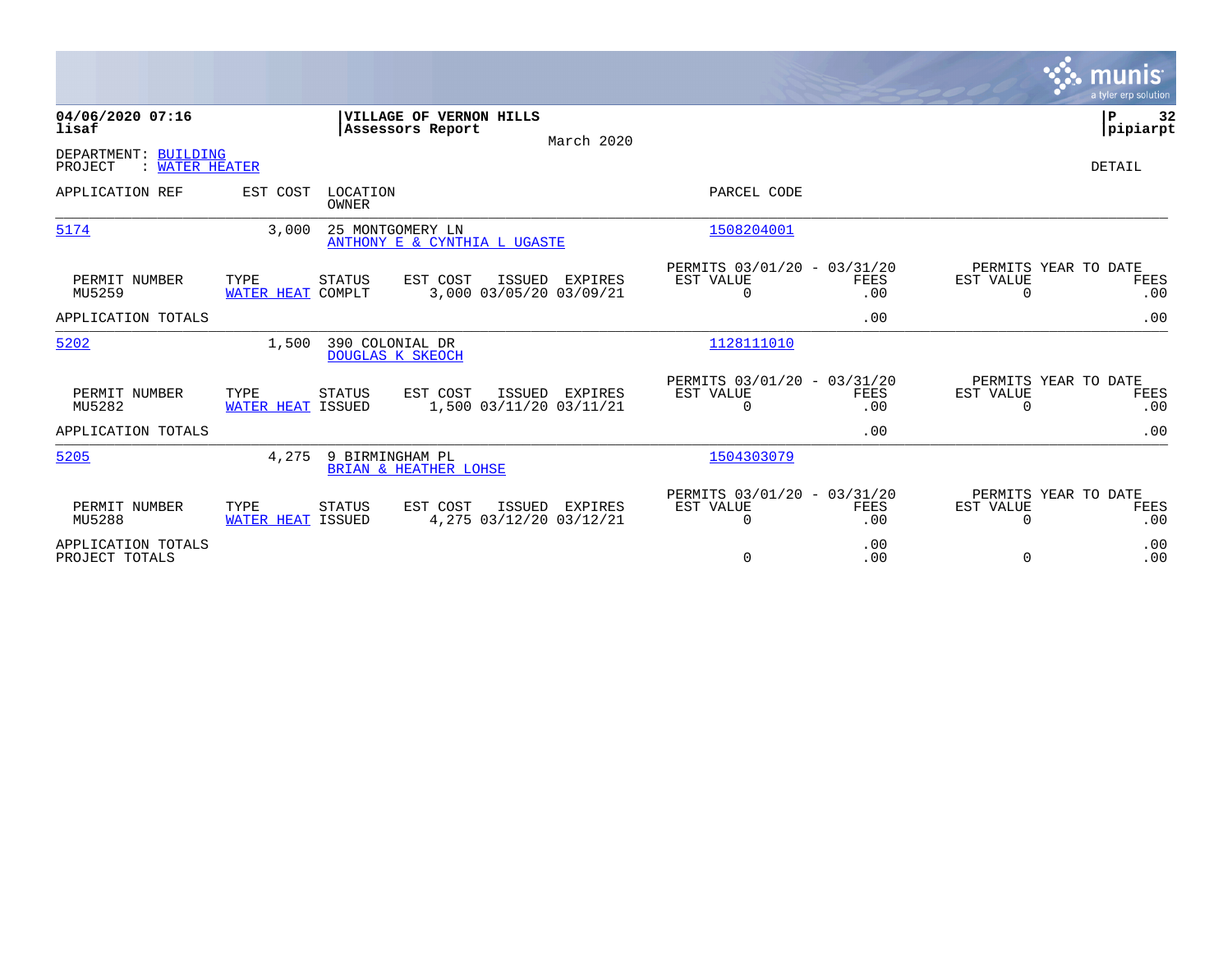|                                           |                     |                                |                                                                   |                                           |                                                         |                  |                          | munis<br>a tyler erp solution          |
|-------------------------------------------|---------------------|--------------------------------|-------------------------------------------------------------------|-------------------------------------------|---------------------------------------------------------|------------------|--------------------------|----------------------------------------|
| 04/06/2020 07:16<br>lisaf                 |                     |                                | VILLAGE OF VERNON HILLS<br>Assessors Report                       | March 2020                                |                                                         |                  |                          | ΙP<br>33<br> pipiarpt                  |
| DEPARTMENT: BUILDING<br>: SIGN<br>PROJECT |                     |                                |                                                                   |                                           |                                                         |                  |                          | <b>DETAIL</b>                          |
| APPLICATION REF                           | EST COST            | LOCATION<br><b>OWNER</b>       |                                                                   |                                           | PARCEL CODE                                             |                  |                          |                                        |
| 3773                                      | 950                 |                                | 1720 NORTH MILWAUKEE AVE<br>VERNON HILLS FRESH MARKET VENTURE DST |                                           | 1128411013                                              |                  |                          |                                        |
| PERMIT NUMBER<br>MU5302                   | TYPE<br><b>SIGN</b> | <b>STATUS</b><br><b>ISSUED</b> | EST COST                                                          | ISSUED EXPIRES<br>950 03/16/20 03/16/21   | PERMITS 03/01/20 - 03/31/20<br>EST VALUE<br>$\mathbf 0$ | FEES<br>92.00    | EST VALUE<br>$\mathbf 0$ | PERMITS YEAR TO DATE<br>FEES<br>92.00  |
| APPLICATION TOTALS                        |                     |                                |                                                                   |                                           |                                                         | 92.00            |                          | 92.00                                  |
| 4372                                      | 6,652               | REGENCY CENTERS                | 931 NORTH MILWAUKEE AVENUE 100                                    |                                           | 1134302008                                              |                  |                          |                                        |
| PERMIT NUMBER<br>MU4660                   | TYPE<br><b>SIGN</b> | <b>STATUS</b><br>COMPLT        | EST COST                                                          | ISSUED EXPIRES<br>6,652 03/10/20 03/10/21 | PERMITS 03/01/20 - 03/31/20<br>EST VALUE<br>0           | FEES<br>155.00   | EST VALUE<br>$\mathbf 0$ | PERMITS YEAR TO DATE<br>FEES<br>155.00 |
| APPLICATION TOTALS                        |                     |                                |                                                                   |                                           |                                                         | 155.00           |                          | 155.00                                 |
| 5095                                      | 6,075               |                                | 863 NORTH MILWAUKEE AVENUE 100<br>PASSCO MELODY FARM DST          |                                           | 1134302008                                              |                  |                          |                                        |
| PERMIT NUMBER<br>MU5333                   | TYPE<br><b>SIGN</b> | <b>STATUS</b><br><b>ISSUED</b> | EST COST                                                          | ISSUED EXPIRES<br>6,075 03/31/20 03/31/21 | PERMITS 03/01/20 - 03/31/20<br>EST VALUE<br>$\Omega$    | FEES<br>206.00   | EST VALUE<br>$\Omega$    | PERMITS YEAR TO DATE<br>FEES<br>206.00 |
| APPLICATION TOTALS                        |                     |                                |                                                                   |                                           |                                                         | 206.00           |                          | 206.00                                 |
| 5130                                      | 5,000               | 450 BUNKER COURT               | EAST BUNKER COURT, L.L.C.                                         |                                           | 1504202149                                              |                  |                          |                                        |
| PERMIT NUMBER<br>MU5276                   | TYPE<br><b>SIGN</b> | <b>STATUS</b><br>COMPLT        | EST COST                                                          | ISSUED EXPIRES<br>5,000 03/09/20 03/11/21 | PERMITS 03/01/20 - 03/31/20<br>EST VALUE<br>$\Omega$    | FEES<br>95.00    | EST VALUE<br>$\Omega$    | PERMITS YEAR TO DATE<br>FEES<br>95.00  |
| APPLICATION TOTALS                        |                     |                                |                                                                   |                                           |                                                         | 95.00            |                          | 95.00                                  |
| 5154                                      | 1,800               |                                | 901 NORTH MILWAUKEE AVENUE 300<br>PASSCO MELODY FARM DST          |                                           | 1134302008                                              |                  |                          |                                        |
| PERMIT NUMBER<br>MU5305                   | TYPE<br><b>SIGN</b> | <b>STATUS</b><br><b>ISSUED</b> | EST COST                                                          | ISSUED EXPIRES<br>1,800 03/16/20 03/16/21 | PERMITS 03/01/20 - 03/31/20<br>EST VALUE<br>$\Omega$    | FEES<br>261.00   | EST VALUE<br>$\Omega$    | PERMITS YEAR TO DATE<br>FEES<br>261.00 |
| APPLICATION TOTALS<br>PROJECT TOTALS      |                     |                                |                                                                   |                                           | $\Omega$                                                | 261.00<br>809.00 | $\Omega$                 | 261.00<br>809.00                       |
| DEPARTMENT TOTALS                         |                     |                                |                                                                   |                                           | 3,555,362                                               | 88,673.26        | 3,555,362                | 88,673.26                              |
| REPORT TOTALS                             |                     |                                |                                                                   |                                           | 3,555,362                                               | 88,673.26        | 3,555,362                | 88,673.26                              |
|                                           |                     |                                | PERMITS ISSUED                                                    |                                           | 105                                                     |                  | 105                      |                                        |